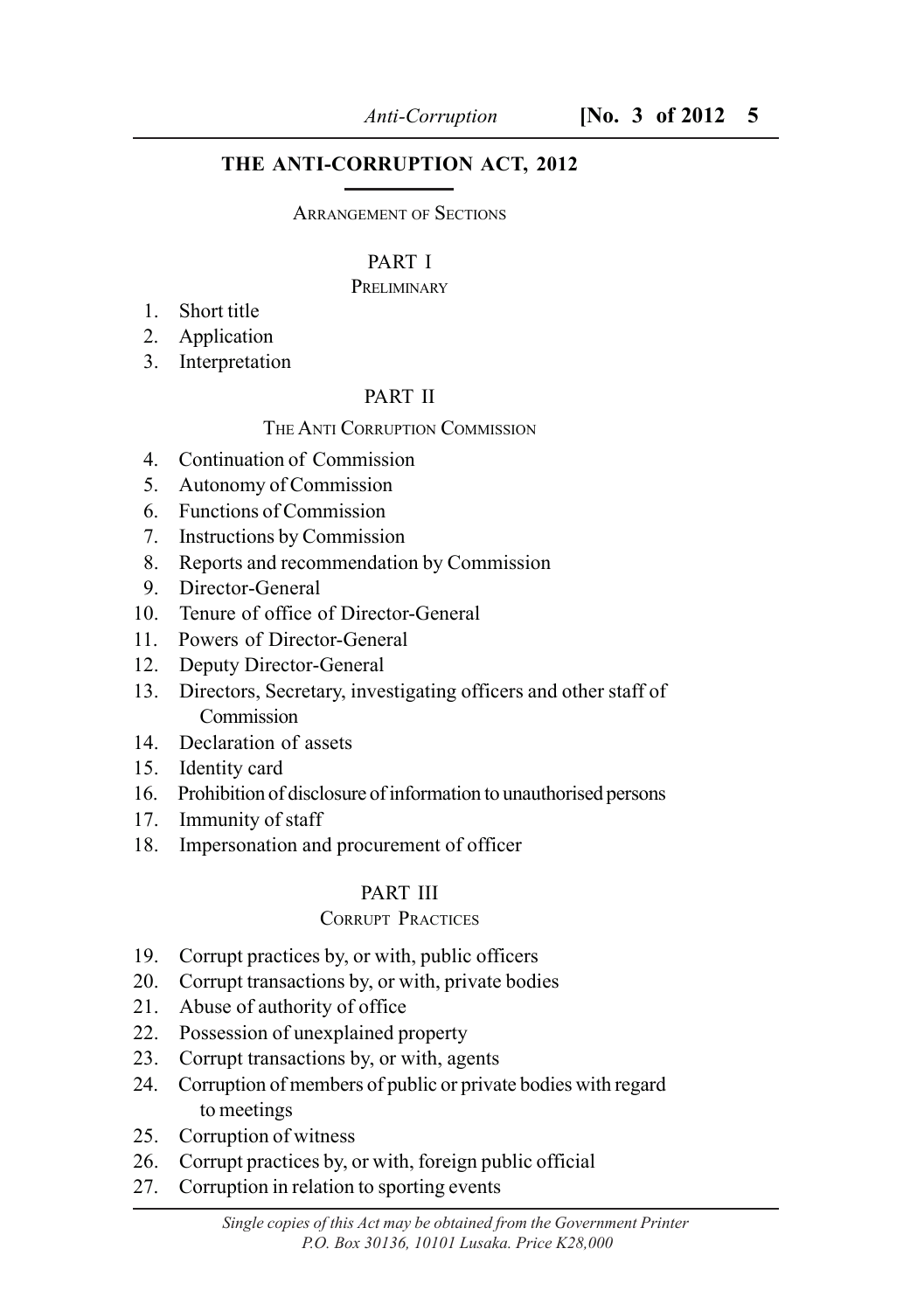- 28. Conflict of interest
- 29. Gratification for giving assistance, etc. with regard to contracts
- 30. Gratification for procuring withdrawal of tender
- 31. Obstruction of justice
- 32. Gratification with regard to bidding at auction sale
- 33. Coercion of investor
- 34. Corrupt acquisition of public property and revenue
- 35. Electoral corruption
- 36. Concealment of property
- 37. Dealing with, using and concealing gratification
- 38. Concealment of offence
- 39. Public officer's duty to report
- 40. Attempts and conspiracies
- 41. General penalty
- 42. Restitution
- 43. Recovery of gratification by distress, etc
- 44. Recovery of gratification corruptly received by agent
- 45. Certification of Government valuation officer or other specialist valuer
- 46. Certain matters not to constitute defence
- 47. Suspension of public officer charged with corruption
- 48. Suspension of public officer convicted of corruption
- 49. Effect of conviction
- 50. Offences by body corporate or unincorporate body

#### PART IV

#### INVESTIGATION OF CORRUPT PRACTICES

- 51. Lodging of complaint
- 52. Consideration of complaint
- 53. Power to require attendance before Director-General
- 54. Search without warrant
- 55. Search with warrant
- 56. Inspection of banker's books
- 57. Power of arrest
- 58. Seizure of property
- 59. Custody and release of seized property
- 60. Restriction on disposal of property
- 61. Restriction on disposal of property by third party
- 62. Forfeiture of unexplained property
- 63. General offences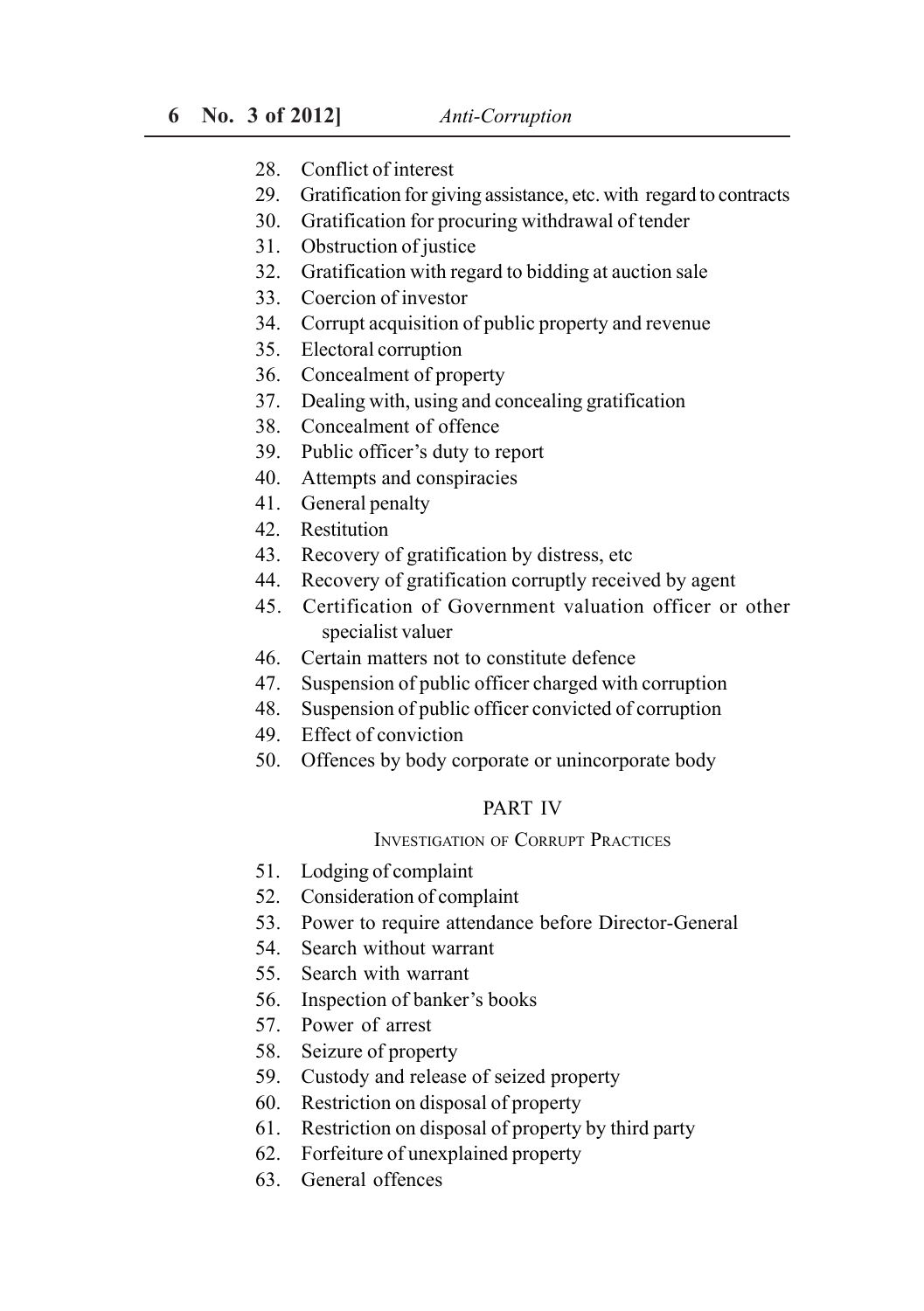## PART V

POWERS OF THE DIRECTOR OF PUBLIC PROSECUTIONS

- 64. Consent of Director of Public Prosecutions
- 65. Bail where suspect or accused person about to leave Zambia

#### PART VI

#### EVIDENCE, PRESUMPTIONS AND OTHER MATTERS

- 66. Presumption of corrupt intent
- 67. Corroborative evidence of pecuniary resources or property
- 68. Grant of indemnity by Director of Public Prosecutions
- 69. Protection of whistleblowers, victims, experts, etc.
- 70. Evidence of custom inadmissible
- 71. Absence of power, authority or opportunity, no defence
- 72. Corrupt practices coming to notice of commission, body or tribunal
- 73. Affidavit evidence
- 74. False, frivolous or groundless complaints or allegations
- 75. Forfeiture of proceeds or property corruptly acquired
- 76. Tampering with seized and forfeited property
- 77. Alternative conviction of accused person
- 78. Disapplication of secrecy obligations
- 79. Compensation for damage
- 80. Out of court settlement

#### PART VII

#### PUBLIC PARTICIPATION AND ACCESS TO INFORMATION

- 81. Public participation
- 82. Analysis and dissemination of information
- 83. Anti-corruption education and awareness
- 84. Maintenance of information
- 85. Guidelines on public participation

#### PART VIII

#### GENERAL PROVISIONS

- 86. Procedure for commencement of application
- 87. Register of gifts
- 88. Mutual legal assistance
- 89. Supremacy of Act
- 90. Defence
- 91. Offences committed outside Zambia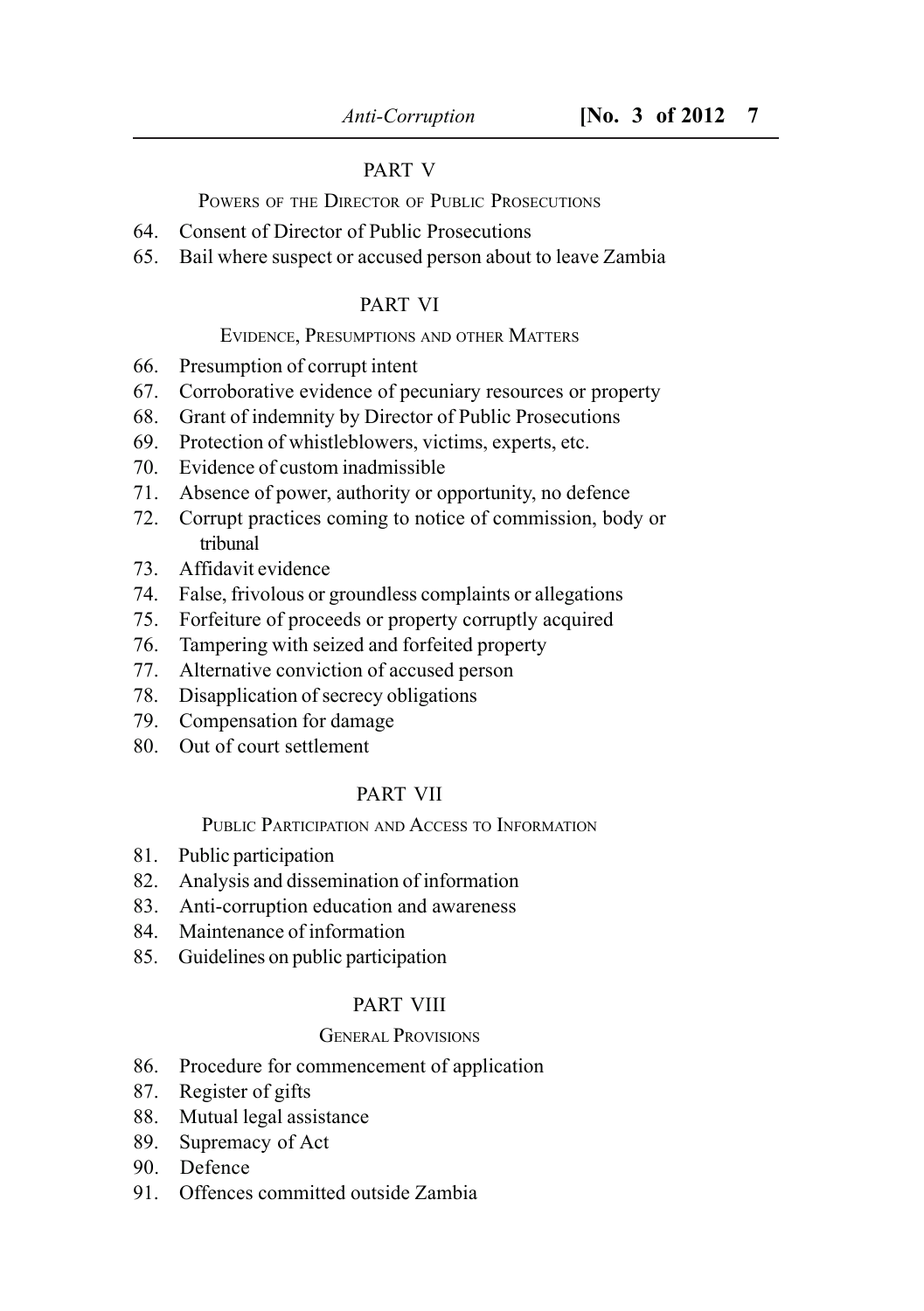- 92. Extraditable offences
- 93. Rules
- 94. Regulations
- 95. Repeal of Act No. 38 of 2010
- 96. Staff of Commission

**SCHEDULE**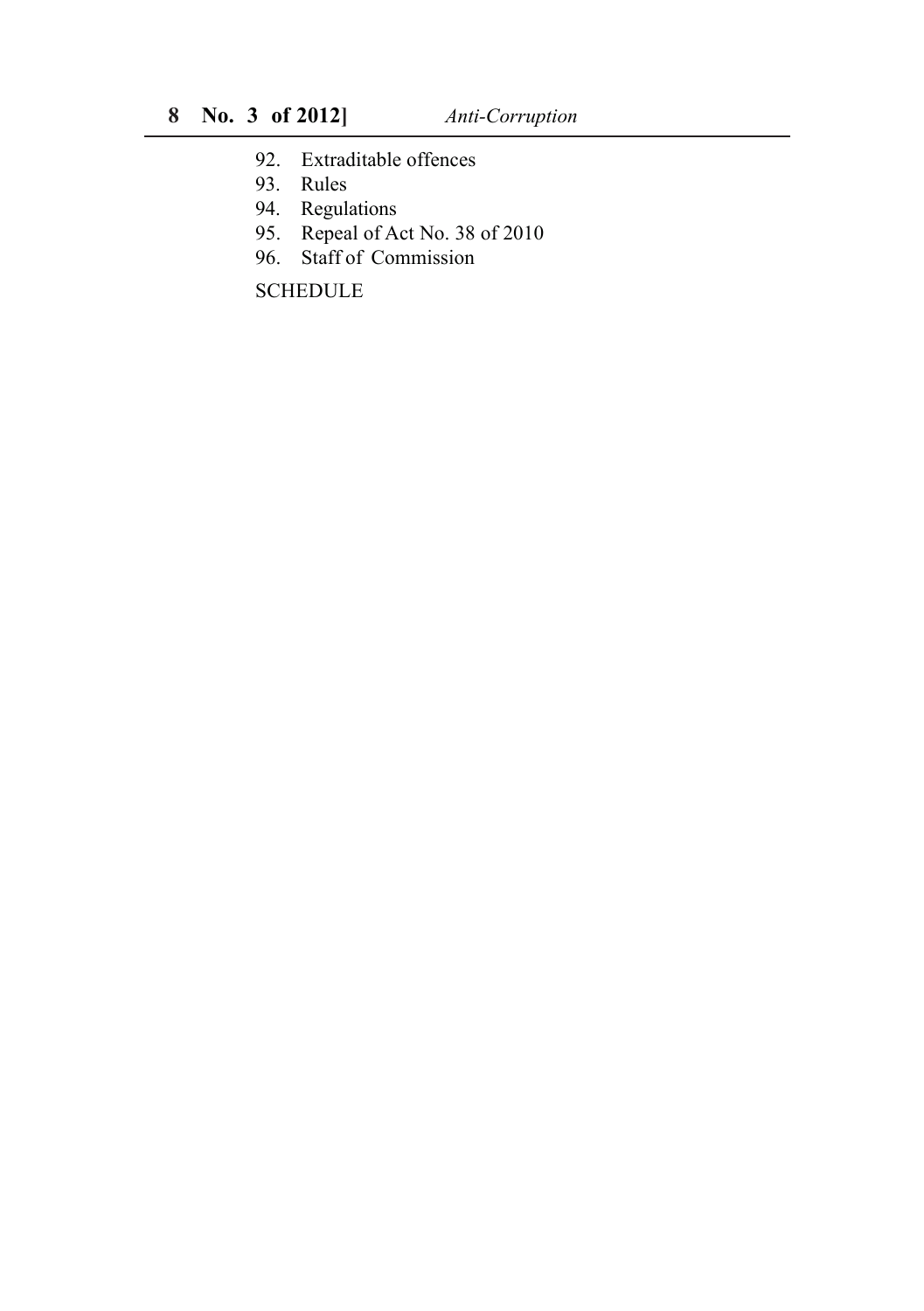GOVERNMENT OF ZAMBIA

# **ACT No. 3 of 2012**

Date of Assent:12th April, 2012

**An Act to continue the existence of the Anti-Corruption Commission and provide for its powers and functions; provide for the prevention, detection, investigation, prosecution and punishment of corrupt practices and related offences based on the rule of law, integrity, transparency, accountability and management of public affairs and property; provide for the development, implementation and maintenance of coordinated anticorruption strategies through the promotion of public participation; provide for the protection of witnesses, experts, victims and other persons assisting the Commission; provide for nullification of corrupt transactions; provide for payment of compensation for damage arising out of corrupt activities; provide for the domestication of the United Nations Convention Against Corruption, the African Union Convention on Preventing and Combating Corruption, the Southern African Development Community Protocol Against Corruption and other regional and international instruments on corruption to which Zambia is a party; repeal and replace the Anti-Corruption Act, 2010; and provide for matters connected with, or incidental to, the foregoing.**

[ 16th April, 2012

ENACTED by the Parliament of Zambia.

Enactment

#### PART I **PRELIMINARY**

**1.** This Act may be cited as the Anti-Corruption Act, 2012. Short title

**2.** All offences under this Act shall be enquired into, tried and Application otherwise dealt with in accordance with the Criminal Procedure  $\frac{\text{Cap. } 88}$ Code and any other written law.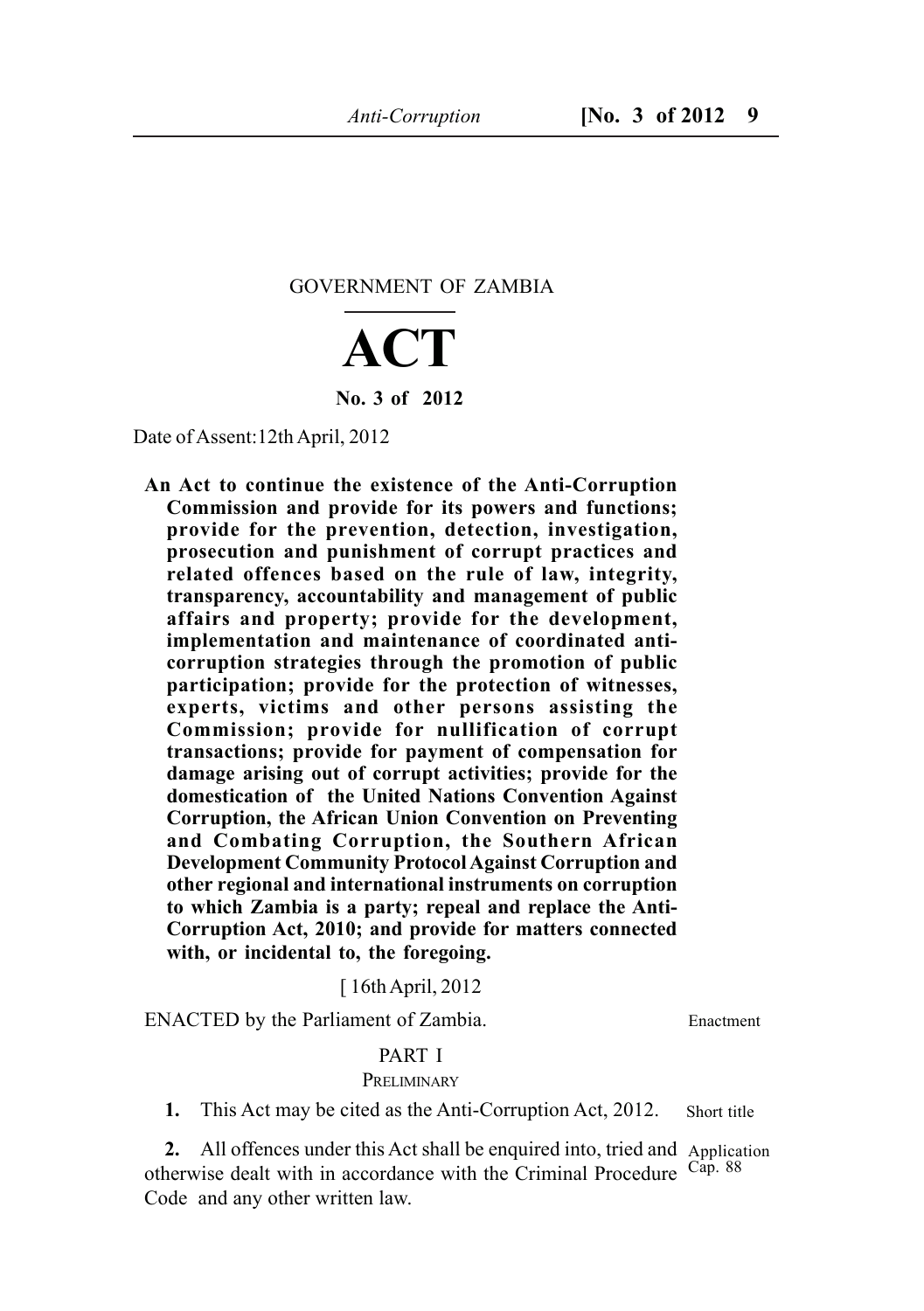tion

**3.** In this Act, unless the context otherwise requires— " agent " means a person employed by, or acting for, another and includes an officer of a public body or private body who acts for, or on behalf of, a public body or a private body or any other person, a trustee, an executor or an administrator of an estate of a deceased person; " appropriate authority " means a person or institution to whom a recommendation is made under section *eight*; " associate ", in relation to a person, means— *(a)* a person who is a nominee or an employee of that person; *(b)* a person who manages the affairs of that person; *(c)* a former spouse or conjugal partner of that person; *(d)* a firm of which that person, or that person's nominee, is a partner or a person in charge or in control of its business or affairs; *(e)* a company in which that person or that person's nominee, is a director or is in charge or in control of its business or affairs, or in which that person, alone or together with that person's nominee, holds a controlling interest or shares amounting to more than thirty percent of the total share capital; or *(f)* the trustee of a trust, where— Interpreta-

- (i) the trust has been created by that person; or
	- (ii) the total value of the assets contributed by that person before or after the creation of the trust, amounts, at any time, to not less than twenty percent of the total value of the assets of the trust;
- " Board " means the Board of the Commission constituted under paragraph 2 of the Schedule;
- " casual gift " means any conventional hospitality, on a modest scale or unsolicited gift of modest value, offered to a person in recognition or appreciation of that person's services, or as a gesture of goodwill towards that person, and includes any inexpensive seasonal gift offered to staff or associates by a public or private body or a private individual on festive or other special occasions, which is not in any way connected with the performance of a person's official duty so as to constitute an offence under Part III;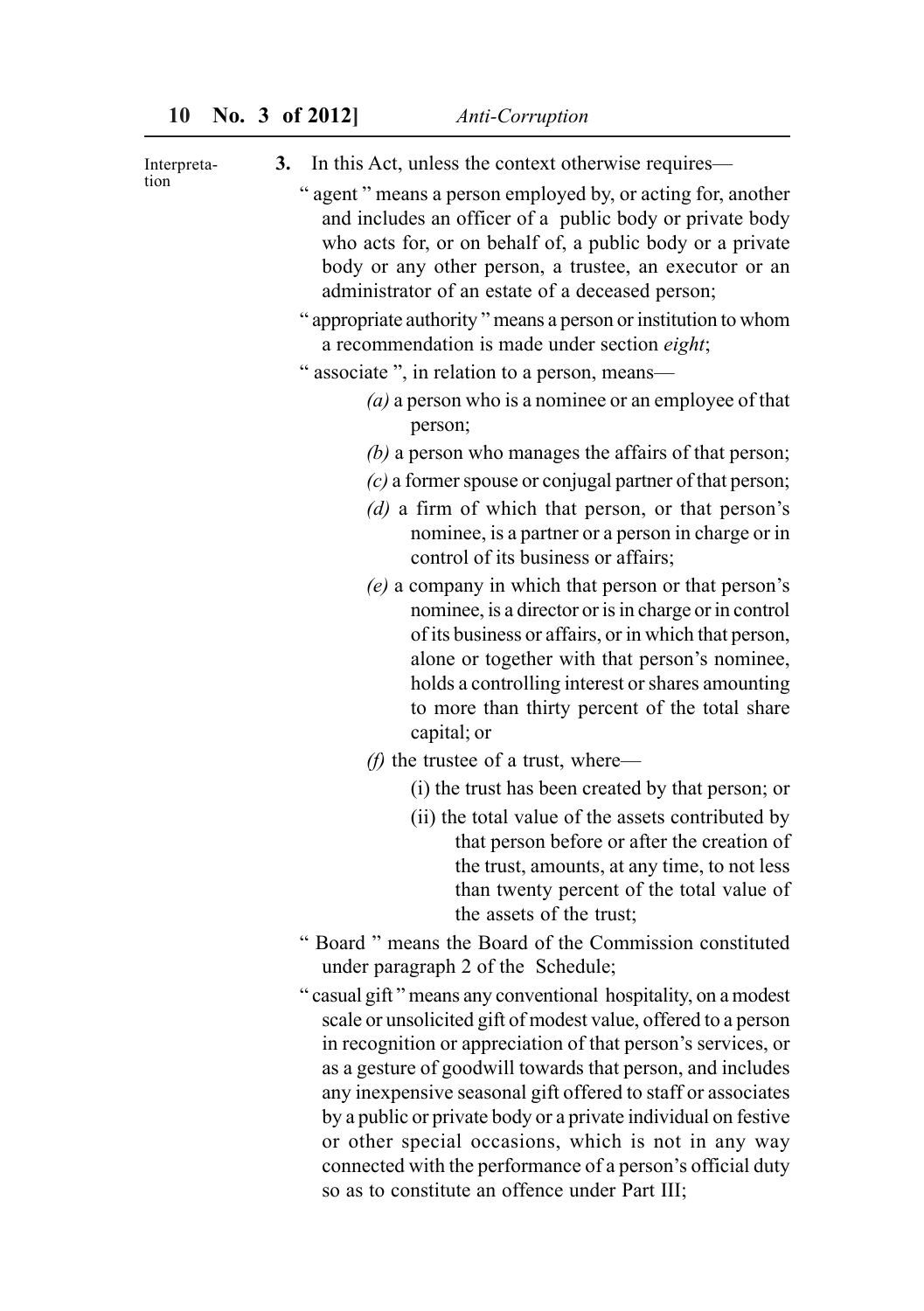- " Chairperson " means the person appointed as Chairperson under paragraph 2 of the Schedule;
- " Commission " means the Anti-Corruption Commission referred to in section *four*;
- " Commissioner " means a person appointed as Commissioner under paragraph 2 of the Schedule;
- " corrupt" means the soliciting, accepting, obtaining, giving, promising or offering of a gratification by way of a bribe or other personal temptation or inducement, or the misuse or abuse of a public office for advantage or benefit for oneself or another person, and " corruption " shall be construed accordingly;
- " Deputy Director-General" means a person appointed as Deputy Director-General under section *twelve*;
- "Director-General" means the person appointed as such under section *nine*;
- " Director of Public Prosecutions " means the person appointed as such under the Constitution;

Cap. 1

- " document " means any device by means of which information is recorded or stored, and includes—
	- *(a)* anything on which there is writing;
	- *(b)* anything in which there are marks, figures, symbols or perforations having meaning for persons qualified to interpret them;
	- (c) anything from which sounds, images or writing can be produced, with or without the aid of anything else; or
	- *(d)* any of the things referred to in paragraphs *(a)* to *(c)* kept or maintained in electronic form;

" foreign public official " means—

- *(a)* a person holding any executive, legislative, administrative or judicial office at any level of the government of a foreign State;
- *(b)* any person performing public functions for a foreign State, or any board, commission, corporation or other body or authority performing a duty or function on behalf of the foreign State; or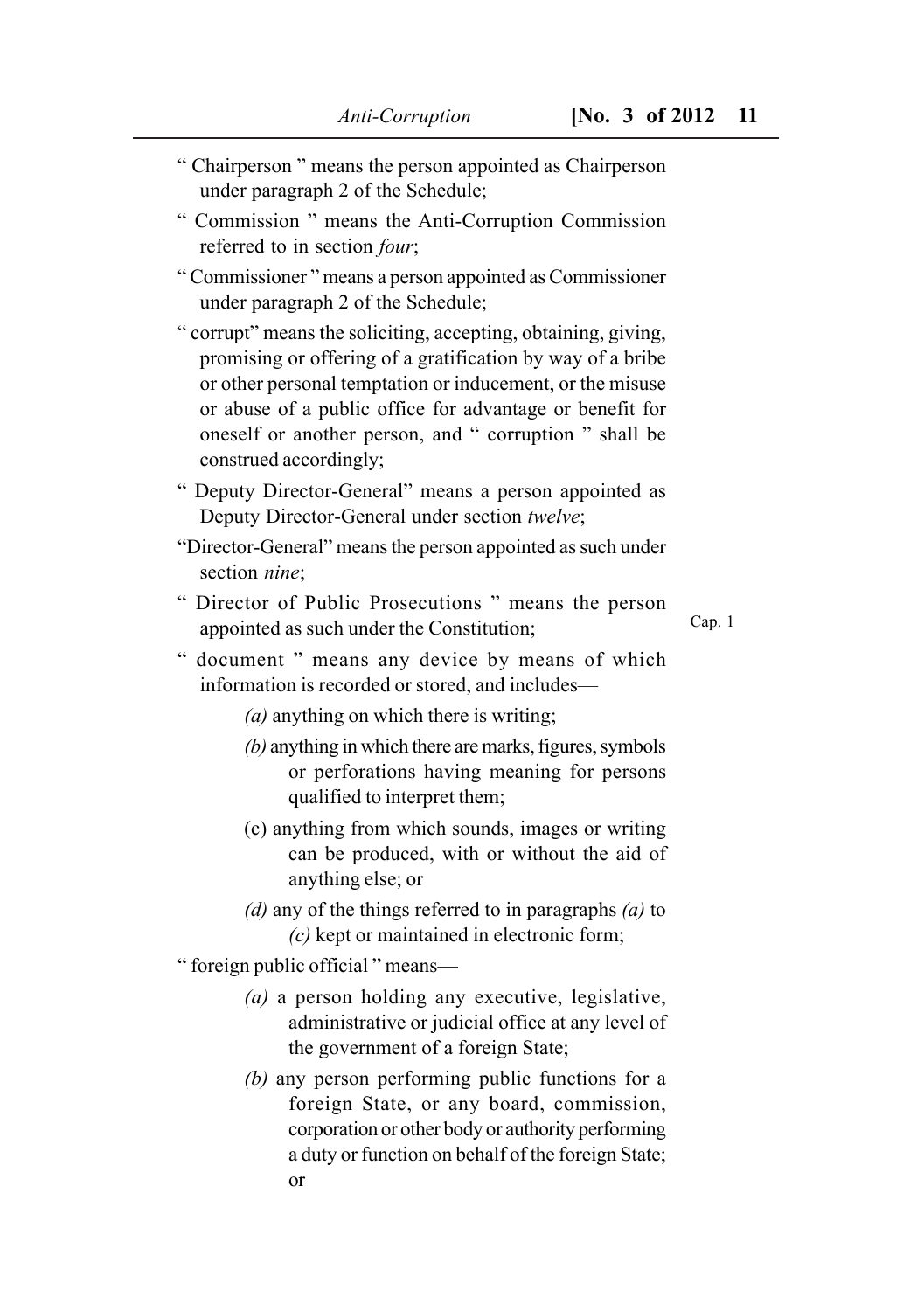- *(c)* an official or agent of a public international organisation formed by two or more States or two or more public international organisations;
- " foreign State " means any country other than Zambia;
- " Government " includes any Ministry, department, Service or undertaking of the Government;

|  |  | " gratification " includes- |  |  |  |
|--|--|-----------------------------|--|--|--|
|--|--|-----------------------------|--|--|--|

- *(a)* money, any gift, loan, fee, reward, commission, valuable security, property, or interest in property of any description, whether movable or immovable;
- *(b)* any employment or contract of employment or services and any promise to give employment or render services in any capacity;
- *(c)* any payment, release, discharge or liquidation of any loan, obligation or other liability, whether in whole or in part;
- *(d)* any service, favour or advantage of any description, such as protection from any penalty or from any action or proceedings of a disciplinary or penal nature, and including the exercise or the omission from the exercise of any right of any official power or duty;
- *(e)* any valuable consideration or benefit of any kind, discount, commission, rebate, bonus deduction or percentage;
- *(f)* any right or privilege; and
- *(g)* any aid, vote, consent or influence;
- " head of public institution " means a Chairperson, manager, chief executive or person in charge of a public body;
- " illegal activity " means an activity carried out which, under any written law in the Republic, amounts to an offence;
- " local authority " has the meaning assigned to it in the Local Government Act;
- " officer " means a person appointed under section *thirteen*;
- " official emoluments " includes an honorarium, a pension, gratuity or other terminal benefits;
- " parastatal " means any company, association, statutory corporation, body or board or any institution of learning, in which the State has a financial interest;

Cap. 281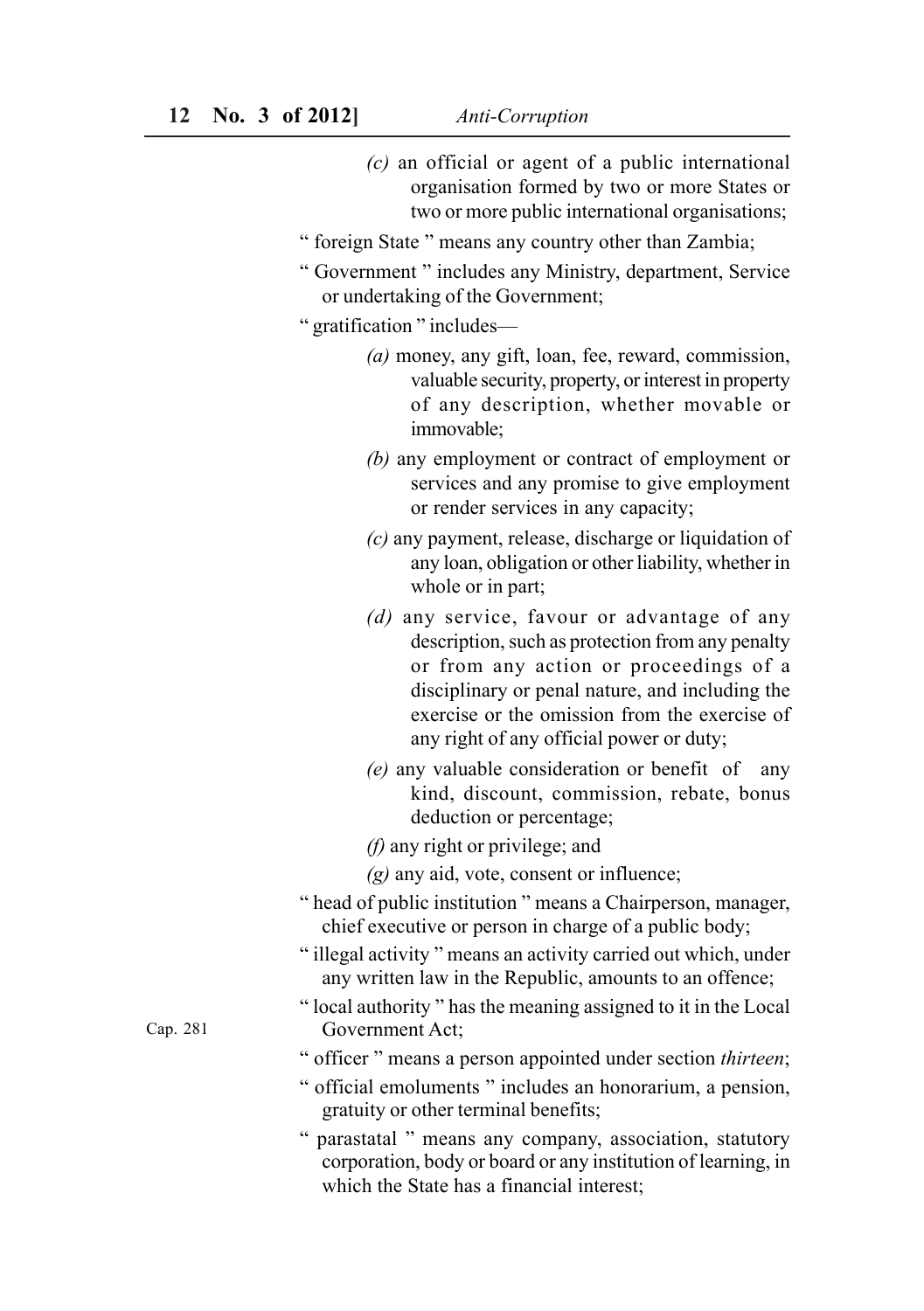" police officer " means a member of the Zambia Police Force;

- " principal " includes an employer, beneficiary under a trust, and a trust estate as though it were a person, and any person beneficially interested in the estate of a deceased person as though the estate were a person, and, in relation to a public officer, the authority or body of persons in which the public office is held;
- " private body " means a voluntary organisation, nongovernmental organisation, political party, charitable institution, company, partnership, club or any other person or organisation which is not a public body;
- " property " includes any real or personal property, money, things in action or other intangible or incorporeal property, whether located in Zambia or elsewhere, and property of corresponding value in the absence of the original illegally acquired property whose value has been determined;
- " public body " means the Government, any Ministry or department of the Government, the National Assembly, the Judicature, a local authority, parastatal, board, council, authority, commission or other body appointed by the Government, or established by, or under, any written law;
- " public funds " has the meaning assigned to it in the Public Finance Act, 2004;
- " public officer " means any person who is a member of, holds office in, is employed in the service of, or performs a function for or provides a public service for, a public body, whether such membership, office, service, function or employment is permanent or temporary, appointed or elected, full-time or part time, or paid or unpaid, and "public office" shall be construed accordingly;
- " public property " means property belonging to or under the control of, or consigned or due to, a public body;
- " relative ", in relation to a person, means
	- *(a)* a parent, son, daughter, brother, sister, nephew, niece, uncle, aunt, grandparent or cousin of that person or that person's spouse; and
	- *(b)* a spouse of that person;

" repealed Act " means the Anti-Corruption Act, 2010;

Act No. 15 of 2004

Act No. 38 of 2010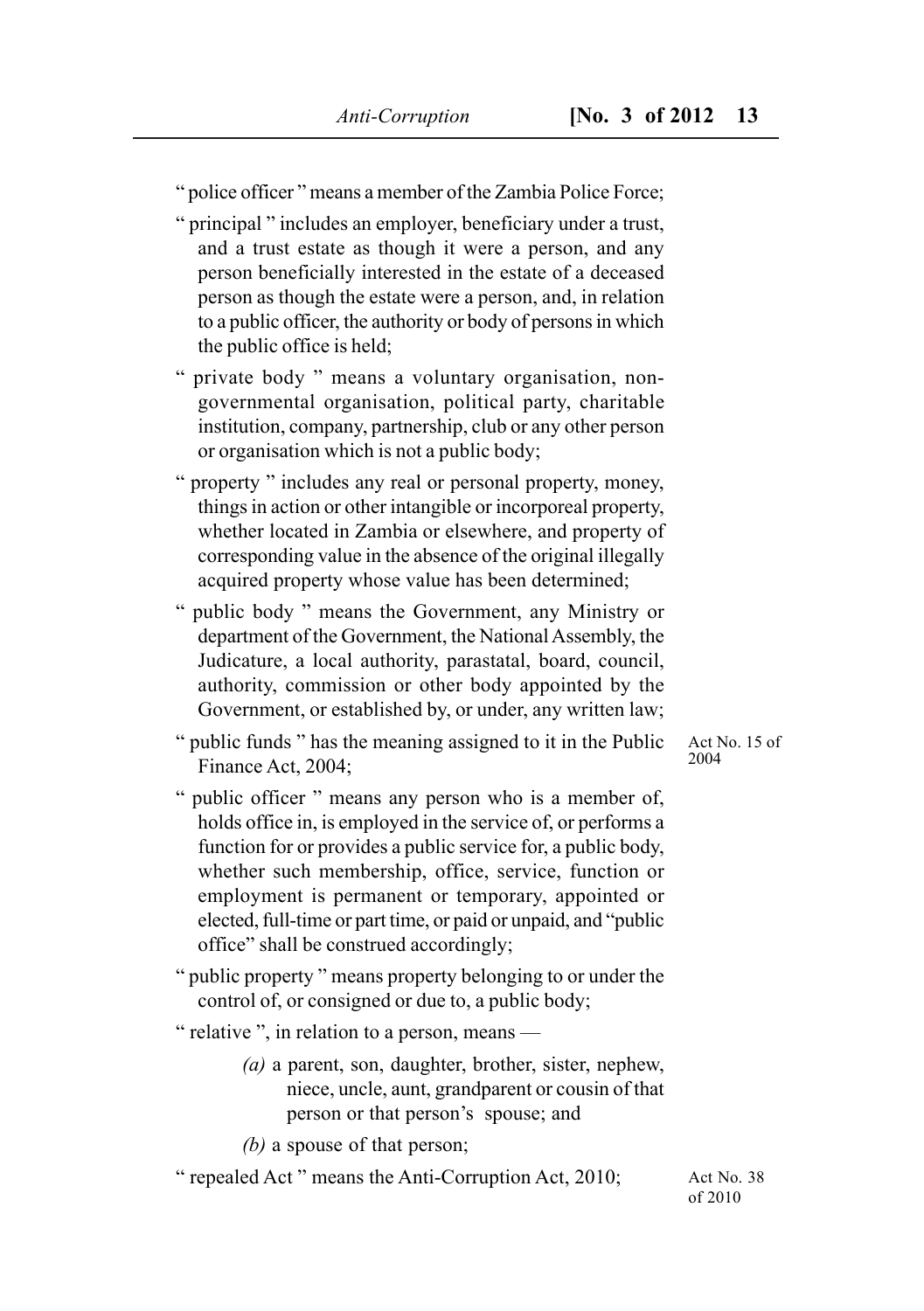- " Secretary " means the person appointed Secretary under section *thirteen*;
- " seizure " means temporarily prohibiting the transfer, conversion, disposition or movement of any property or temporarily assuming the custody or control of property on the basis of an order issued by a court or a notice by the Director-General;
- " sporting event " means an event or contest in any sport, between individuals or teams, or in which an animal competes, and which is usually attended by the public and is governed by rules of any sporting body or regulatory body;
- " staff " means the staff of the Commission appointed under section *thirteen*;
- " unexplained property " means property in respect of which the value is disproportionate to a person's known sources of income at or around the time of the commission of the offence and for which there is no satisfactory explanation;
- " valuable security " means any document
	- *(a)* creating, transferring, surrendering or releasing any right to, in or over property;
	- *(b)* authorising the payment of money or delivery of any property; or
	- *(c)* evidencing the creation, transfer, surrender or release of any right, the payment of money or delivery of any property or the satisfaction of any obligation; and
- " victim " means a person who suffers damage as a result of an act of corruption.

## PART II

#### THE ANTI-CORRUPTION COMMISSION

Continuation of Commission Act No. 38 of 2010

**4.** (1) The Anti-Corruption Commission continued under the repealed Act shall continue to exist as if established under this Act, and shall be a body corporate with perpetual succession and a common seal, capable of suing and of being sued in its corporate name and with power, subject to this Act, to do all such acts and things as a body corporate may, by law, do or perform.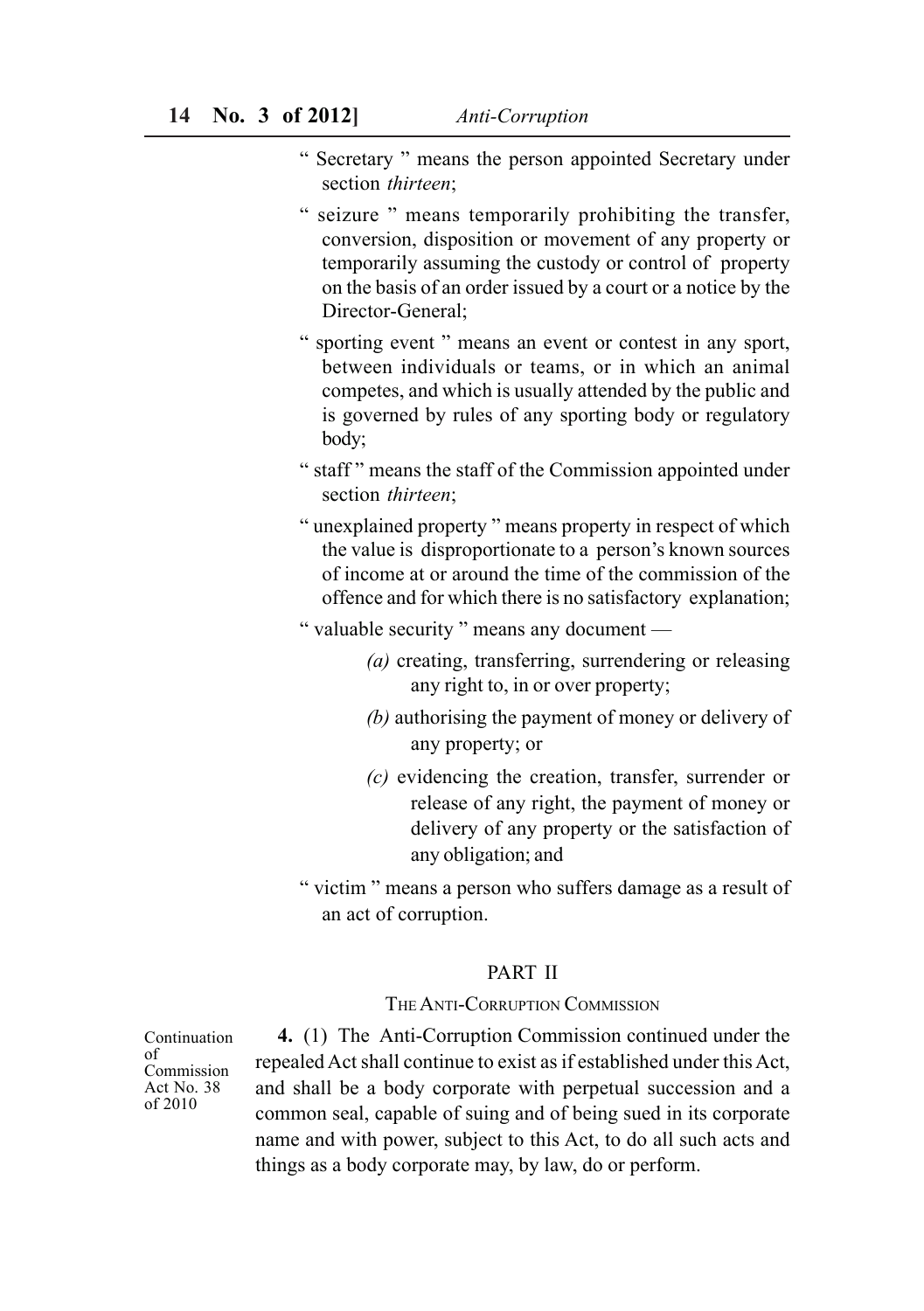(2) The provisions of the State Proceedings Act shall apply to civil proceedings by, or against, the Commission as if, for a reference to the State there were substituted a reference to the Commission. Cap. 71

(3) The provisions of the Schedule apply to the Commission.

**5.** Subject to the Constitution, the Commission shall not, in the performance of its functions, be subject to the direction or control of any person or authority.

**6.** (1) The functions of the Commission are to—

- *(a)* prevent and take necessary and effective measures for the prevention of corruption in public and private bodies, including, in particular, measures for—
	- (i) examining the practices and procedures of public and private bodies in order to facilitate the discovery of opportunities of corrupt practices and secure the revision of methods of work or procedures which in the opinion of the Commission, may be prone or conducive to corrupt practices;
	- (ii) advising public bodies and private bodies on ways and means of preventing corrupt practices, and on changes in methods of work or procedures of such public bodies and private bodies compatible with the effective performance of their duties, which the Commission considers necessary to reduce the likelihood of the occurrence of corrupt practices;
	- (iii) disseminating information on the evil and dangerous effects of corrupt practices on society;
	- (iv) creation of committees in institutions for monitoring corruption in the institution; and
	- (v) enlisting and fostering public confidence and support against corrupt practices;
- *(b)* initiate, receive and investigate complaints of alleged or suspected corrupt practices, and, subject to the directions of the Director of Public Prosecutions, prosecute—
	- (i) offences under this Act; and
	- (ii) such other offence under any other written law as may have come to the notice of the Commission during the investigation of an offence under this Act:

Autonomy of Commission Cap. 1

Functions of Commission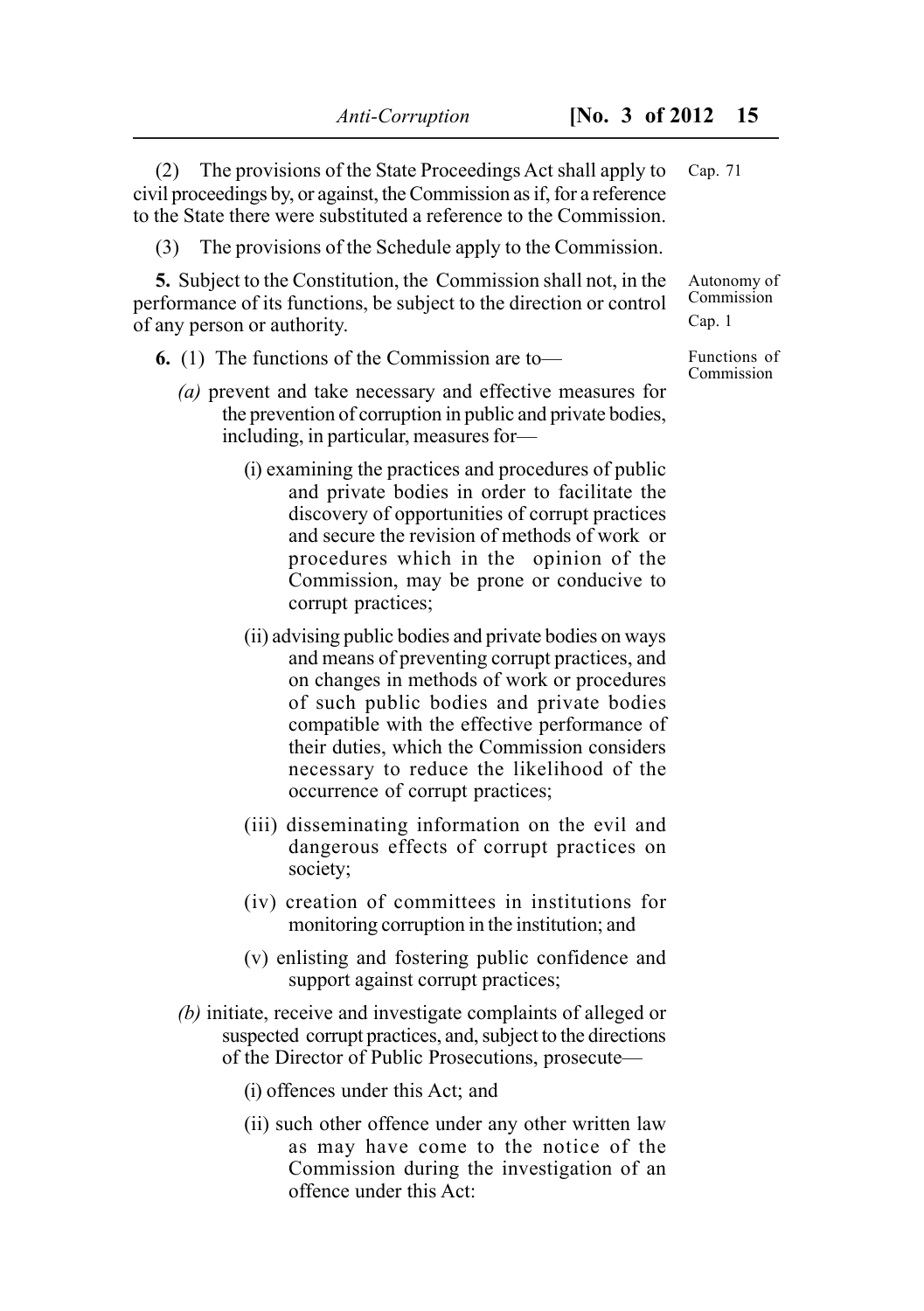Provided that nothing in this paragraph shall be considered as precluding any public prosecutor from prosecuting, subject to the directions of the Director of Public Prosecutions, any offence under this Act which has come to the notice of the police during investigation ofan offence under any written law;

- *(c)* investigate any conduct of any public officer which, the Commission has reasonable grounds to believe may be connected with, or conducive to, corrupt practices;
- *(d)* be the lead agency in matters of corruption;
- *(e)* co-ordinate or co-operate, as applicable, with other institutions authorised to investigate, prosecute, prevent and combat corrupt practices so as to implement an integrated approach to the eradication of corruption;
- *(f)* consult, co-operate and exchange information with appropriate bodies of other countries that are authorised to conduct inquiries or investigations in relation to corrupt practices;
- *(g)* adopt and strengthen mechanisms for educating the public to respect the public good and public interest and, in particular —
	- (i) create awareness in the fight against corruption and related offences;
	- (ii) develop educational and other programmes for the sensitisation of the media;
	- (iii) promote an environment for the respect of ethics; and
	- (iv) disseminate information and sensitise the public on the negative effects of corruption and related offences; and
- *(h)* do all such things as are incidental or conducive to the attainment of its functions.

(2) The Commission may establish specialised units to investigate and deal with such matters as the Commission considers appropriate.

Instructions by Commission

**7.** (1) The Commission may instruct a public body on practices and procedures that are necessary to prevent, reduce or eliminate the occurrence of corrupt practices.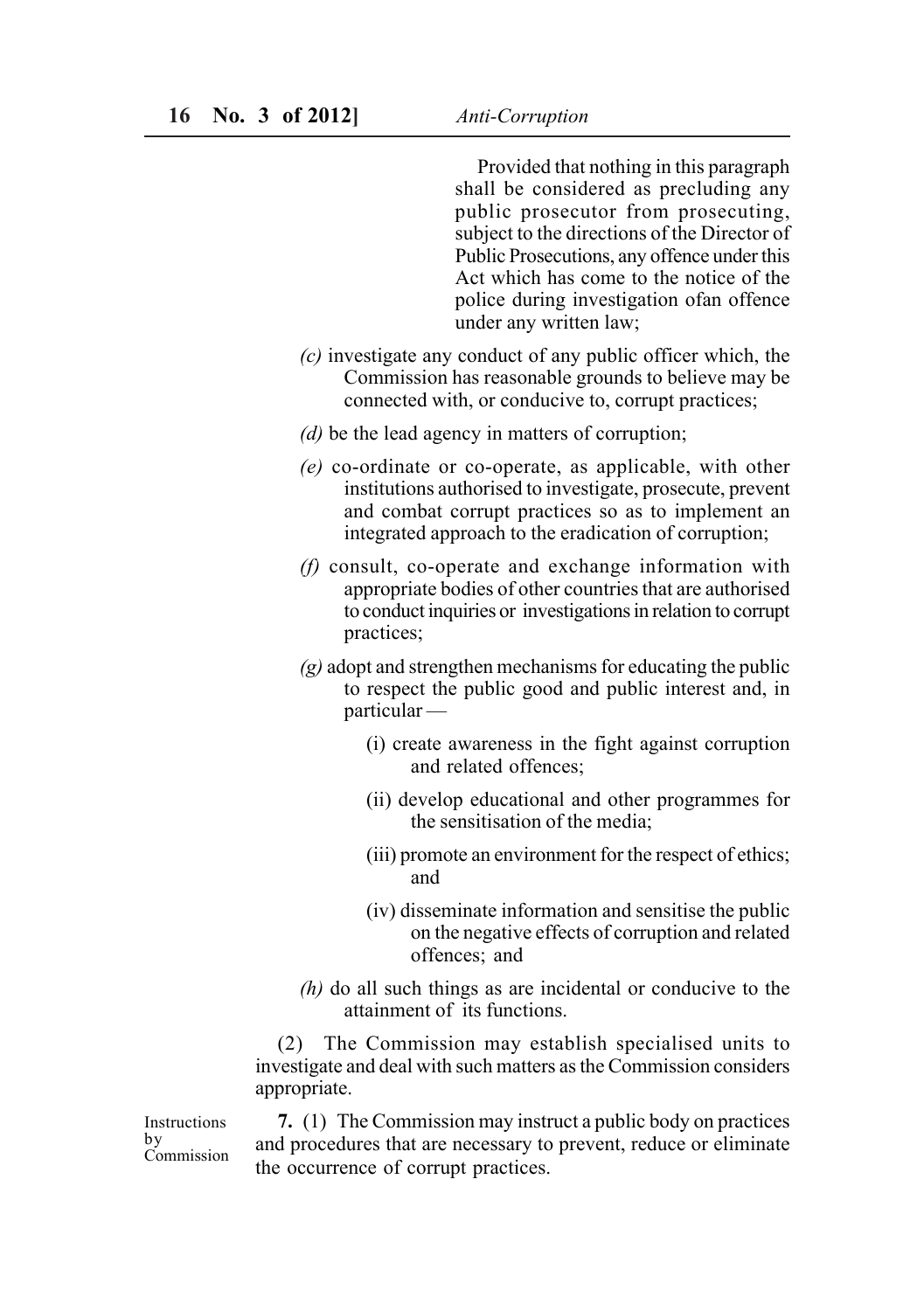(2) A public body shall, not later than ninety days from the receipt of the instructions from the Commission pursuant to subsection (1), effect the necessary changes in its practices and procedures.

(3) A public body which considers that the changes in practices and procedures contained in the instructions from the Commission shall be impracticable or otherwise disadvantageous to the effective discharge of its functions shall, within thirty days of the receipt of the instructions, make representations to the Director-General in writing.

(4) The Commission may, after considering the representations of a public body made under subsection (3), confirm, vary or cancel the instruction given to the public body.

(5) The head of a public body which, without any reasonable explanation, fails to comply with the instructions of the Commission commits an offence and is liable, upon conviction, to a fine not exceeding one hundred thousand penalty units or to imprisonment for a period not exceeding one year, or to both.

(6) In addition to the penalty prescribed in subsection (5), the head of the public body which fails to comply with the instructions of the Commission shall be subject to disciplinary action, including dismissal from office by the relevant authority.

**8.** (1) The Commission may, after an investigation into an offence under this Act, depending on the findings made, make such recommendation as it considers necessary to an appropriate authority.

(2) An appropriate authority shall, within thirty days from the date of receipt of the recommendation of the Commission under subsection (1), make a report to the Commission on the action taken by the appropriate authority.

(3) The head of a public body which, without reasonable excuse, fails to comply with sub-section (2), commits an offence and is liable, upon conviction, to a fine not exceeding one hundred thousand penalty units or to imprisonment for a period not exceeding one year, or to both.

**9.** (1) There shall be a Director-General of the Commission who shall be the chief executive officer of the Commission.

(2) The Director-General shall be appointed by the President, subject to ratification by the National Assembly, on such terms and conditions as the President may determine.

Reports and recommendation by Commission

Director-General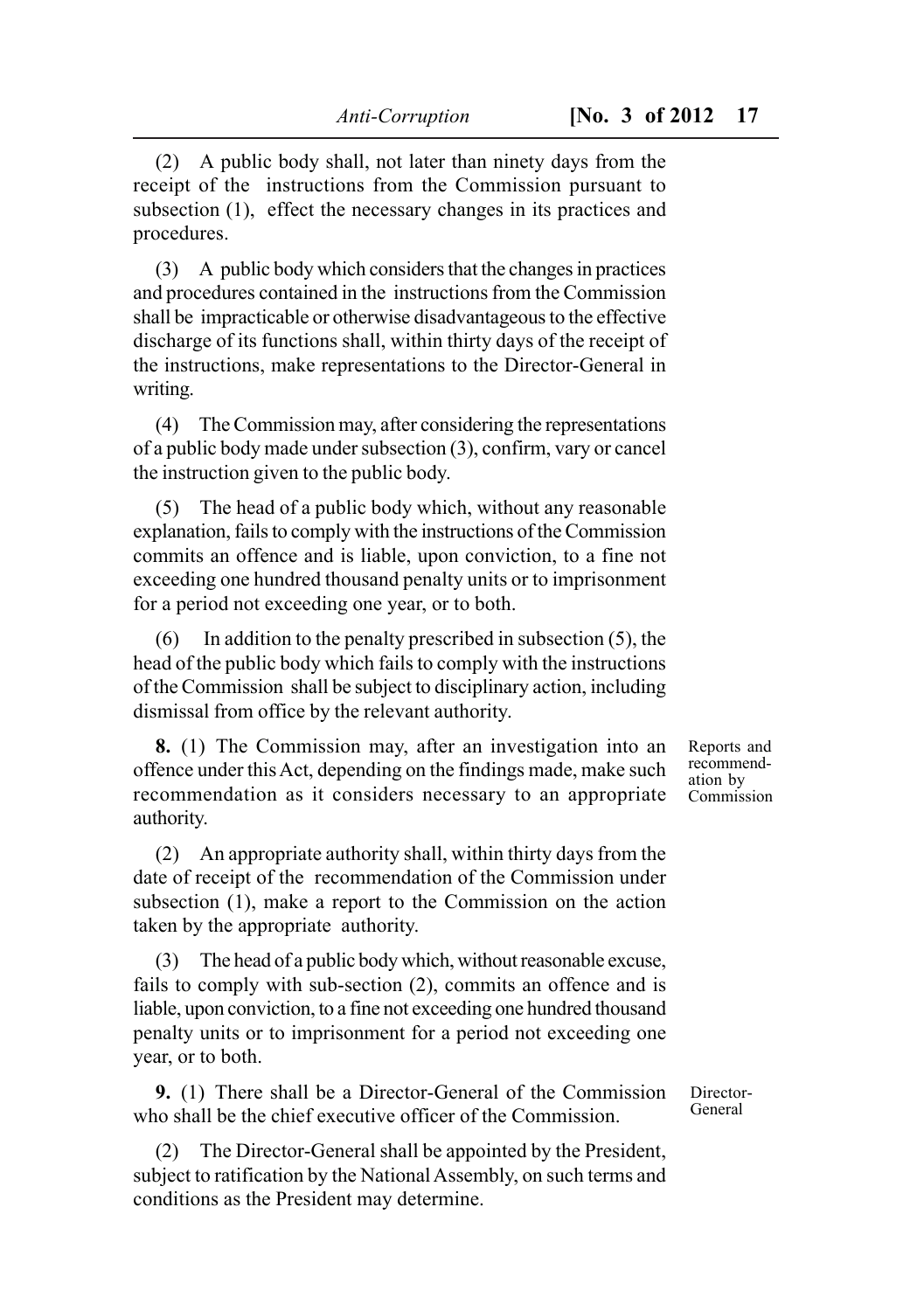(3) A person is not qualified to be appointed as Director-General unless the person is qualified to be appointed judge of the High Court.

- (4) The Director-General shall be responsible for—
	- *(a)* the control, direction, management and administration of the Commission; and
	- *(b)* the implementation of any policy matters referred to the Director-General by the Board.

(5) The Director-General may, subject to any specific or general direction of the Board, make standing orders providing  $for -$ 

- *(a)* the control, direction and administration of the Commission;
- *(b)* the discipline, training, classification and promotion of officers of the Commission;
- *(c)* the duties of officers of the Commission; and
- *(d)* such other matters as the Director-General may consider necessary or expedient for preventing the abuse of power or neglect of duty by officers or other staff.

(6) The Director-General shall not, while holding the office of Director-General, discharge the duties of any other office of emolument in the Republic.

(7) The Director-General shall, before taking office, take an oath or affirmation before the President in the prescribed manner and form.

**10.** (1) Subject to subsection (2), a person appointed Director-General shall vacate that office on attaining the age of sixty-five years:

> Provided that the President may permit a person who has attained that age to continue in office for such period as may be necessary to enable that person to do anything in relation to proceedings that were commenced before the person attained that age.

(2) A person appointed Director-General may be removed from office for inability to perform the functions of office, whether arising from infirmity of body or mind or from any other cause, or for misconduct, and shall not be removed except by, or in accordance with, a resolution passed by the National Assembly pursuant to subsection (3).

Tenure of office of Director-General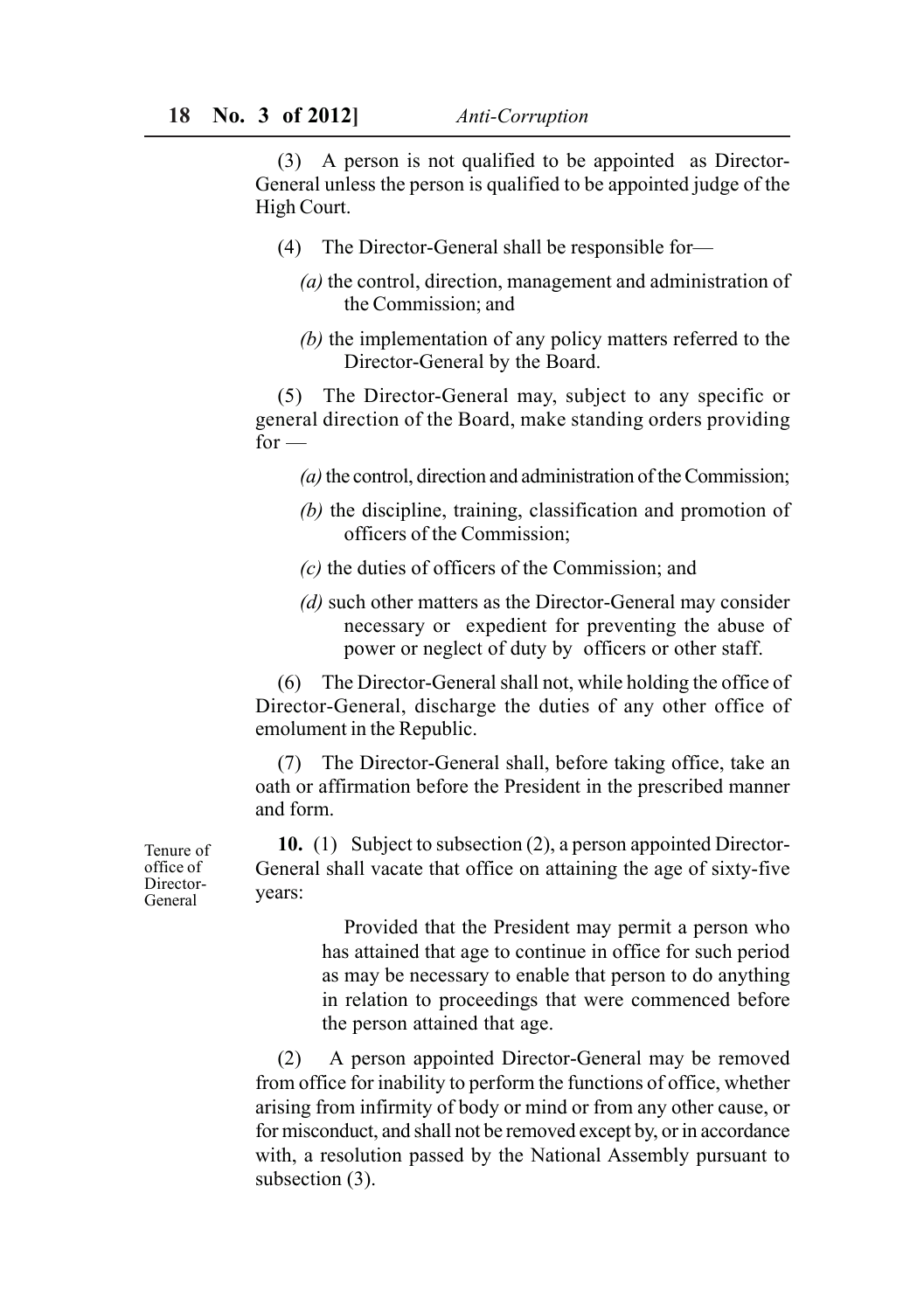(3) If the National Assembly, by resolution supported by a simple majority, resolves that the question of removing the Director-General ought to be investigated, the Speaker of the National Assembly shall send a copy of such resolution to the Chief Justice who shall appoint a tribunal consisting of a chairperson and two other persons to inquire into the matter.

(4) The Chairperson and one other member of the tribunal shall be persons who hold or have held high judicial office.

(5) The tribunal shall inquire into the matter and send a report on the facts of that matter to the President and a copy to the National Assembly.

(6) Where a tribunal appointed under subsection (3) advises the President that the Director-General ought to be removed from office for inability as aforesaid or for misconduct, the President shall remove the Director-General from office.

(7) If the question of removing the Director-General from office has been referred to a tribunal under subsection (2), the President may suspend the Director-General from performing the functions of office, and any such suspension shall cease to have effect if the tribunal advises the President that the Director-General ought to be removed from office.

(8) The Director-General may resign by giving three months' notice, in writing, to the President, of the Director-General's intention to resign.

**11.** (1) The Director-General may, for the performance of the Commission's functions under this Act —

- *(a)* authorise, in writing, any officer of the Commission to conduct an inquiry or investigation into alleged or suspected offences under this Act;
- *(b)* require the head, of any public body, to produce or furnish within such time as may be specified by the Director-General, any document or a certified true copy of any document which is in that person's possession or under that person's control and which the Director-General considers necessary for the conduct of an investigation into alleged or suspected offences under this Act:

Provided that if the document is classified or falls under the State Security Act, the Commission may apply to a judge in chambers to determine whether the document is likely to —

(i) prejudice the security, defence or international relations of the Republic; or

Powers of Director-General

Cap. 111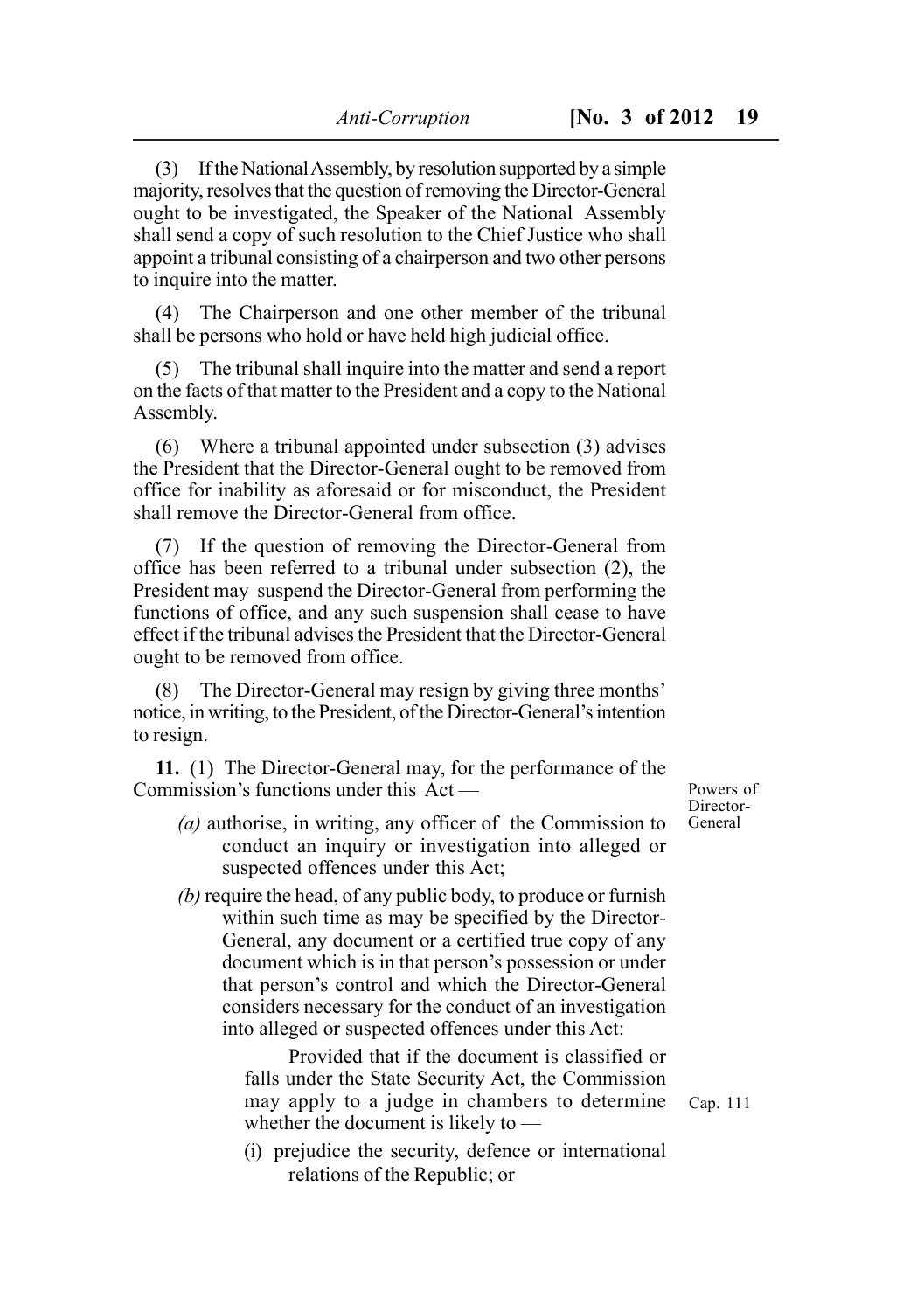- (ii) involve the disclosure of any matter or deliberations of a secret or confidential nature of the Government; or
- *(c)* require any person to answer, to the best of that person's knowledge and belief, questions with respect to the whereabouts or existence of any documents or records that may be relevant to an investigation.

(2) In determining an application under paragraph *(b)* of subsection  $(1)$ , the court may —

- *(a)* order the release of the document; or
- *(b)* confirm that the release of the document will prejudice the security, defence or international relations of the Republic or involve the disclosure of a confidential matter of Government.

(3) Notwithstanding any written law to the contrary, the Director-General may, where the Director-General has reasonable grounds to believe that a person who is the subject of an investigation in respect of an offence under this Act is likely to leave Zambia, require such person to surrender their travel document or any other document in that person's possession.

(4) The Commission shall, where a person surrenders that person's travel document pursuant to subsection (1), return the document after the investigation of the offence is completed, and if no criminal proceedings are to be instituted.

(5) A person who is aggrieved with the decision of the Director-General made pursuant to subsection (1) may apply to the High Court.

(6) The High Court may, upon hearing an application made under subsection (3), reverse, vary or dismiss the application or make such other order as the court considers appropriate.

**12.** (1) The Commission shall appoint a Deputy Director-General on such terms and conditions as it may determine.

(2) The Deputy Director-General shall assist the Director-General in performing the Director-General's duties under this Act.

(3) A person shall not qualify for appointment as Deputy Director-General unless the person is qualified to be appointed judge of the High Court.

(4) If the office of the Director-General is vacant or the Director-General is absent from duty or unable for any other reason to perform the functions of that office, the Deputy Director-General shall, save where the Commission otherwise directs, act as Director-General.

Deputy Director-General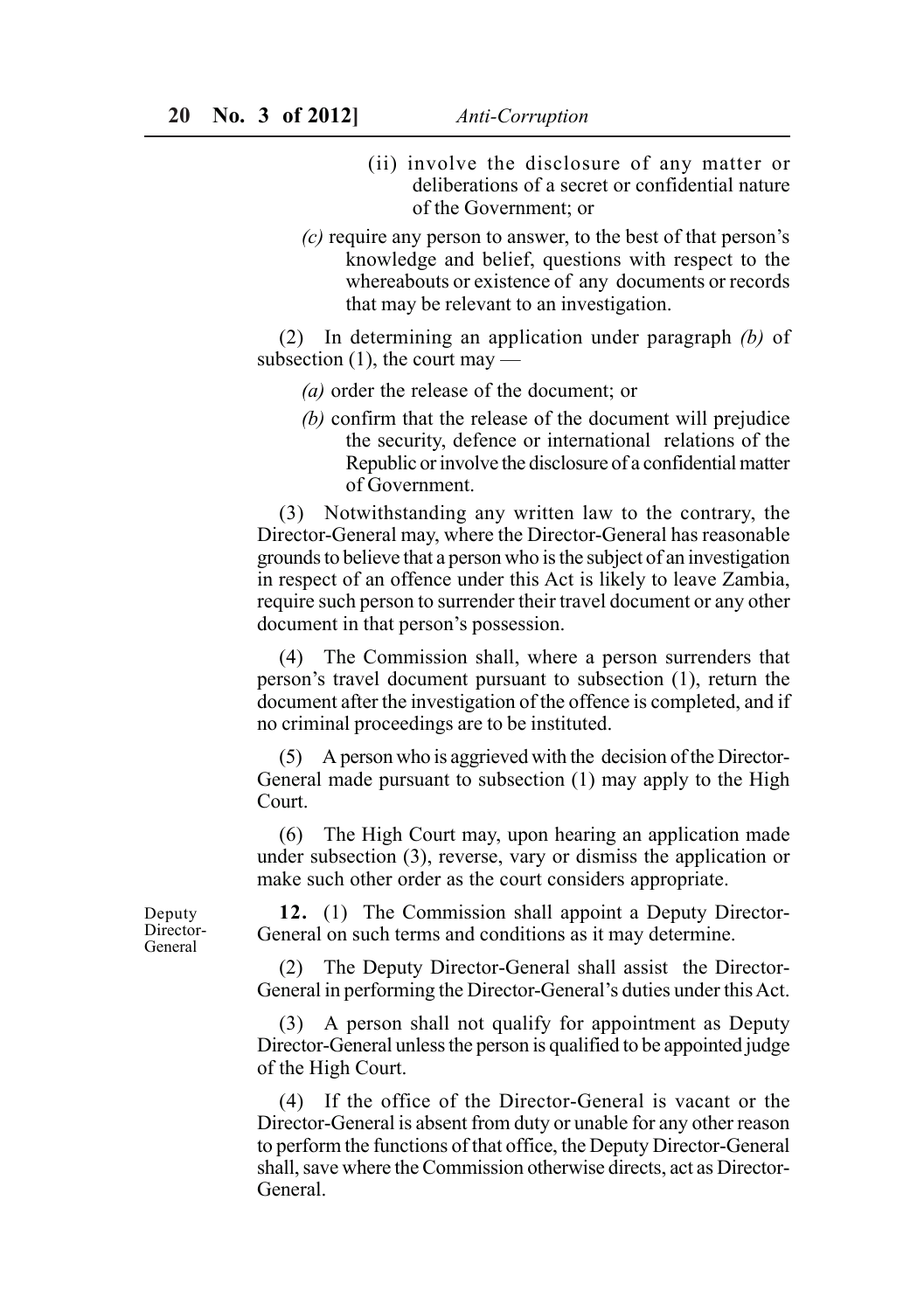(5) If both the Director-General and the Deputy Director-General are absent from office or unable for any other reason to perform the functions of their offices, the President shall appoint another person to act as Director-General.

(6) The Deputy Director-General may resign by giving three months' notice, in writing, to the Chairperson, of the Deputy Director-General's intention to resign.

(7) The Deputy Director-General shall, on appointment, take an oath or affirmation before the President in the prescribed manner and form.

**13.** (1) The Commission may appoint Directors, the Secretary, investigating officers, and such other staff of the Commission, on such terms and conditions as it may determine, to assist the Director-General in the performance of the Director-General's functions under this Act.

(2) The Secretary shall be in charge of the general administration and shall keep the records of the Commission.

(3) An officer shall have such powers, functions and duties as provided for, or as delegated to the officer by the Director-General, under this Act.

(4) The Director-General may, if satisfied that it is in the best interest of the Commission, terminate the appointment of any officer of the Commission and shall assign the reasons therefor, subject to any directions by the Commission.

(5) A person aggrieved with the decision of the Director-General to terminate that person's employment pursuant to subsection (3) may appeal against that decision to the Board.

(6) The Commission may, in the exercise of its functions, engage the services of such advisors and experts as it considers necessary.

(7) The Directors, Secretary, advisors, experts and other members of staff of the Commission shall, on appointment, take an oath or affirmation before the Director-General in the prescribed manner and form.

**14.** The Director-General, Deputy Director-General, officers and Secretary shall, before taking office under this Act and every five years thereafter —

*(a)* in the case of the Director-General, Deputy Director-General and Secretary, submit to the Chief Justice a written declaration, in the prescribed form, of all the assets they own or liabilities owed to them; and

Declaration of assets

Directors, Secretary, investigating officers and other staff of Commission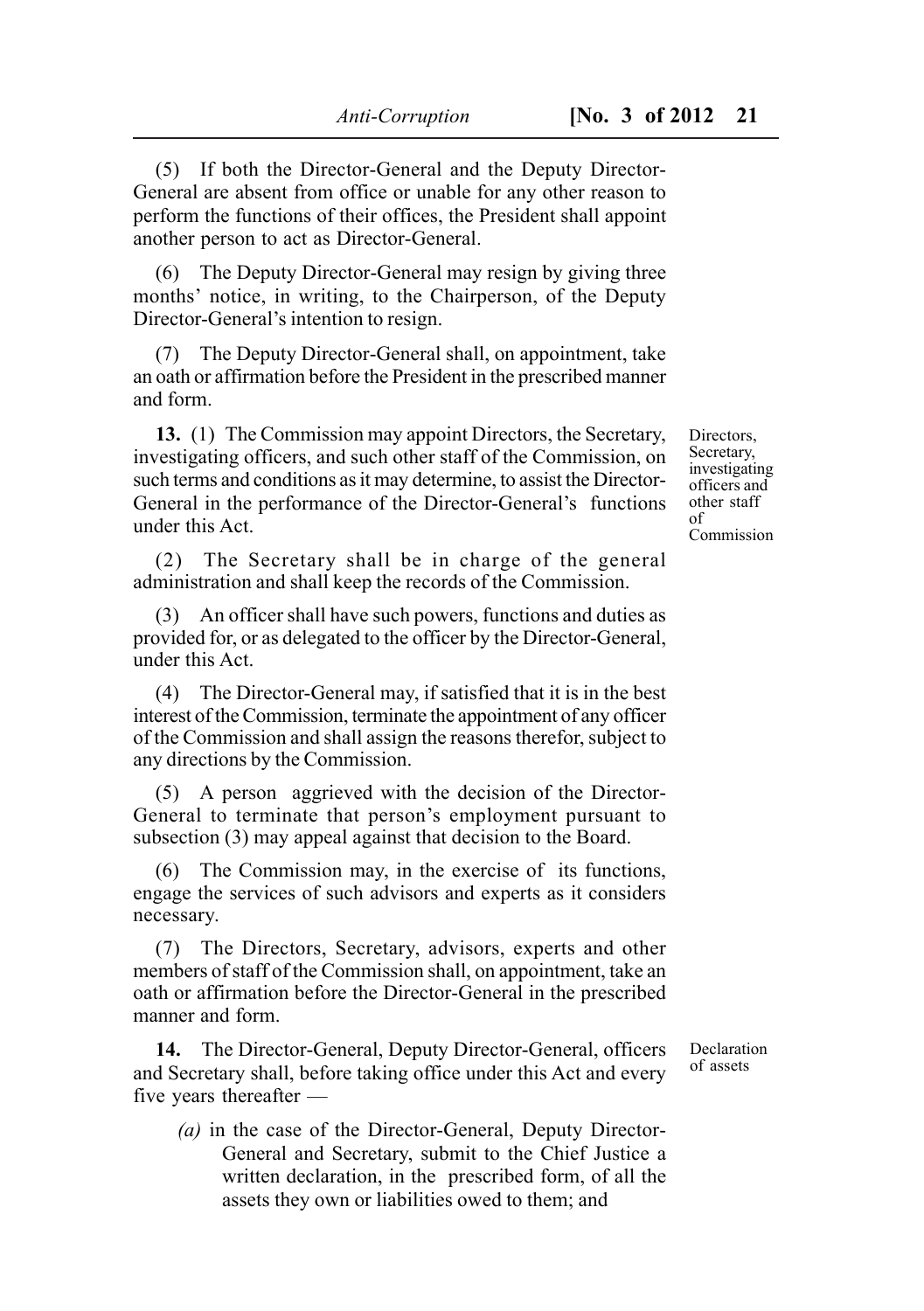*(b)* in the case of the other staff of the Commission, submit to a magistrate a written declaration, in the prescribed form, of all the assets they own or liabilities owed to them.

**15.** (1) The Director-General shall issue to an officer of the Commission an identity card which shall be *prima facie* evidence of the officer's appointment as such. Identity card

- (2) An officer shall, in performing any function under this Act—
	- *(a)* be in possession of the identity card referred to in subsection (1); and
	- *(b)* show the identity card to any person who requests to see it or is subject to an investigation under this Act.

Prohibition of disclosure of information to unauthorised persons

**16.** (1) A person shall not, without the consent in writing given by, or on behalf of, the Commission, publish or disclose to any person otherwise than in the course of such person's duties, the contents of any document, communication or information which relates to, or which has come to that person's knowledge in the course of that person's duties under this Act.

(2) A person who contravenes subsection (1) commits an offence and is liable, upon conviction, to a fine not exceeding two hundred thousand penalty units or to imprisonment for a period not exceeding two years, or to both.

(3) A person who, having information which to that person's knowledge has been published or disclosed in contravention of subsection (1), unlawfully publishes or communicates such information to any other person, commits an offence and is liable, upon conviction, to a fine not exceeding two hundred thousand penalty units or to imprisonment for a period not exceeding two years, or to both.

**17.** (1) No proceedings, civil or criminal, shall lie against the Director-General, Deputy Director-General, Directors, Secretary, an officer or member of staff of the Commission for anything done in good faith in the exercise of the officer's or member of staff's functions under this Act. Immunity of staff

> (2) Subject to the provisions of this Act, the Director-General, Deputy Director-General, an officer or member of staff of the Commission shall not be called to give evidence before any court or tribunal in respect of anything coming to such person's knowledge in the exercise of such person's functions under this Act.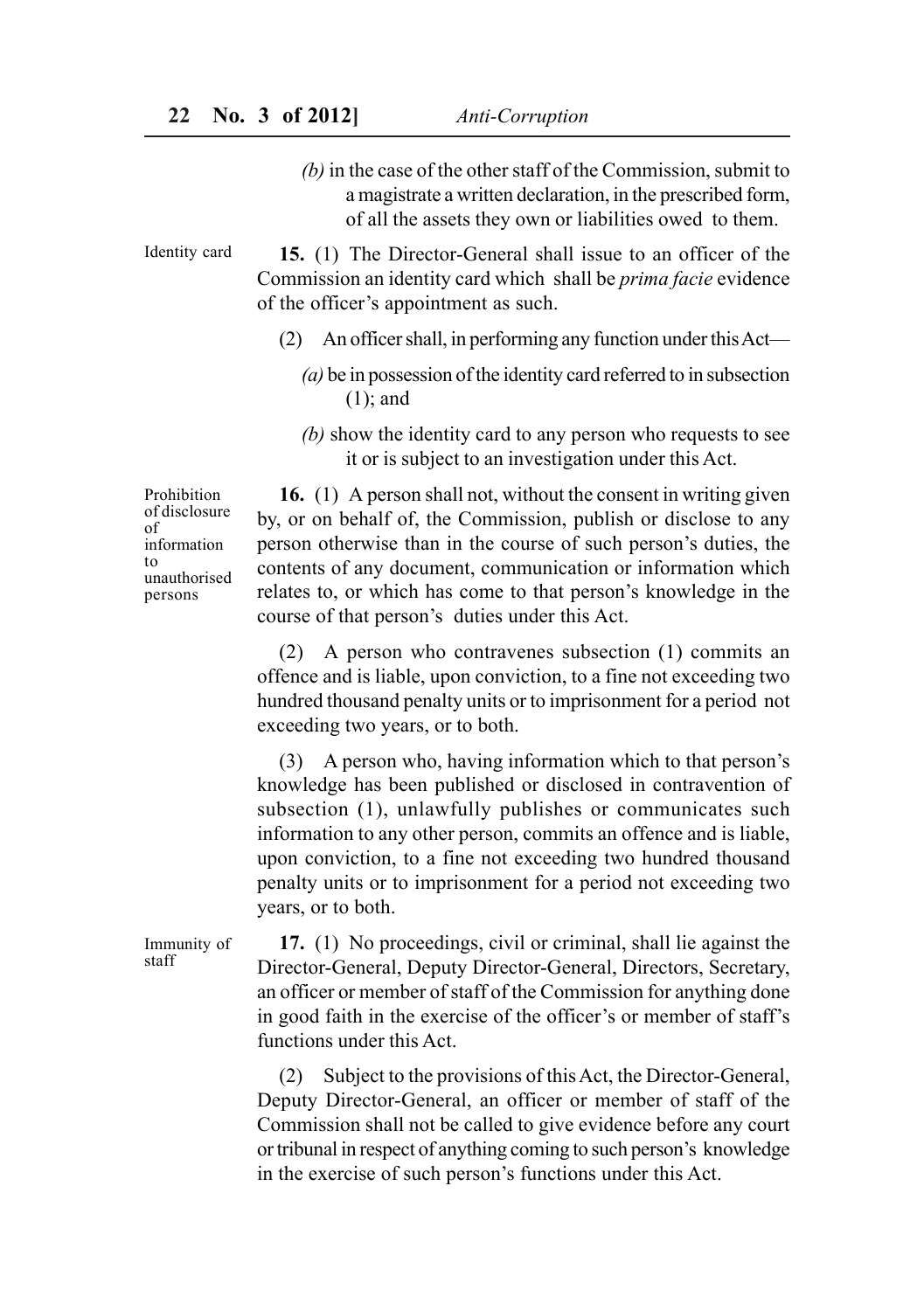**18.** A person who pretends to—

- *(a)* be an officer of the Commission or to have any of the powers of an officer under this Act, or under any authorisation or warrant issued under this Act; or
- *(b)* be able to procure an officer of the Commission to do or refrain from doing anything in connection with the duties of such officer;

commits an offence and is liable, upon conviction, to imprisonment for a period of not less than two years.

#### PART III

#### CORRUPT PRACTICES

**19.** (1) A public officer who, by oneself, or by or in conjunction with, any other person, corruptly solicits, accepts or obtains, or agrees to accept or attempts to receive or obtain, from any person for oneself or for any other person, any gratification as an inducement or reward for doing or forbearing to do, or for having done or forborne to do, anything in relation to any matter or transaction, actual or proposed, with which any public body is or may be concerned, commits an offence.

(2) A person who, by oneself, or by, or in conjunction with, any other person, corruptly gives, promises or offers any gratification to any public officer, whether for the benefit of that public officer or of any other public officer, as an inducement or reward for doing or forbearing to do, anything in relation to any matter or transaction, actual or proposed, with which any public body is or may be concerned, commits an offence.

**20.** (1) A person who, by oneself, or by, or in conjunction with, any other person, corruptly solicits, accepts or obtains, or agrees to accept or attempts to receive or obtain, from any person for oneself or for any other person, any gratification as an inducement or reward for doing or forbearing to do, or for and having done or forborne to do, anything in relation to any matter or transaction actual or proposed, with which any private body is or may be concerned, commits an offence.

(2) A person who, by oneself, or by, or in conjunction with, any other person, corruptly gives, promises or offers any gratification to any person, whether for the benefit of that person or of any other person, as an inducement or reward for doing or forbearing to do, or for having done or forborne to do, anything in relation to any matter or transaction, actual or proposed, with which any private body is or may be concerned, commits an offence.

Impersonation and procurement of officer

Corrupt practices by, or with, public **officers** 

Corrupt transactions by, or with, private bodies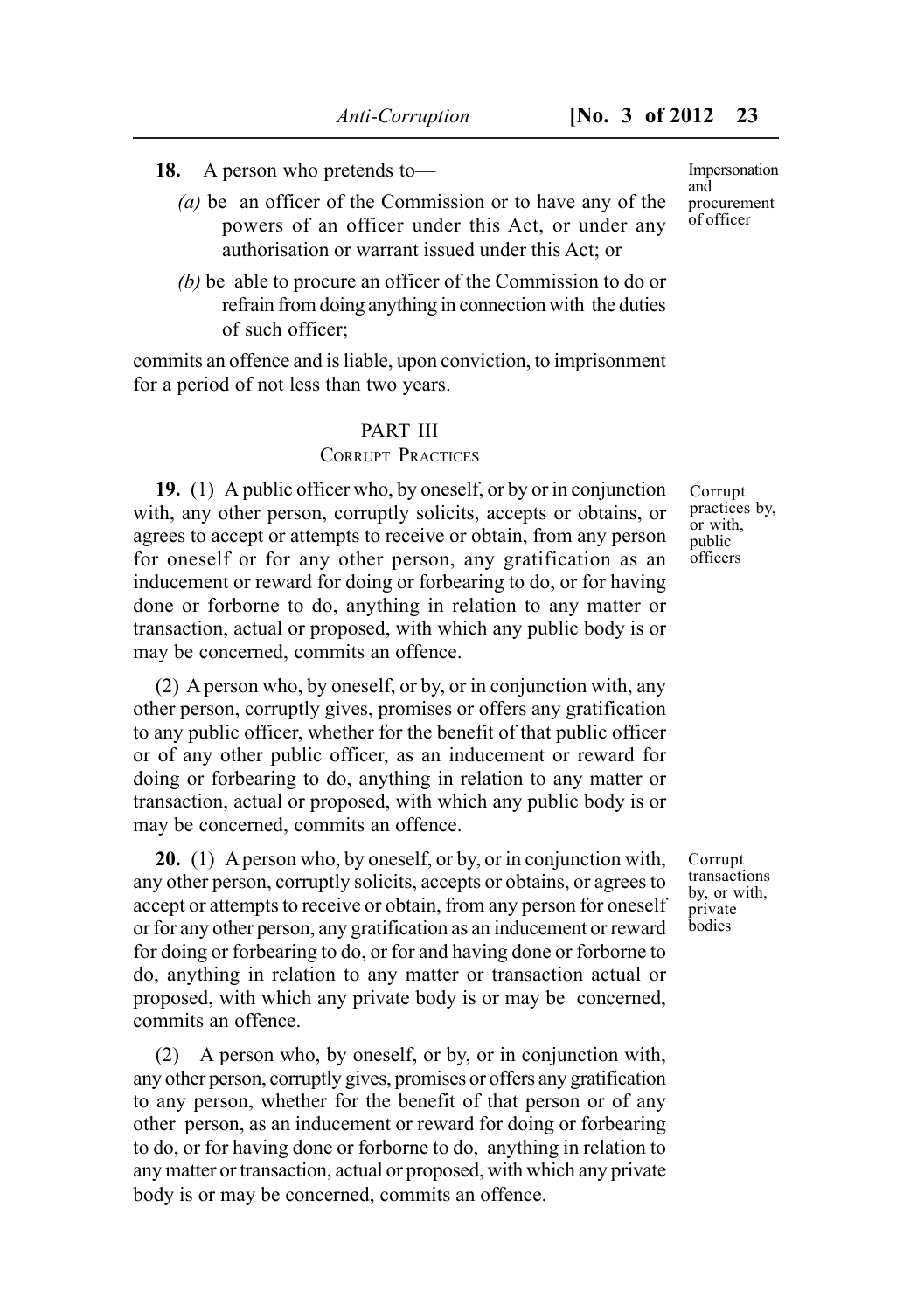Abuse of authority of office

- **21** (1) A public officer commits an offence who
	- *(a)* does, or directs to be done, in abuse of the public officer's position, office or authority any arbitrary act prejudicial to the rights or interests of the Government or any other person;
	- *(b)* uses that public officer's position, office or authority or any information that the public officer obtains as a result of, or in the course of, the performance of that public officer's functions to obtain property, profit, an advantage or benefit, directly or indirectly, for oneself or another person;
	- *(c)* uses the public officer's position, office or information to obtain, promise, offer, or give an undue advantage to oneself or another person, directly or indirectly, in order for the public officer to perform or refrain from performing the public officer's duties; or
	- *(d)* solicits or accepts directly or indirectly an undue advantage or benefit for oneself or for another person in order for the public officer to perform or refrain from performing the public officer's duties.

(2) For the purposes of subsection  $(1)$ , a public officer shall be presumed, until the contrary is proved, to have used that public officer's position, office or information for an advantage or benefit where the public officer takes any decision or action in relation to any matter in which the public officer or a relative or associate of that public officer, has a direct or indirect interest.

(3) A public officer who, being concerned with any matter or transaction falling within, or connected with, that public officer's jurisdiction, powers, duties or functions, corruptly solicits, accepts or obtains, or agrees to accept or attempts to receive or obtain for oneself or for any other person any gratification in relation to such matter or transaction, commits an offence.

(4) A person who, being concerned with any matter or transaction falling within the scope of authority, or connected with the jurisdiction, powers, duties or functions of any public officer, by oneself, or by, or in conjunction with, any other person, corruptly gives, promises or offers any gratification, whether directly or indirectly, to such public officer either for oneself or for any other person, commits an offence.

(5) A public officer who unreasonably delays, refuses, neglects or omits to perform that public officer's duties or functions in order to procure or induce a person to offer or give gratification to that public officer, commits an offence.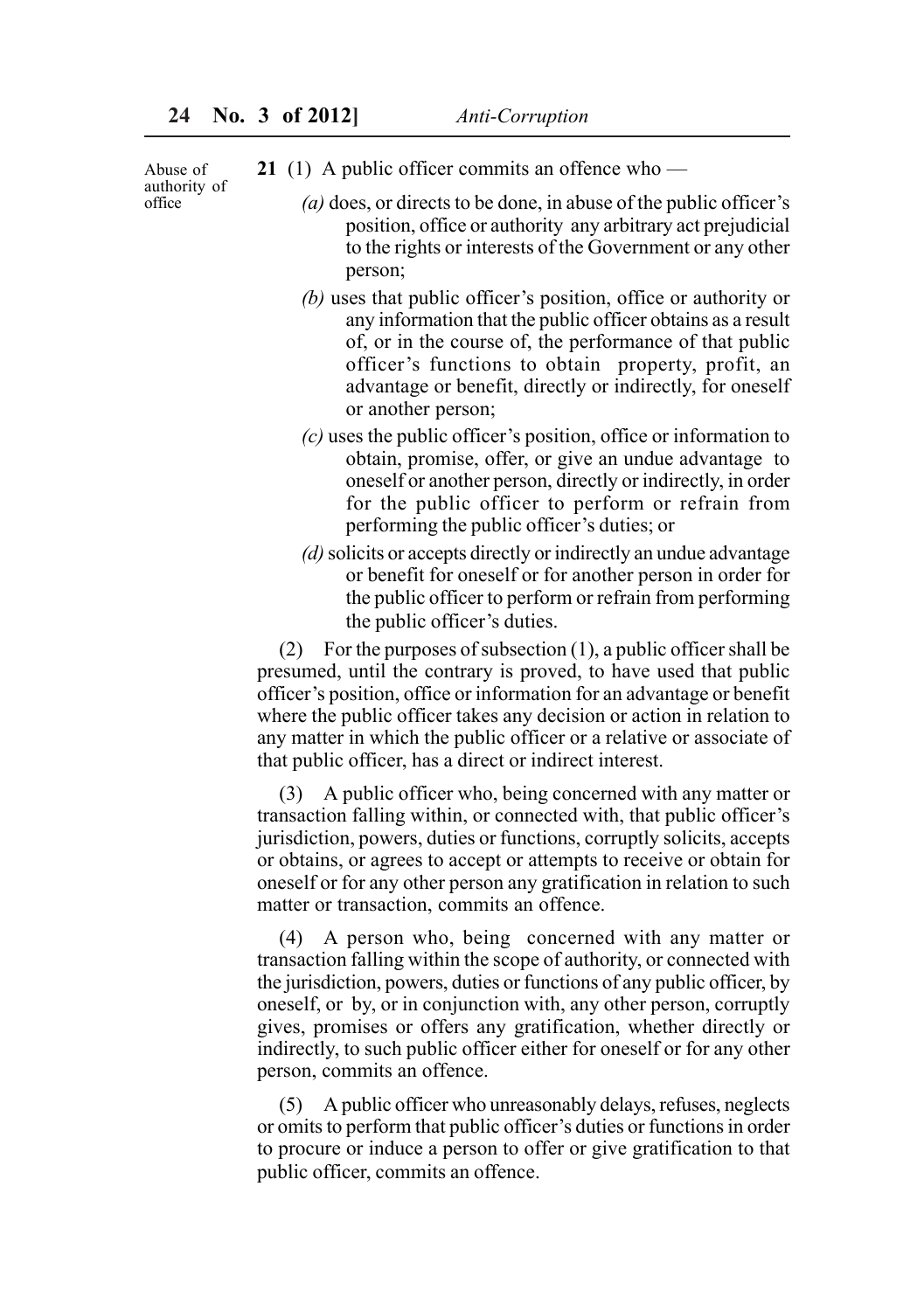- **22.** (1) Subject to the Constitution, any public officer who
	- *(a)* maintains a standard of living above which is commensurate with the public officer's present or past official emoluments or other income;
	- *(b)* is in control or possession of pecuniary resources or property disproportionate to the public officer's present or past official emoluments; or
	- *(c)* is in receipt of the benefit of any services which the public officer may reasonably be suspected of having received corruptly or in circumstances which amount to an offence under this Act;

shall, unless the contrary is proved, be liable for the offence of having, or having had under the public officer's control or in the public officer's possession pecuniary resources or property reasonably suspected of having been corruptly acquired, or having misused or abused the public officer's office, as the case may be.

(2) Where a court is satisfied in proceedings for an offence under subsection (1) that, having regard to the closeness of the public officer's relationship to the accused and to other relevant circumstances, there is reason to believe that any person was holding pecuniary resources or property in trust for or otherwise on behalf of the accused, or acquired such pecuniary resources or property as a gift, or loan without adequate consideration, from the accused, such pecuniary resources or property shall, unless the contrary is proved, be deemed to have been under the control or in the possession of the accused.

**23.** (1) An agent who, with or without the principal's knowledge or concurrence, corruptly solicits, accepts or obtains, or agrees to accept or attempts to receive or obtain, from any person for oneself or for any other person, any gratification as an inducement or reward for doing or forbearing to do, or for having done or forborne to do, anything in relation to the principal's affairs or business, or for showing or having shown favour or disfavour to any person in relation to the principal's affairs or business, commits an offence.

A person who corruptly gives, promises or offers any gratification to an agent as an inducement or reward for doing or forbearing to do, or for having done or forborne to do, anything in relation to the principal's affairs or business, or for showing or having shown favour or disfavour to any person in relation to the principal's affairs or business, commits an offence.

(3) A person who gives to an agent, or any agent who, with intent to deceive the principal, uses any receipt, account or other document in respect of which the principal is interested or which Corrupt transactions by, or with, agents

Possession of unexplained property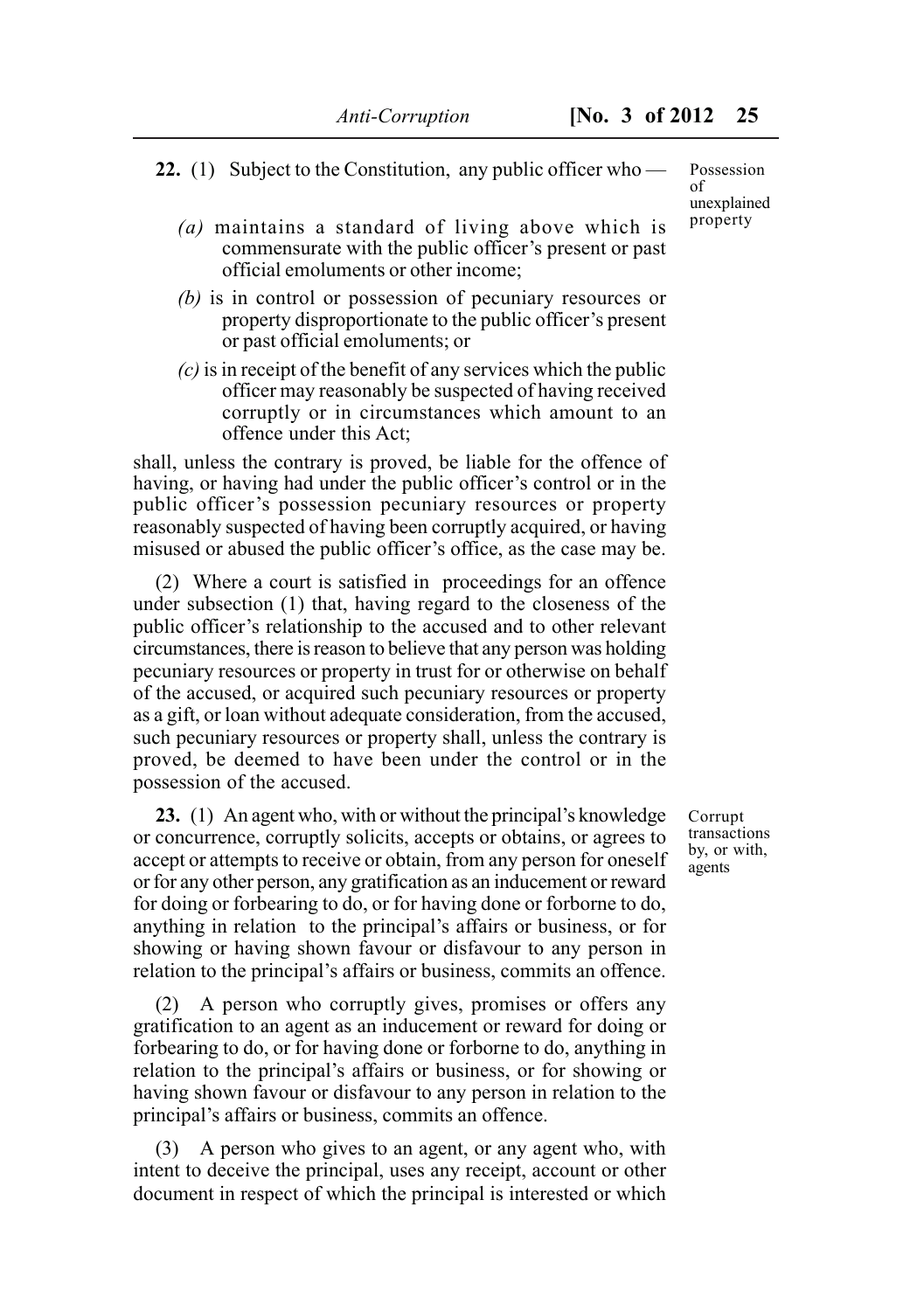relates to the principal's affairs or business and which contains any statement which is false or erroneous or defective in any material particular, and which to the agent's knowledge or belief is intended to mislead the principal, commits an offence.

Corruption of members of public or private bodies with regard to meetings

**24.** (1) A person who being a member of any public or private body by oneself, or by, or in conjunction with, any other person, corruptly solicits, accepts or obtains, or agrees to accept or attempts to receive or obtain, from any person for oneself or for any other person, any gratification as an inducement or reward for—

- *(a)* that person's voting or abstaining from voting at any meeting of such public or private body in favour of, or against, any measure, matter, resolution or question submitted to such public or private body;
- *(b)* that person's performing or abstaining from performing, or for that person's aid in procuring, expediting, delaying, hindering or preventing the performance of, any official act by such public or private body; or
- *(c)* that person's aid in procuring or preventing the passing of any vote or the granting of any contract or advantage in favour of any person; commits an offence.

(2) A person who, by oneself or by, or in conjunction with, any other person, corruptly gives, promises or offers any gratification to a member of any public or private body in any circumstance referred to in subsection (1), commits an offence.

**25.** (1) A person who, directly or indirectly, corrupts a witness so as to induce false testimony, an advantage or benefit for oneself or another person from the witness in a trial, hearing or other proceeding before any court, tribunal, judicial officer, committee, commission or any officer authorised by law to hear evidence or take testimony commits an offence and is liable, upon conviction, to imprisonment for a period not exceeding seven years.

(2) A person who, by oneself, or by, or in conjunction with, any other person, corruptly promises, offers or gives any gratification to any witness whether for the benefit of that witness or any other person, with intent to influence the witness to be absent from trial, to give false testimony or withhold testimony, commits an offence and is liable, upon conviction, to imprisonment for a period not exceeding seven years.

Corruption of witness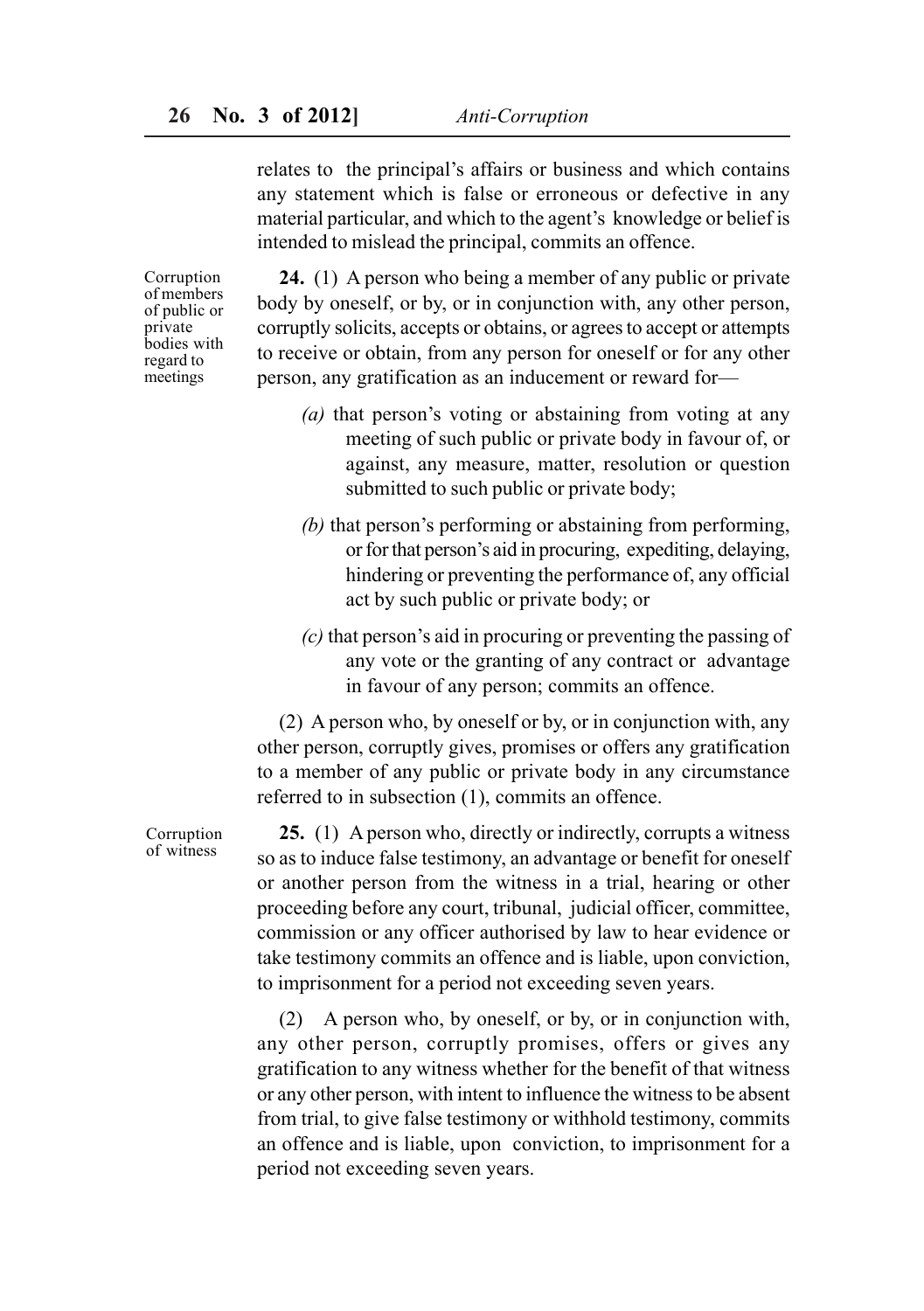(3) A witness who, by oneself or by, or in conjunction with, any other person, corruptly solicits, accepts or receives, or agrees to accept or attempts to receive or obtain, from any person for oneself or another person, any gratification as an inducement or reward whether for the witness's benefit or any other person, in order for the witness to be absent from trial or to give false testimony or withhold testimony, commits an offence and is liable, upon conviction, to imprisonment for a period not exceeding seven years.

**26.** (1) A person who, by oneself or by, or in conjunction with, any other person, corruptly promises, offers or gives any gratification to any foreign public official, whether for the benefit of that foreign public official or any other person, as an inducement or reward for doing or forbearing to do, or for having done or forborne to do, anything in relation to any matter or transaction, actual or proposed, with which any foreign public body is or may be concerned, commits an offence.

(2) A foreign public official who, by oneself or by, or in conjunction with, any other person corruptly solicits, accepts or obtains, or agrees to accept or attempts to receive or obtain, from any person for oneself or for any other person, any gratification as an inducement or reward for doing or forbearing to do, or for having done or forbone to do, anything in relation to any matter or transaction, actual or proposed, with which any foreign public body is or may be concerned, commits an offence.

(3) A person who unlawfully promises, offers, or gives to a foreign public official, directly or indirectly, an undue advantage, for the benefit of the foreign public official or another person, in order that the public official may do or forbear to do, in the exercise of the official duties, in order to obtain or retain business or other undue advantage in relation to the conduct of international affairs or business, commits an offence.

(4) A foreign public official who solicits or accepts, directly or indirectly, an undue advantage, for the benefit of the foreign public official or another person, in order that the foreign public official may act or refrain from acting in the exercise of official duties, commits an offence.

**27.** A person who, directly or indirectly, corruptly —

*(a)* solicits or accepts or agrees to accept any gratification, whether for the benefit of that person or any other person, as an inducement or reward for a person influencing or having influenced the run of play or the outcome of any sporting event; or

Corruption in relation to sporting events

Corrupt practices by, or with, foreign public official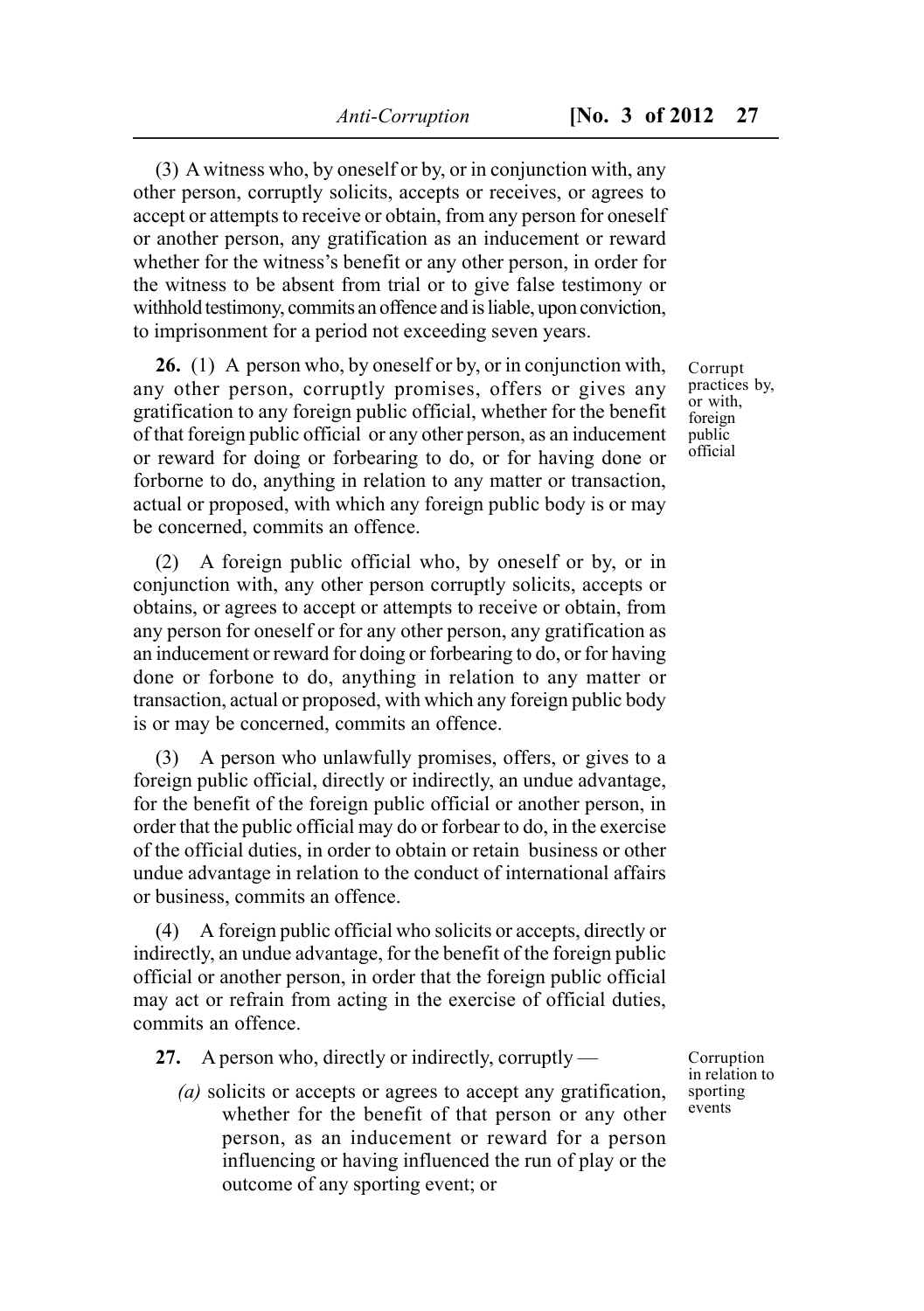*(b)* offers or gives or agrees to give to any other person any gratification as an inducement to influence or as a reward for influencing or having influenced the run of play or the outcome of a sporting event;

commits an offence.

Conflict of interest

**28.** (1) Where a public body in which a public officer is a member, director, employee or is otherwise engaged proposes to deal with any person or company, partnership or other undertaking in which that public officer has a direct or indirect private or personal interest, that public officer shall forthwith disclose, in writing to that public body, the nature of such interest and shall not take part in any proceedings or process of that public body relating to such decision.

(2) Where a public officer or a relative or associate of such public officer has a personal interest in a decision to be taken by a public body, that public officer shall forthwith disclose, in writing to that public body, the nature of such interest and shall not vote or take part in any proceedings or process of that public body relating to such decision.

(3) A public officer who contravenes subsection (1) or (2) commits an offence.

**29.** (1) A public officer who, directly or indirectly, by oneself, or by, or in conjunction with, any other person, corruptly solicits, accepts or obtains, or agrees to accept or attempts to receive or obtain, from any person for oneself or for any other person, any gratification as an inducement or reward for or otherwise on account of, that public officer giving assistance or using influence in, or having given assistance or used influence in—

*(a)* the promotion, execution or procurement of—

- (i) any contract with a public body or private body for the performance of any work, the provision of any service, the doing of anything or the supplying of any article, material or substance; or
- (ii) any sub-contract to perform any work, provide any service, do anything or supply any article, material or substance required to be performed, provided, done or supplied under any contract with a public body or private body; or
- *(b)* the payment of the price, consideration or other moneys stipulated or otherwise provided for in any contract or sub-contract;

commits an offence.

Gratification for giving assistance, etc., with regard to contracts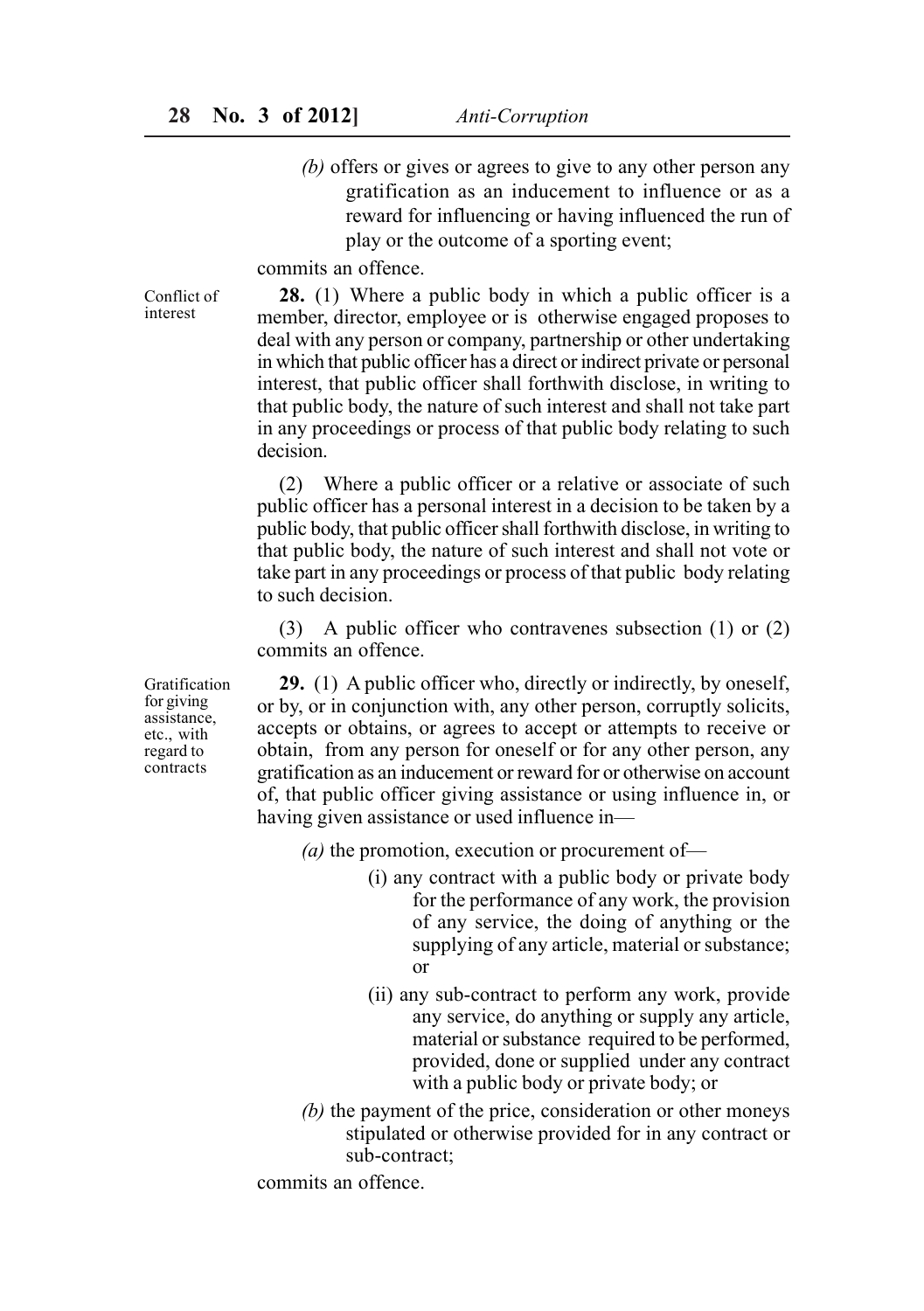(2) A person who corruptly gives, promises or offers any gratification to any public officer as an inducement or reward for, or otherwise on account of, such public officer giving assistance or using influence in, or having given assistance or used influence in—

- *(a)* the promotion, execution or procurement of; or
- *(b)* the payment of the price, consideration or other moneys stipulated or otherwise provided for in;

any contract or sub-contract commits an offence.

**30.** (1) A person who, directly or indirectly, by oneself, or by, or in conjunction with, any other person, corruptly solicits, accepts or obtains, or agrees to accept or attempts to receive or obtain from any person for oneself or for any other person, any gratification as an inducement or reward for, or otherwise on account of, the withdrawal of a tender, or the refraining from the making of a tender for any contract with a public body or private body for the performance of any work, the provision of any service, the doing of anything or the supplying of any article, material or substance, commits an offence.

(2) A person who corruptly gives, promises or offers any gratification to any other person as an inducement or reward for, or otherwise on account of, the withdrawal of a tender, or the refraining from making of a tender for a contract, commits an offence.

**31.** (1) A person who, by use of corrupt means or with intent to pervert the course of justice, interferes with the exercise of official duties by a judge, magistrate, judicial officer or any other arbiter or law enforcement officer, commits an offence and is liable, upon conviction, to imprisonment for a period not exceeding seven years.

(2) A person who accepts or obtains, agrees to accept or attempts to obtain, or offers or gives, a gratification for oneself or for any other person in consideration of that person —

- *(a)* concealing an offence;
- *(b)* shielding any other person from legal proceedings for an offence;
- *(c)* not proceeding against any other person in relation to an alleged offence; or
- *(d)* abandoning or withdrawing, or obtaining or endeavoring to obtain the withdrawal of, a prosecution against any other person;

commits an offence and is liable, upon conviction, to imprisonment for a period not exceeding seven years.

Gratification for procuring withdrawal of tender

Obstruction of justice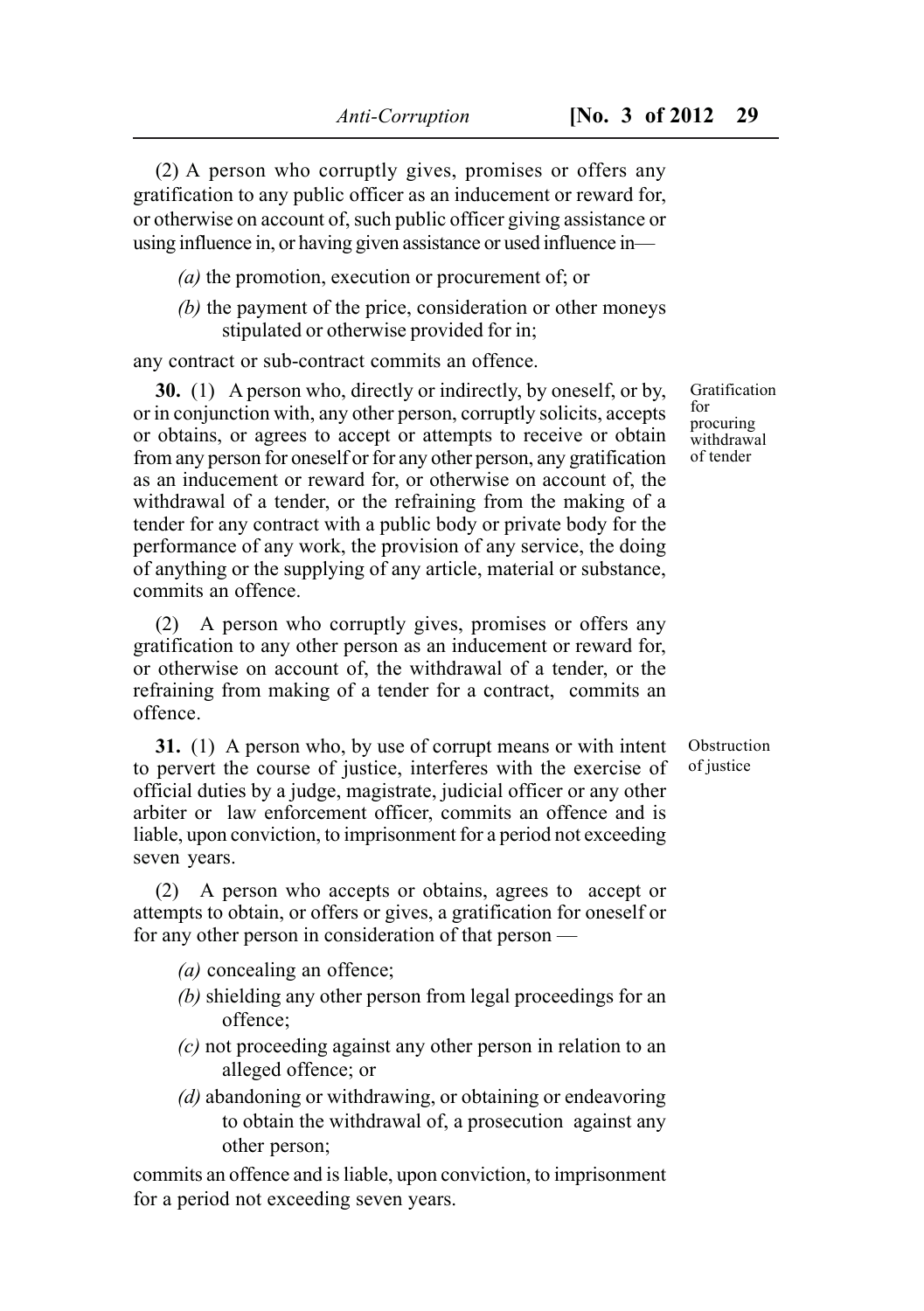Gratification with regard to bidding at auction sale

**32.** (1) A person who, directly or indirectly by oneself, or by, or in conjunction with, any other person, corruptly solicits, accepts or obtains, or agrees to accept or attempts to receive or obtain, from any person for oneself or for any other person, any gratification as an inducement or reward for, or otherwise on account of, that person refraining or having refrained from bidding at any sale by auction conducted by, or on behalf of, any public body or private body, commits an offence.

(2) A person who corruptly gives, promises or offers any gratification to any other person as an inducement or reward for, or otherwise on account of, that other person's refraining or having refrained from bidding at an auction commits an offence.

Coercion of investor

- **33.** A public officer who
	- *(a)* performs or abstains from performing any act in that public officer's capacity as a public officer;
	- *(b)* expedites, delays, hinders or prevents the performance of any act; or
	- *(c)* assists, favours, hinders or delays any person in the transaction of any business with a public body;

in order that an investor or potential investor is coerced, compelled or induced to abandon the investment or induced to abandon the investment to the advantage of another person, commits an offence and is liable, upon conviction, to a fine not exceeding two hundred thousand penalty units or to imprisonment for a period not exceeding two years, or to both.

- **34.** (1) A person who, by oneself or with or through another person, fraudulently or unlawfully — *(a)* acquires public funds or property or a public service or benefit for that person's or another person's benefit; *(b)* diverts any public property for purposes other than for what it is intended, for that person's or another person's benefit;
	- *(c)* mortgages, charges or disposes of any public property for that person's or another person's benefit; or
	- *(d)* obtains any exemption, remission,reduction or abatement from payment of any tax, fee, levy or charge required to be paid under any law;

commits an offence.

Corrupt acquisition of public property and revenue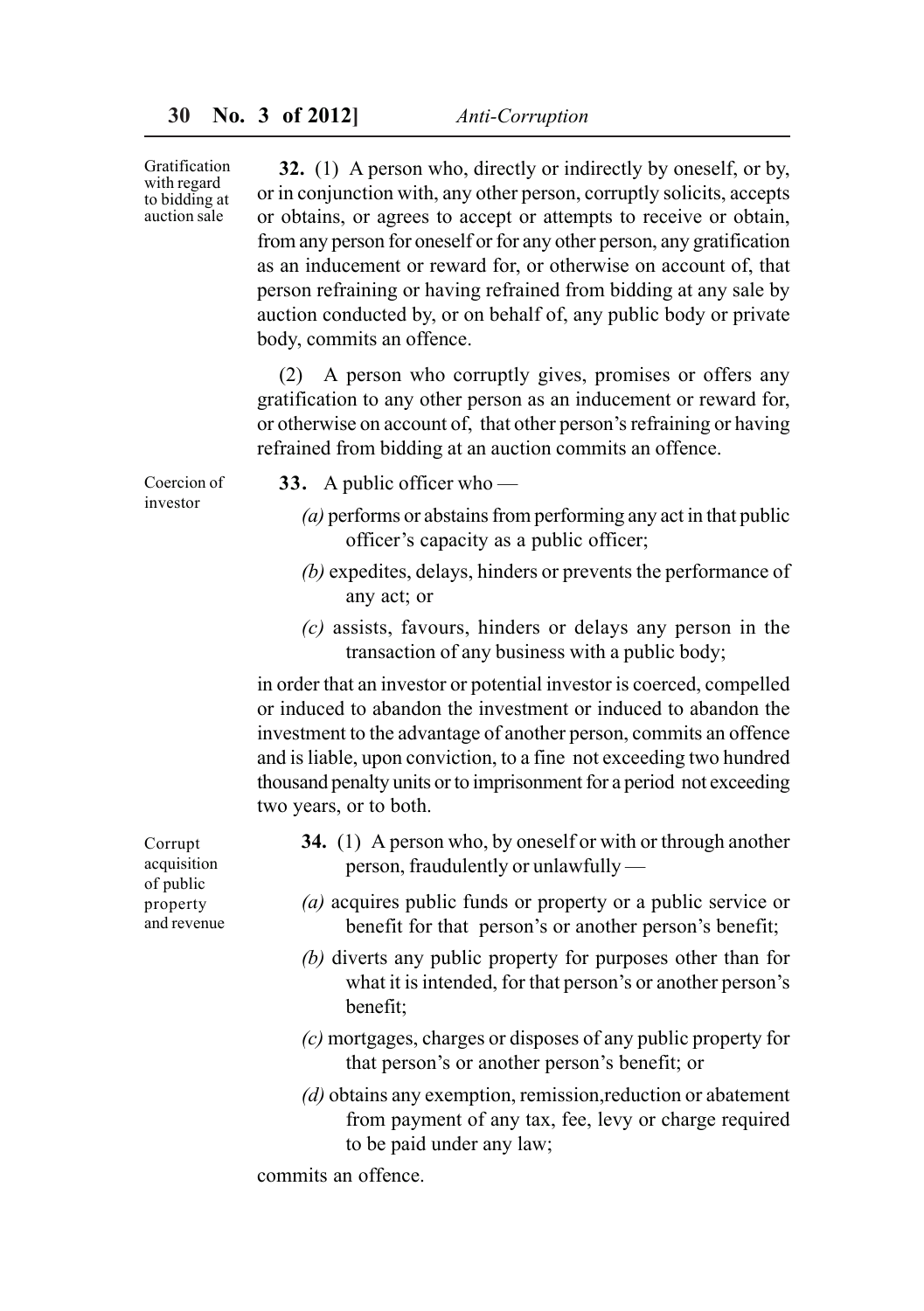(2) A person whose functions concern the administration, custody, management, receipt or use of any public revenue or public property or in whom any public revenue or public property is vested by virtue of that person's position or office, commits an offence if that person —

- *(a)* fraudulently facilitates or makes payment from the public revenue for —
	- (i) sub-standard or defective goods;
	- (i) goods not supplied or not supplied in full; or
	- (ii) services not rendered or not adequately rendered; or
- *(b)* willfully fails to comply with any law or applicable procedure or guideline relating to the procurement, allocation, sale or disposal of property, tendering of contracts, management of funds or incurring of public expenditure.

(3) A person who administers, keeps, manages, receives or uses any private funds or property, who fraudulently or unlawfully —

- *(a)* acquires private funds or property for that person's or another person's benefit; or
- *(b)* misappropriates the private funds or property;

commits an offence.

**35.** (1) The Commission has jurisdiction to investigate and prosecute any offence of bribery prescribed under section *seventynine* of the Electoral Act, 2006.

(2) A person who uses any funds acquired through illegal or corrupt practices to fund a political party or for any purpose related to an election commits an offence.

**36.** A person who —

- *(a)* converts, transfers or disposes of property, knowing that such property is the proceeds of corruption or related offences for the purpose of concealing or disguising the illicit origin of the property or of helping any other person who is involved in the commission of the offence to evade the consequences of that person's action;
- *(b)* conceals or disguises the true nature, source, location, disposition, movement or ownership of, or rights with respect to, property which is from the proceeds of corruption or related offences; or

corruption Act No. 12 of

Electoral

2006

Concealment of property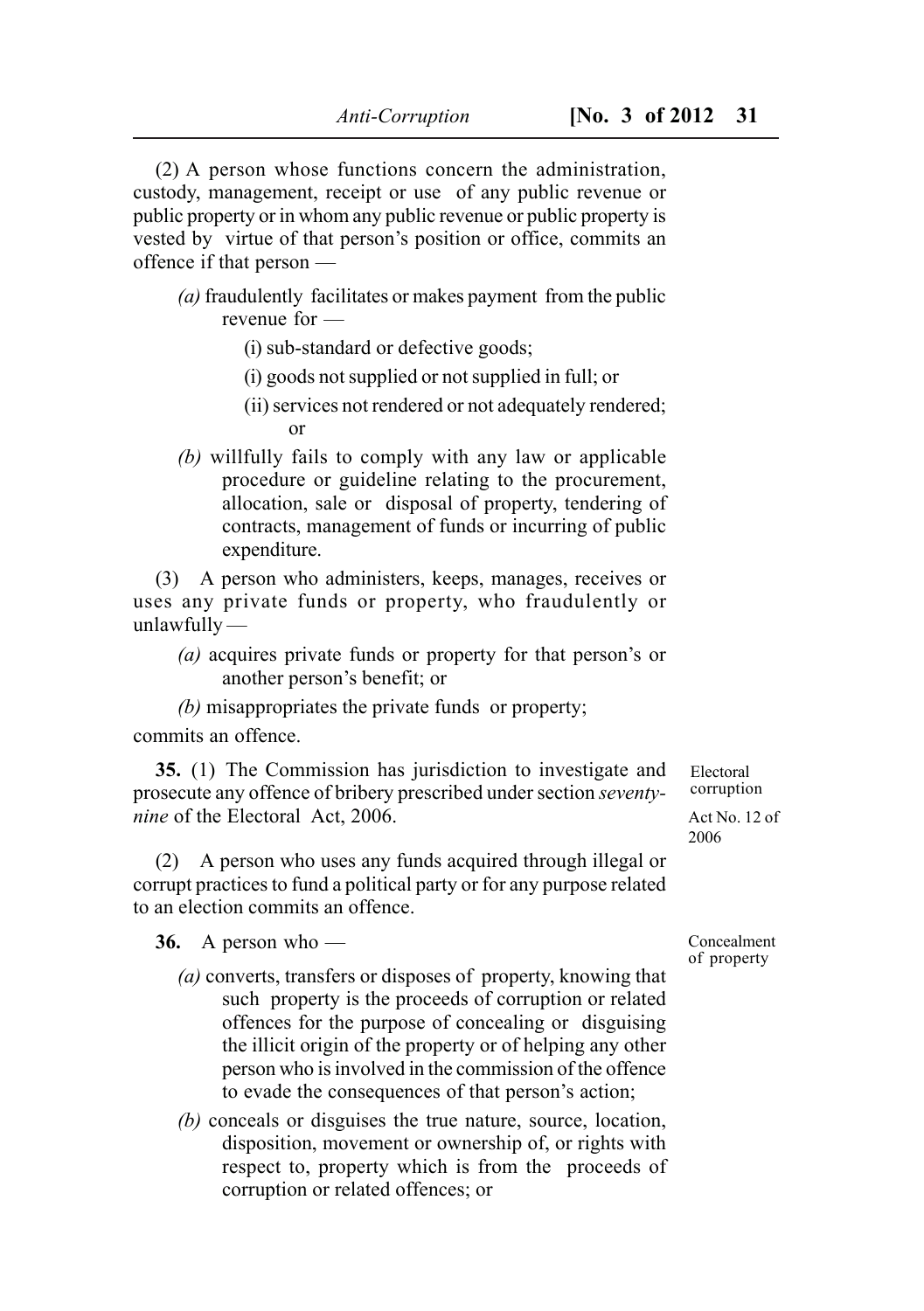*(c)* acquires, possesses or uses any property with the knowledge at the time of receipt, that such property is from the proceeds of corruption or related offences;

commits an offence and is liable, upon conviction, to imprisonment for a period not exceeding two years.

Dealing with, using and concealing gratification

- **37.** (1) A person who, directly or indirectly, whether on that person's behalf or any other person, knowingly —
	- *(a)* enters into, or causes to be entered into, any dealing in relation to any proceeds of crime; or
	- *(b)* uses or causes to be used, or receives, holds, controls or conceals any property or any part thereof, which was obtained as gratification, or derived from the proceeds of crime obtained in the commission of an offence under this Part;

commits an offence.

- (2) For purposes of subsection  $(1)$ , " dealing " includes
	- *(a)* any purchase, sale, loan, charge, mortgage, lien, pledge, transfer, delivery, assignment, subrogation, transmission, gift, trust, settlement, deposit, withdrawal, transfer between accounts or extension of credit;
	- *(b)* any agency or grant of power of attorney; or
	- *(c)* any act which results in any right, interest, title or privilege,

whether present or future or whether vested or contingent, in the whole or in part of any property being conferred on any person.

**38.** A person commits an offence who, with intent to defraud or to conceal the commission of an offence under this Part, or to obstruct an officer in the investigation of any offence —

- *(a)* destroys, alters, mutilates or falsifies any book, document, valuable security, account, computer system, disk, computer printout or other electronic device which belongs to, or is in the possession of, or has been received by that person or that person's employer, or any entry in such book, document, account or electronic device, or is privy to any such act;
- *(b)* makes or is privy to the making of any false entry in any book, document, account or electronic device; or
- *(c)* omits or is privy to the omission of any information from any book, document, account or electronic device.

Concealment of offence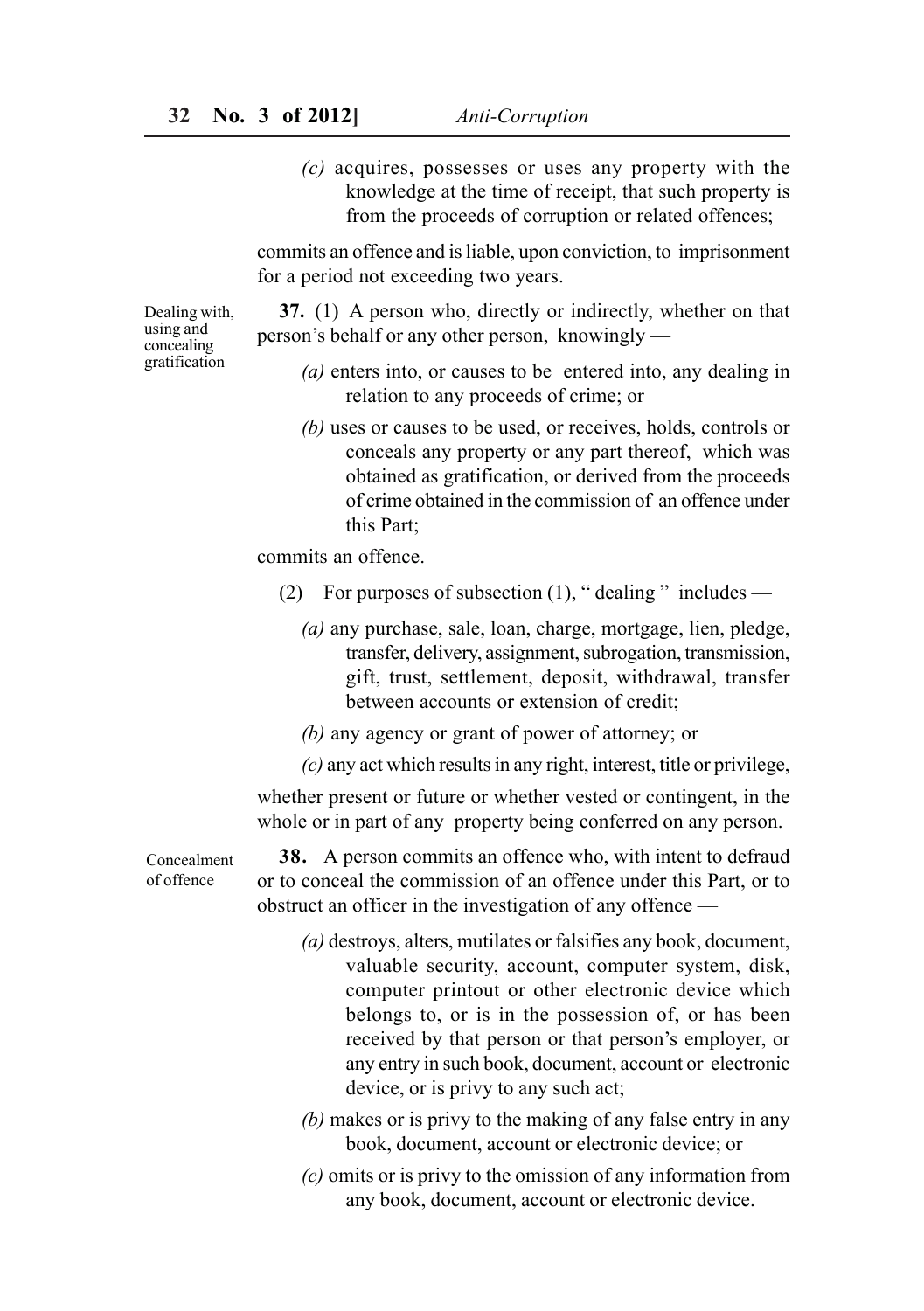**39.** (1) A public officer to whom any gratification is corruptly given, promised or offered shall make a full report of the circumstances of the case to an officer of the Commission or a police officer within twenty-four hours of the occurrence of the event, and if the public officer fails to do so without reasonable cause, the public officer commits an offence and is liable, upon conviction, to a fine not exceeding two hundred thousand penalty units or to imprisonment for a period not exceeding two years, or to both.

(2) An officer of the Commission or a police officer may arrest without warrant any person in respect of whom a report is made under subsection (1).

(3) An officer of the Commission or a police officer may search any person arrested for an offence under this Act and take possession of all the articles found upon that person which the police officer or officer of the Commission believes upon reasonable grounds to constitute evidence of the commission of an offence by that person under this Part:

> Provided that a person shall not be searched except by a police officer, or officer of the Commission or by any person authorised in that behalf by a police officer or officer of the Commission, of the same sex.

**40.** (1) A person who aids, abets or counsels or conspires with any person to commit an offence under this Part, commits an offence and is liable, upon conviction, to a sentence as if that person committed the offence.

(2) A person who attempts to commit an offence under this Act commits an offence and is liable, upon conviction, to a sentence as if that person committed the offence.

**41.** A person who is convicted of an offence under this Part, for which no penalty is provided, is liable —

- *(a)* upon first conviction, to imprisonment for a period not exceeding fourteen years;
- *(b)* upon a second or subsequent conviction, to imprisonment for a term of not less than five years but not exceeding fourteen year; and
- *(c)* in addition to any other penalty imposed under this Act, to forfeiture to the State of any pecuniary resource, property, advantage, profit or gratification received in the commission of an offence under this Act.

Public officer's duty to report

Attempts and conspiracies

General penalty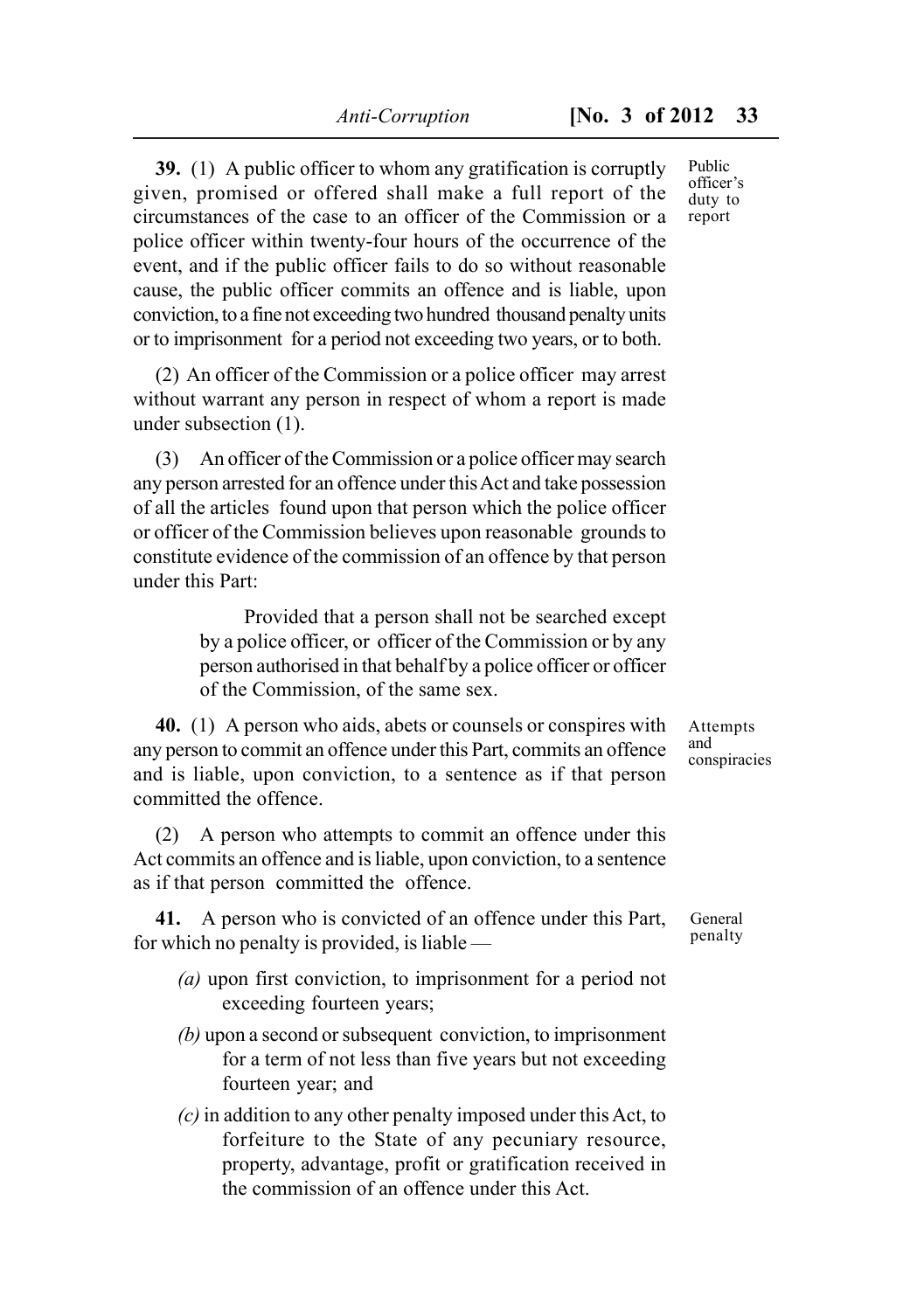**42.** Where a person is convicted of an offence under this Part, the court may, in addition to the sentence that it may impose under section *forty-one,* order the convicted person to pay to the rightful owner the amount or value, as determined by the court, of any gratification actually received by that person, and such order shall be deemed to form part of the sentence:

> Provided that where, after reasonable inquiry, the rightful owner cannot be ascertained or traced, or where the rightful owner is implicated in the giving of the gratification, the court shall order that the amount or value thereof be paid into the general revenues of the Republic.

**43.** Any fine imposed under the provisions of this Part and the amount or value of any gratification ordered to be paid under section *forty-two* may be recovered in accordance with the provisions of sections *three hundred* and *eight* and *three hundred* and *nine* of the Criminal Procedure Code by distress and sale of the movable and immovable property of the person sentenced.

**44.** (1) Where a person gives gratification to, or for, or on account of, an agent in contravention of any provision of this Act, the principal may recover, as a civil debt, the amount or value of such gratification from the agent, and the acquittal of the agent or such person in respect of an offence under this Part shall not operate as a bar to any proceedings for such recovery.

(2) Nothing in subsection (1) shall be deemed to prejudice or affect any right which any principal may have under any written law or rule to recover from the agent any money or property.

**45.** In any proceedings under this Act, a certificate by a Government valuation officer or other specialist valuer with respect to the value of any gratification or of any movable or immovable property shall be sufficient proof of such value, unless the contrary is proved.

**46.** (1) If in any proceedings for an offence under any section of this Part, it is proved that the accused person accepted any gratification believing or suspecting or having reasonable grounds to believe or suspect that the gratification was given as an inducement or reward for, or otherwise on account of, the accused person's doing or forbearing to do, or having done or forborne to do, any act referred to in that section, it shall not be a defence  $that -$ 

- *(a)* the accused person did not actually have the power, right or opportunity to do so or forbear;
- *(b)* the accused person accepted the gratification without intending to do so or forbear; or
- *(c)* the accused person did not in fact do so or forbear.

Recovery of gratification by distress, etc.

Restitution

Cap. 88

Recovery of gratification corruptly received by agent

Certificate of Government valuation officer or other specialist valuer

Certain matters not to constitute defence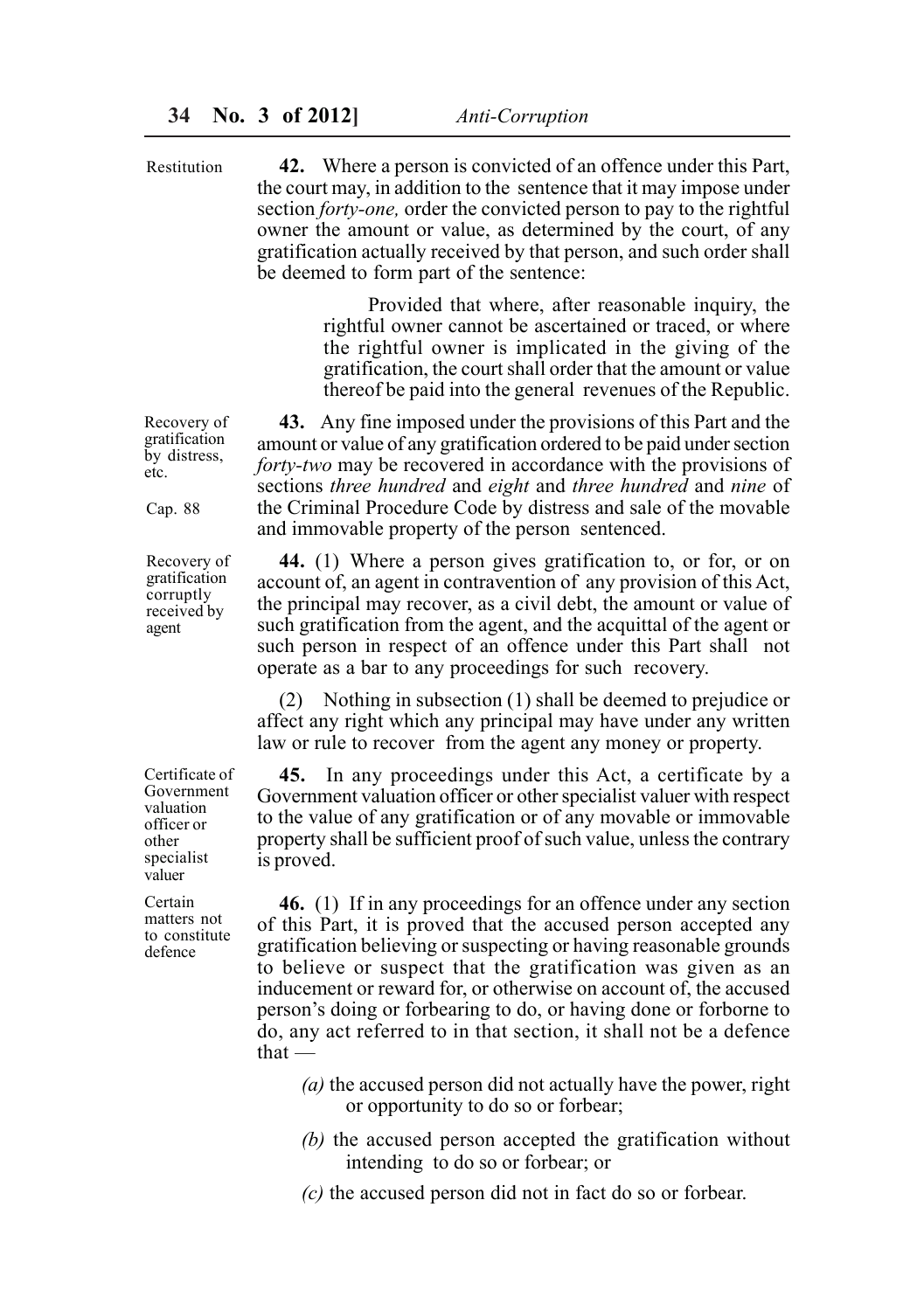(2) If, in any proceedings for an offence under any section of this Part it is proved that the accused person offered any gratification to any other person as an inducement or reward for, or otherwise on account of, that other person's doing or forbearing to do, or having done or forborne to do, any act referred to in that section, believing or suspecting or having reasonable grounds to believe or suspect that such other person had the power, right or opportunity to doso or forbear, it shall not be a defence that such other person did not have such power, right or opportunity.

**47.** (1) Subject to the applicable legal and administrative procedures relating to the right to justice and a fair hearing applicable to public officers under their conditions of service, a public officer who is charged with corruption shall be suspended, at half pay, with effect from the date of the charge.

(2) A public officer ceases to be suspended if the proceedings against the public officer are discontinued or if the public officer is acquitted.

(3) This section does not derogate from any administrative power, disciplinary code, regulation, law or any other inherent powers of an employer under which the public officer may be suspended without pay or dismissed.

(4) This section does not apply with respect to an office in respect of which the Constitution limits or provides for the grounds upon which a holder of the office may be removed or the circumstances in which the office shall be vacated.

**48.** (1) A public officer who is convicted of an offence shall be suspended without pay with effect from the date of the conviction pending the outcome of any appeal.

(2) A public officer ceases to be suspended if a conviction is overturned on appeal.

(3) A public officer shall be dismissed if  $-$ 

- *(a)* the time period for appealing against the conviction expires without the conviction being appealed; or
- *(b)* the conviction is upheld on appeal.

**49.** (1) A person convicted of an offence under this Part shall, by reason of such conviction, be disqualified for a period of five years from the date of such conviction, from being elected or appointed to, or from holding or continuing to hold, any office or position in any public body.

(2) Notwithstanding subsection (1), the State shall endeavour to ensure the implementation of effective measures for the reintegration into society, of a person convicted of an offence under this Act.

Suspension of public officer charged with corruption

Cap. 1

Suspension of public officer convicted of corruption

Effect of conviction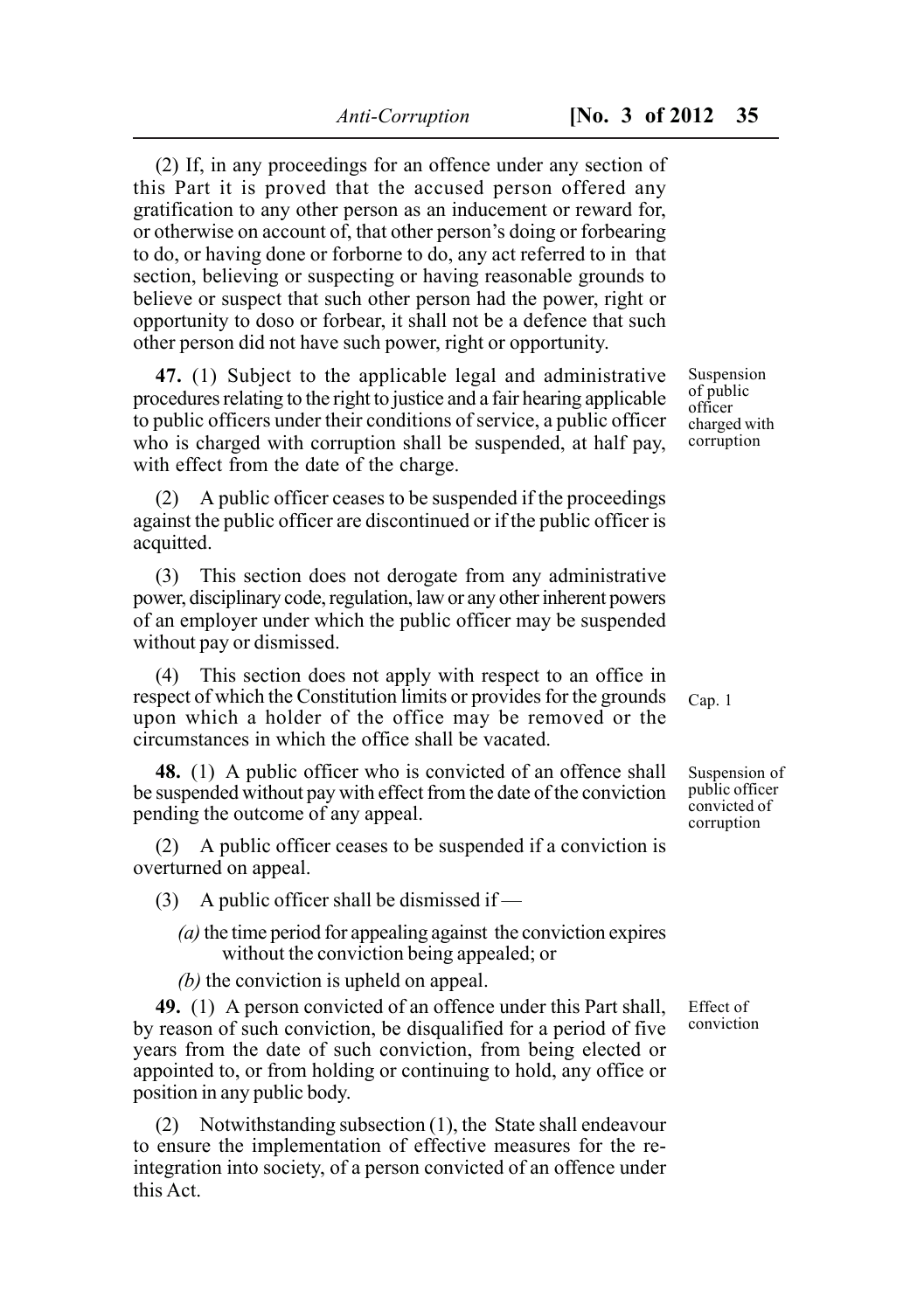(3) A court may, where it convicts a person of an offence under this Act, set aside any transaction that occurred in circumstances that gave rise to the conviction, unless the transaction was with a third party acting in good faith and without notice.

(4) A transaction set aside under subsection (3) shall be void *ab initio* and shall not give rise to a claim for damages.

Offences by body corporate or unincorporate body

**50.** Where an offence under this Act is committed by a body corporate or unincorporate body, every director or manager of the body corporate or unincorporate body shall be liable, upon conviction, as if the director or manager had personally committed the offence, unless the director or manager proves to the satisfaction of the court that the act constituting the offence was done without the knowledge, consent or connivance of the director or manager or that the director or manager took reasonable steps to prevent the commission of the offence.

#### PART IV

#### INVESTIGATION OF CORRUPT PRACTICES

**51.** (1) A person who alleges that another person has engaged or is about to engage in a corrupt practice may lodge a complaint with the Commission in the prescribed manner and form.

(2) The Commission may investigate a matter under this Act on receipt of a complaint or on its own initiative.

(3) The Commission may refer any offence that comes to its notice in the course of an investigation under subsection (2) to any other appropriate investigation authority or agency.

Consideration of complaint

**52.** (1) The Director-General shall, upon receipt of a complaint under section *fifty-one*, examine each alleged corrupt practice and decide whether or not an investigation in relation to the allegation is warranted.

(2) The Director-General may, in deciding whether to investigate an alleged corrupt practice, consider —

- *(a)* the seriousness of the conduct or involvement to which the allegation relates;
- *(b)* whether or not the allegation is frivolous or vexatious;
- *(c)* whether or not the conduct or involvement to which the allegation relates is or has been the subject of an investigation or other action by any other appropriate authority under any other written law; and

Lodging of complaint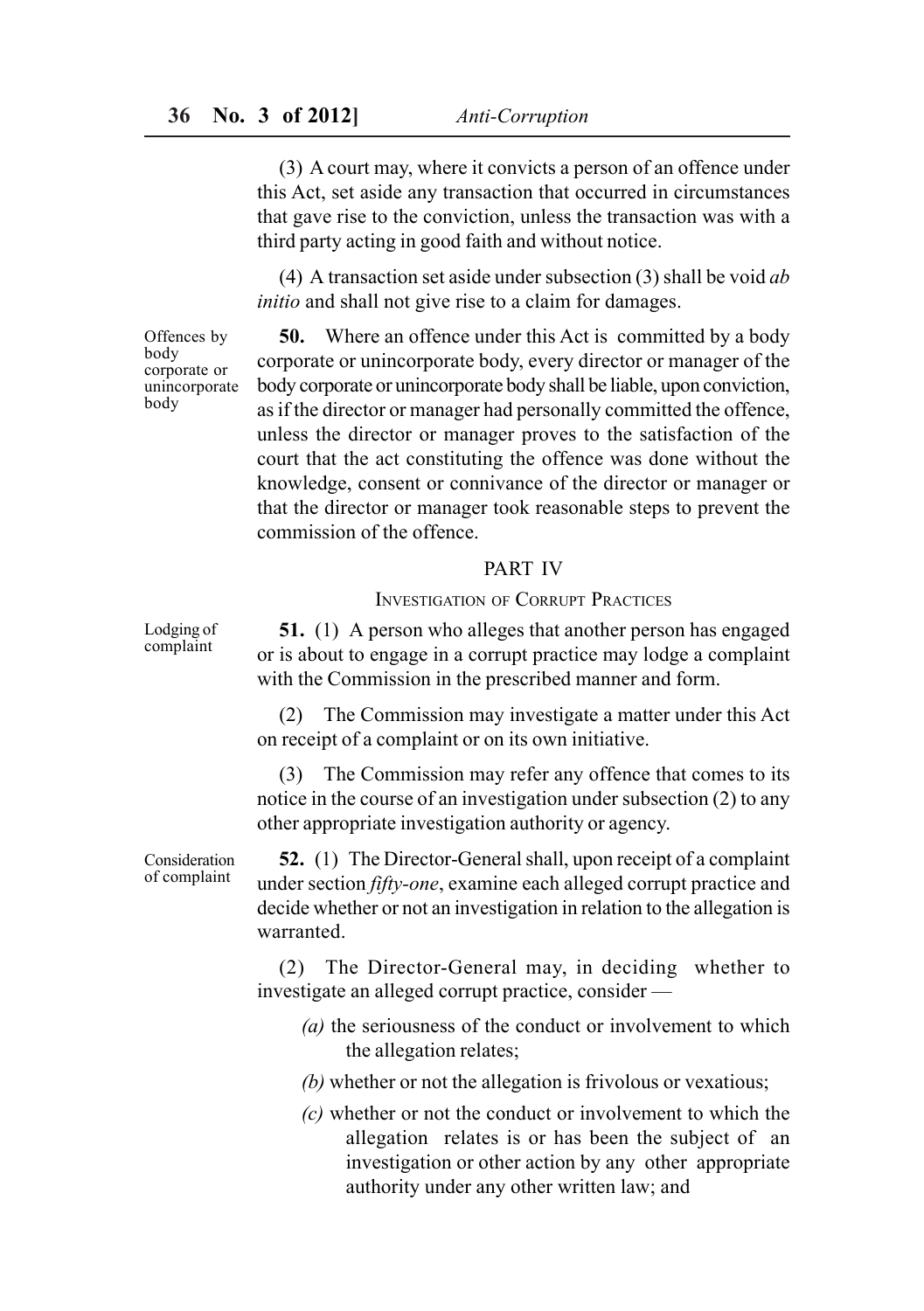- *Anti-Corruption* **[No. 3 of 2012 37**
- *(d)* whether or not, in all the circumstances, the carrying out of an investigation for the purpose of this Act in relation to the allegation will disclose the commission or likelihood of the commission of an offence under this Act.

(3) The Director-General shall, where the Director-General determines that an investigation into an allegation is warranted, decide whether the Commission shall carry out the investigation or whether the allegation should be referred to another appropriate authority for investigation or action.

(4) The Director-General may, for purposes of performing the functions under this section —

- *(a)* make such preliminary inquiry as the Director-General considers necessary; and
- *(b)* consult any other appropriate authority.

(5) The Director-General shall inform the complainant, in writing, of the decision of the Commission in relation to the allegation.

(6) A person who, in bad faith, makes a frivolous or vexatious complaint to the Commission commits an offence and is liable, upon conviction, to a fine not exceeding seven hundred thousand penalty units or to imprisonment for a period not exceeding seven years, or to both.

**53.** (1) The Director-General may, by notice, in writing, require any person whose affairs are being investigated or any other person who the Director-General has reason to believe may have information or documents relevant to an investigation to —

- *(a)* attend before the Director-General as may be specified in the notice;
- *(b)* answer questions with respect to any matter or supply any information that may be relevant to the investigation; or
- *(c)* produce for inspection any documents which are specified in the notice.

(2) Subsection (1) shall apply without prejudice to a person's rights under any other law relating to privilege.

**54.** (1) An officer may, where the officer reasonably suspects that an offence is being, has been or is about to be committed under this Act, without a warrant, enter and search any premises, other than a private dwelling except if the private dwelling is used Power to require attendance before Director-General

Search without warrant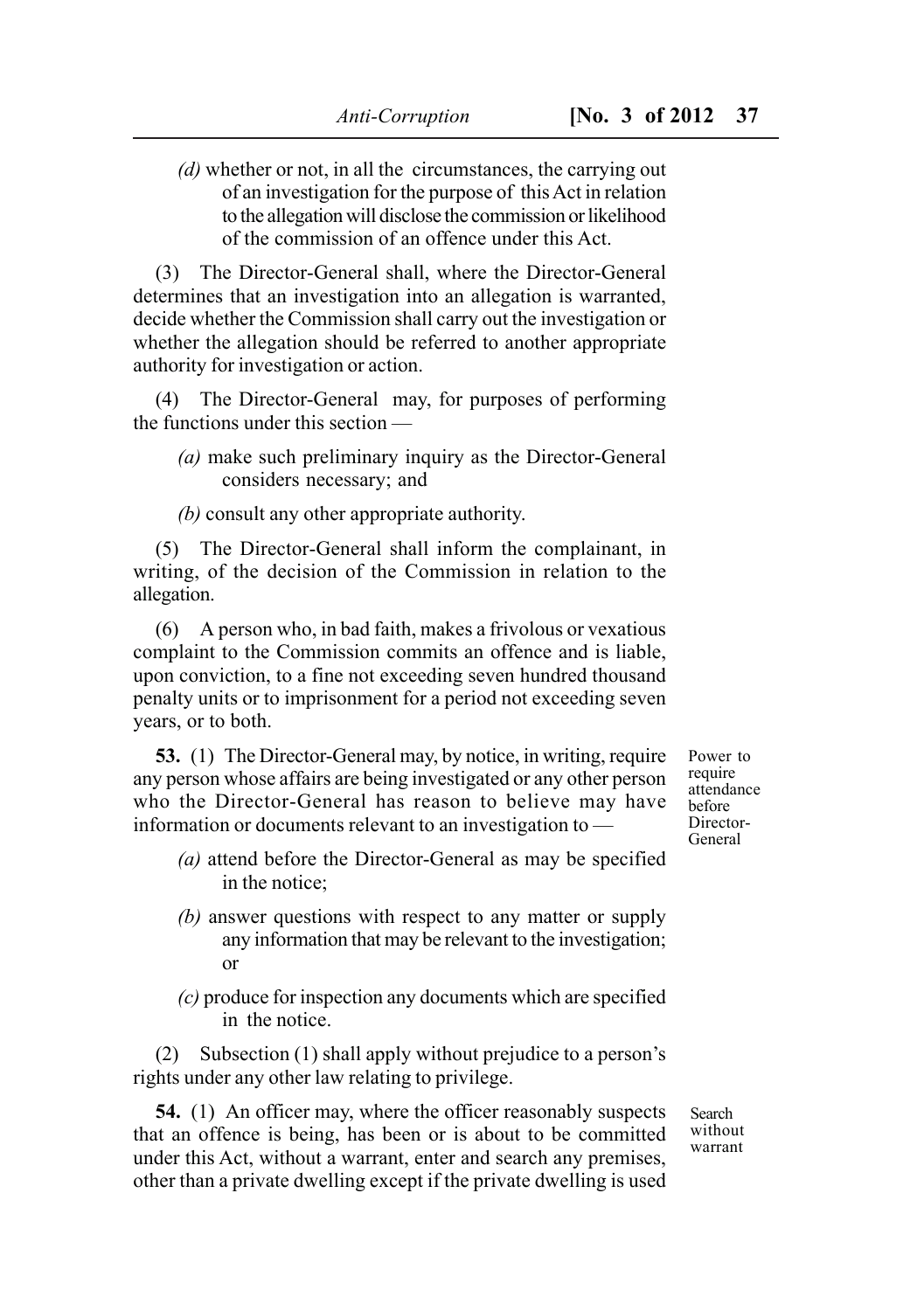for business purposes, for the purpose of attaching and removing, if necessary, any record, return, report, document or article, if the owner, occupier of the premises or other person in control of the premises consents to the entry, search, seizure and removal of the record, return, book, document or article.

(2) An officer exercising any power under this section shall, before entering and searching any premises, ensure that the owner, occupier or person in control of the premises is present.

Search with warrant

**55.** (1) The Director-General, the Deputy Director-General or an officer of the Commission, in the performance of their duties, may apply for a warrant to a judge or a magistrate.

(2) A judge or magistrate to whom an application for a warrant is made under subsection (1) may issue the warrant where -

*(a)* there are reasonable grounds to believe that —

- (i) a person has failed to produce the documents required for purposes of this Act;
- (ii) a person has failed to answer any questions asked for purposes of an investigation or that any answer given to any question is false or misleading in a material particular or is incomplete;
- (iii) it is not practicable to serve a notice on a person by reason of the fact that the person cannot be located or is absent from Zambia, or that the service of a notice might prejudice an investigation; or
- *(b)* there are reasonable grounds to believe that any document or other thing relevant to an investigation or that may be evidence of an offence under this Act is placed, deposited or concealed in the premises to which the warrant relates.

(3) A warrant issued under subsection (2) shall confer on the Director-General, the Deputy Director-General or an officer of the Commission power to —

- *(a)* access all the books, records, returns, reports and other documents relating to the work of any public or private body;
- *(b)* enter and search, at any time, the premises of any public or private body or any vessel, boat, aircraft or other conveyance, where the Director-General, Deputy Director-General or officer has reasonable grounds to believe that any property or thing corruptly acquired has been placed, deposited or concealed therein;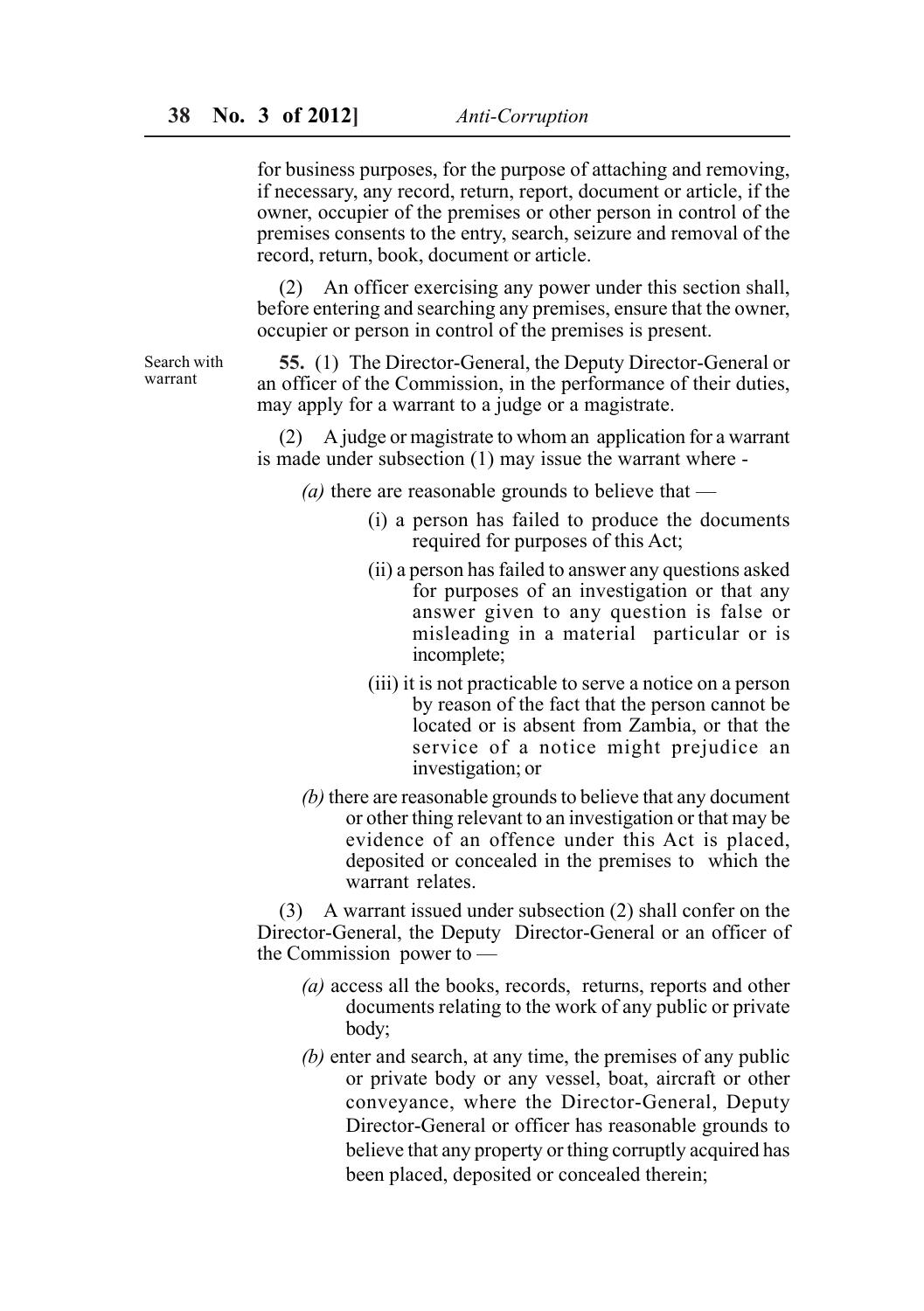- *(c)* search for and remove any document or other thing that may be relevant to an investigation or may be evidence of an offence;
- *(d)* where necessary, take copies of any document or extracts from documents that the person executing the warrant believes on reasonable grounds may be relevant to an investigation; and
- *(e)* where necessary, to require any person to reproduce, or to assist to reproduce, in usable form, any information recorded or stored in any documents.

(4) In the exercise of powers of entry and search conferred under paragraph *(b)* of subsection (3), the Director-General, the Deputy Director-General or other officer of the Commission, may use such reasonable force as is necessary and justifiable in the circumstances, and may be accompanied or assisted by such other persons as they consider necessary to assist them to enter into, or upon, any premises, or upon any vessel, boat, aircraft or other conveyance, as the case may be.

(5) A person who accompanies or assists the Director-General, the Deputy Director-General or other officer of the Commission to enter into or upon any premises or upon any vessel, boat, aircraft or other conveyance, as the case may be, shall, during the period of such accompaniment or assistance, enjoy the same immunity as is conferred under section *seventeen* upon an officer of the **Commission** 

**56.** (1) The Director-General, Deputy Director-General or an officer may, with a court order, investigate any bank account, share account, purchase account, expense account or any other account or safe deposit box in any bank.

(2) An order made under subsection (1) shall be sufficient for the disclosure or production by any person of all or any information, account, document or article that may be required by an officer of the Commission so authorised.

**57.** (1) The Director-General, the Deputy Director-General or an officer of the Commission authorised in that behalf by the Director-General may arrest a person, without warrant, if the officer has reasonable grounds to believe that such person has committed or is about to commit an offence under this Act.

(2) Where a person is arrested without warrant under subsection (1), such person may, at any time before appearing in court, while the person is in custody, be released on bond upon providing surety or sureties sufficient, in the opinion of the Inspection of banker's books

Power of arrest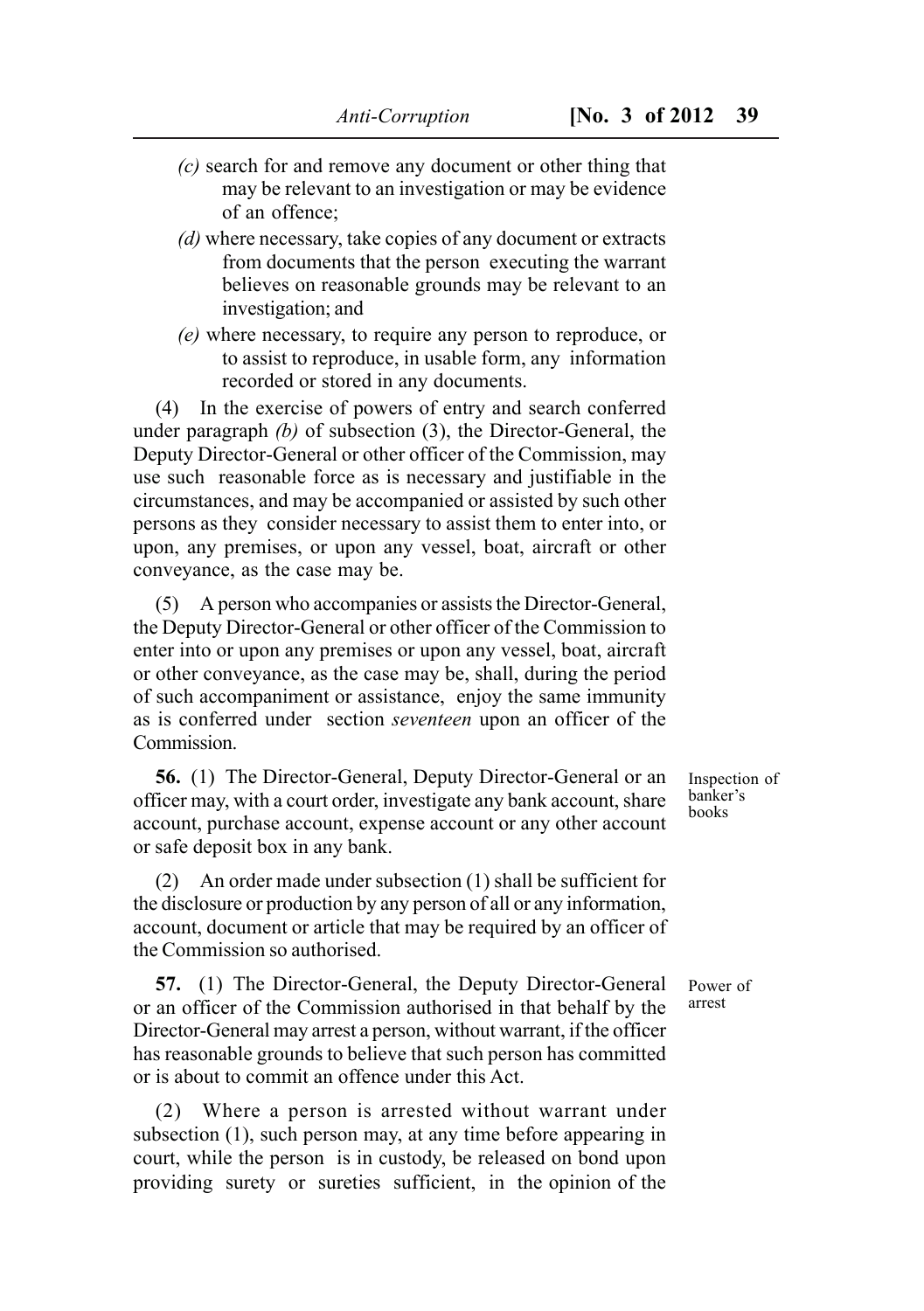Director-General, Deputy Director-General or an officer authorised in that behalf by the Director-General, to secure that person's appearance before court, or the person may be released upon that person's own recognizance on such conditions as the officer thinks fit.

(3) A bond issued under this section shall be dealt with in accordance with the provisions of the Criminal Procedure Code.

**58.** (1) Where in the course of an investigation into an offence under this Act, an officer has reasonable grounds to suspect that any movable or immovable property is derived or acquired from corrupt practices, is the subject matter of an offence or is evidence relating to an offence, the officer shall, with a warrant, seize the property.

(2) An officer who seizes any property pursuant to subsection (1) shall prepare and sign a list of all the movable or immovable property seized under that subsection and of the places in which the property is found.

(3) An officer shall serve a copy of the list referred to in subsection (2) on the owner of the property or on the person from whom the property was seized, not later than thirty days from the date of seizure.

(4) For the purpose of this section, "property" means real or personal property of any description, and includes money and any interest in the real or personal property.

**59.** (1) An officer shall effect a seizure by removing the movable property from the custody or control of the person from whom it is seized and placing it under the custody of such other person or authority and at such place as the officer may determine.

(2) An officer shall, where it is not practicable or otherwise not desirable to effect the removal of any property under subsection (1), leave it at the premises in which it is seized under the custody of such person as the officer may determine.

(3) An officer shall, where property is seized under subsection (2), make a record in writing specifying in detail the circumstances of, and the reason for, the seizure of the property and subsequent leaving of the property at the premises.

**60.** (1) The Director-General may, by written notice to a person who is the subject of an investigation in respect of an offence alleged or suspected to have been committed under this Act, or against whom a prosecution for an offence has been instituted, direct that such person shall not dispose of, or otherwise deal with, any property specified in such notice without the consent of the Director-General.

Custody and release of seized property

Restriction on disposal of property

Cap. 88 Seizure of

property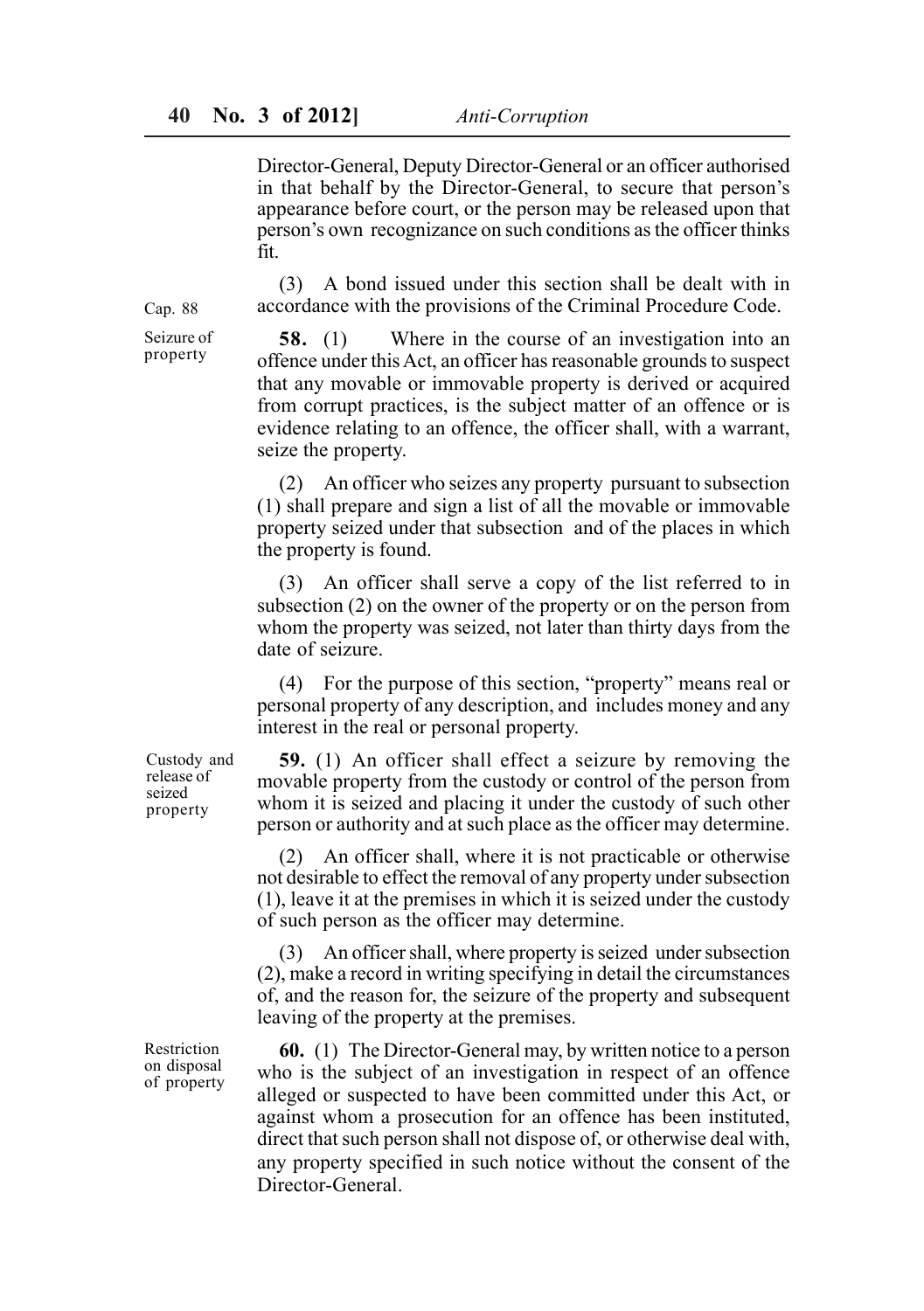(2) A notice issued under subsection (1) may be served by delivering it personally to the person to whom it is addressed or may, where the Director-General is satisfied that that person cannot be found, or is not in the Republic, be served on or brought to the knowledge of that person in such other manner as the Director-General may direct.

- (3) A notice issued under subsection (1) shall
	- *(a)* in respect of an investigation within the jurisdiction, have effect from the time of service and shall continue in force for a period of nine months or until cancelled by the Director-General, whichever is earlier; and
	- *(b)* in respect of an investigation outside the jurisdiction, have effect from the time of service and shall continue in force for a period of twelve months or until cancelled by the Director-General, whichever is earlier:

Provided that the Director-General may issue a fresh notice upon the expiry of the previous one for a further final term of six months to facilitate the conclusion of an investigation.

(4) A person who, having been served with, or having knowledge of a notice issued under subsection (1), disposes of or otherwise deals with, any property specified in the notice other than in accordance with the consent of the Director-General, commits an offence, and is liable, upon conviction, to imprisonment for a term not exceeding five years.

(5) A person aggrieved with the directive of the Director-General issued under subsection (1) may apply to the High Court for an order to reverse or vary the directive.

(6) An application made under subsection (5) shall give notice to the Director-General of the day appointed for the hearing of the application as a judge of the High Court may order.

(7) The High Court may, on the hearing of an application under subsection (5)

- *(a)* confirm the directive;
- *(b)* reverse the directive and consent to the disposal of, or other dealing with, any property specified in the notice, subject to such terms and conditions as it thinks fit; or
- *(c)* vary the directive as it thinks fit.

**61.** (1) The Commission may, where it has reasonable grounds to believe that a third party is holding any property, including money in a bank account for, or on behalf of, or to the order of a person who is under investigation, by notice, in writing, under the hand of the Director-General, serve a notice on the third party directing that the third party shall not dispose of, or otherwise deal with, any property specified in the notice.

Restriction on disposal of property by third party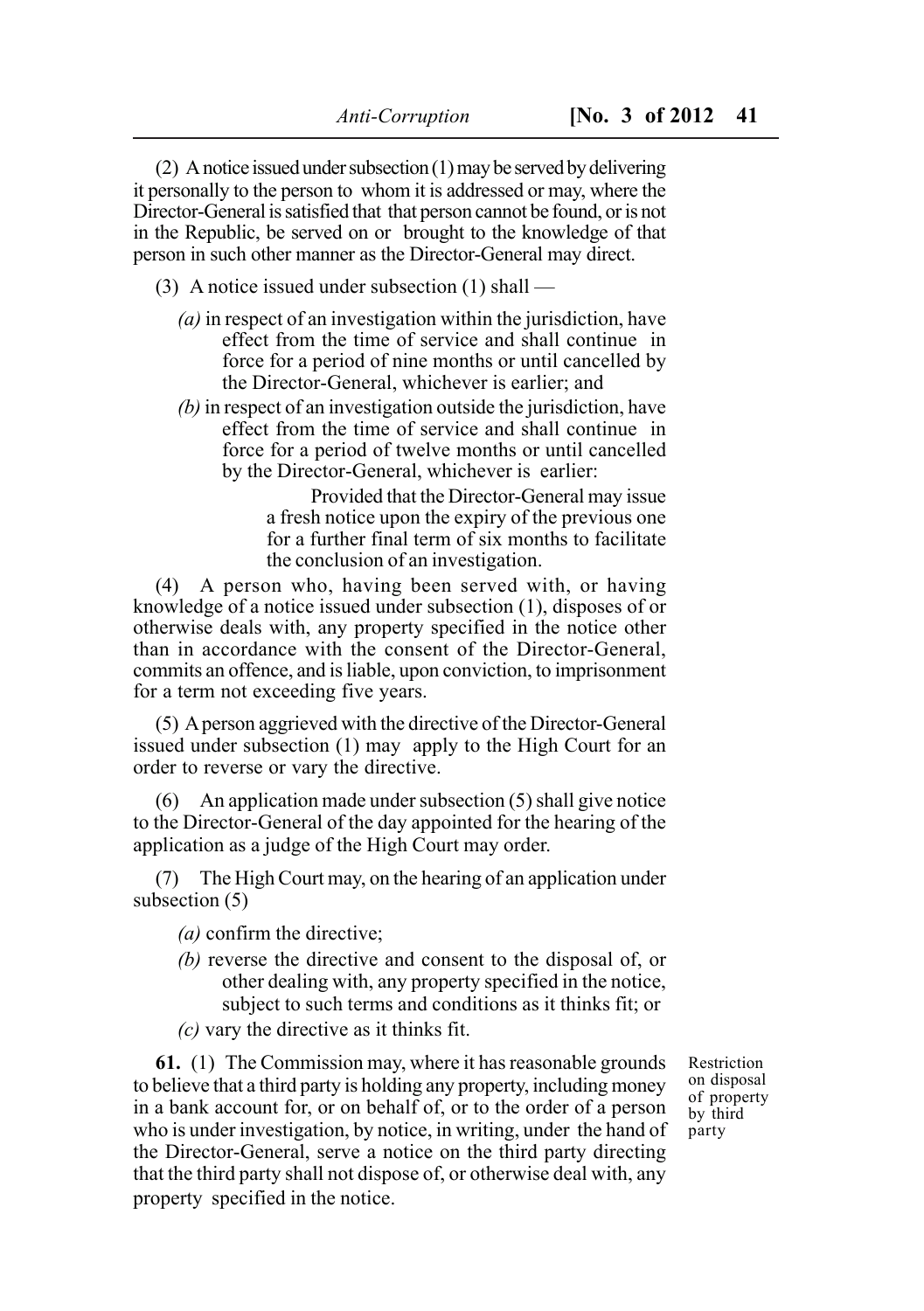(2) A notice issued under subsection (1) shall be served on the third party to whom it is directed and on the person being investigated.

(3) The Commission may, in issuing a notice under this section impose such conditions as it may determine.

- (4) A notice issued under subsection (1) shall
	- *(a)* in respect of an investigation within the jurisdiction, have effect from the time of service upon the person and shall continue in force for a period of nine months or until cancelled by the Director-General, whichever is earlier; and
	- *(b)* in respect of an investigation outside the jurisdiction, have effect from the time of service upon the person and shall continue in force for a period of twelve months or until cancelled by the Director-General, whichever is earlier:

Provided that the Director-General may issue a fresh notice upon the expiry of the previous one for a further final term of six months to facilitate the conclusion of an investigation.

(5) A third party on whom a notice is served under subsection (1) who disposes of, or deals with, the property specified in the notice without the consent of the Director-General commits an offence and is liable, upon conviction, to imprisonment for a period not exceeding five years.

(6) A third party on whom a notice is served under this section shall not dispose of, or otherwise deal with, the property specified in the notice except in accordance with the terms of the notice.

(7) Subsections (5), (6) and (7) of section *sixty* apply to this section.

Forfeiture of unexplained property

**62.** The Commission may commence proceedings for forfeiture of unexplained property under this section against a person where —

- *(a)* after due investigation, the Commission is satisfied that the person has unexplained assets; and
- *(b)* the person has, in the course of the exercise by the Commission of its powers of investigation or otherwise, been afforded a reasonable opportunity to explain the disproportion between the assets concerned and the person's known legitimate sources of income and the Commission is not satisfied that an adequate explanation of that disproportion has been given.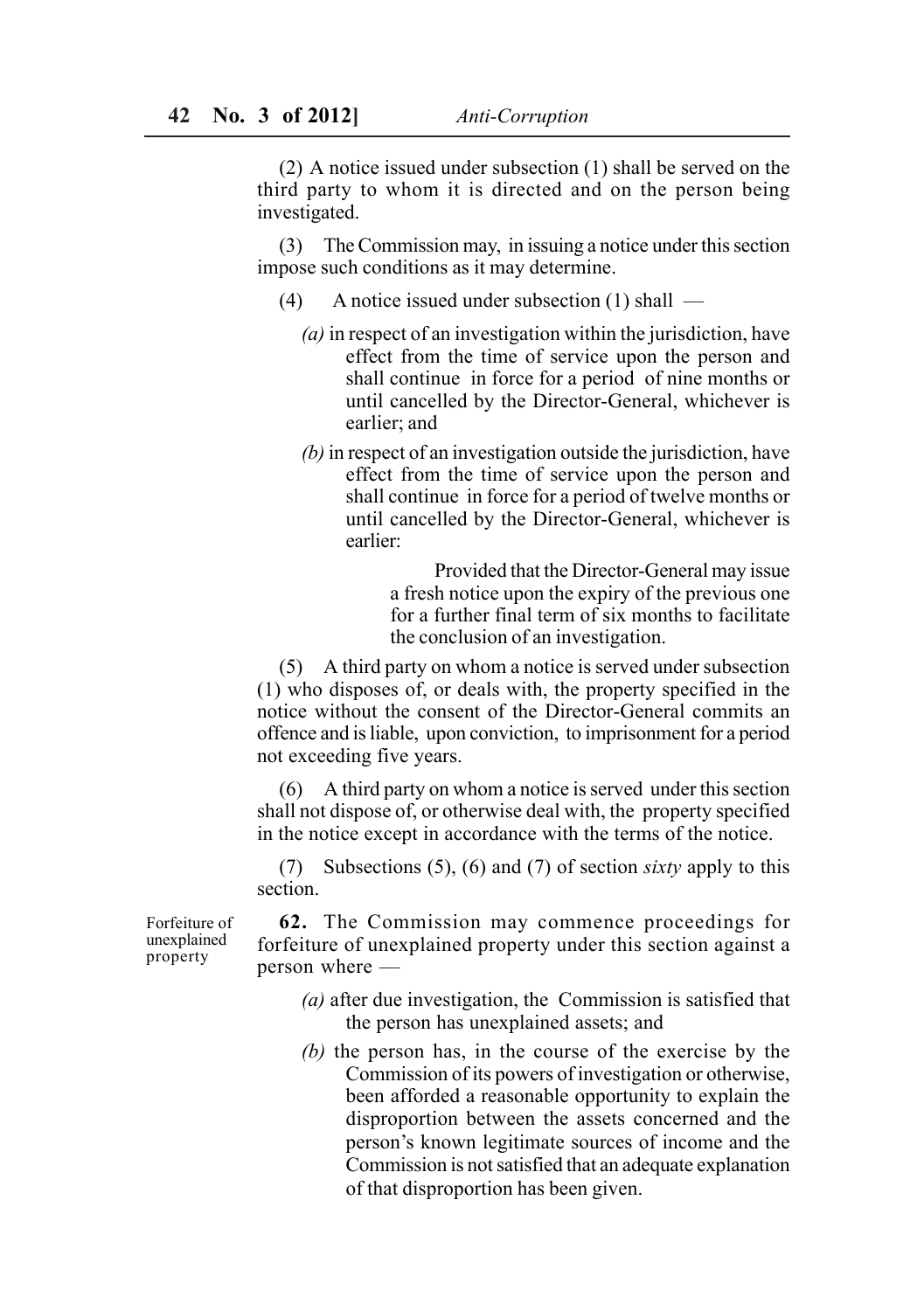#### **63.** A person who—

- *(a)* knowingly makes, or causes to be made, to the Commission, false testimony or a false report in any material particular on any offence or matter under investigation;
- *(b)* knowingly misleads the Director-General, the Deputy Director- General or any other officer of the Commission by giving any false information or statement or making a false allegation;
- *(c)* obstructs, assaults, hinders or delays an officer of the Commission in the lawful exercise of the powers conferred on the officer under this Act;
- *(d)* refuses or fails, without reasonable cause, to give to the Director-General or an officer of the Commission on request, any document or information required for purposes of this Act;
- *(e)* fails to comply with any lawful demand of the Director-General, Deputy Director-General or an officer of the Commission under this Act; or
- *(f)*destroys anything to prevent the seizure of any property or document or securing of the property or documents;

commits an offence and is liable, upon conviction, to imprisonment for a period not exceeding two years.

## PART V

## POWERS OF THE DIRECTOR OF PUBLIC PROSECUTIONS

**64.** (1) A prosecution for an offence under Part III shall not be instituted except by, or with, the consent of the Director of Public Prosecutions.

(2) Notwithstanding subsection (1), a person may be charged with an offence under Part III and may be arrested, or a warrant for that person's arrest may be issued and executed, and the person may be remanded by the court in custody or on bail notwithstanding that the written consent of the Director of Public Prosecutions to the institution of a prosecution for the offence with which that person is charged has not been obtained.

(3) Where a person is brought before a court before the written consent of the Director of Public Prosecutions to the institution of a prosecution against that person is obtained, the charge shall be explained to the accused person but the accused person shall not be called upon to plead.

Consent of Director of Public **Prosecutions** 

General offences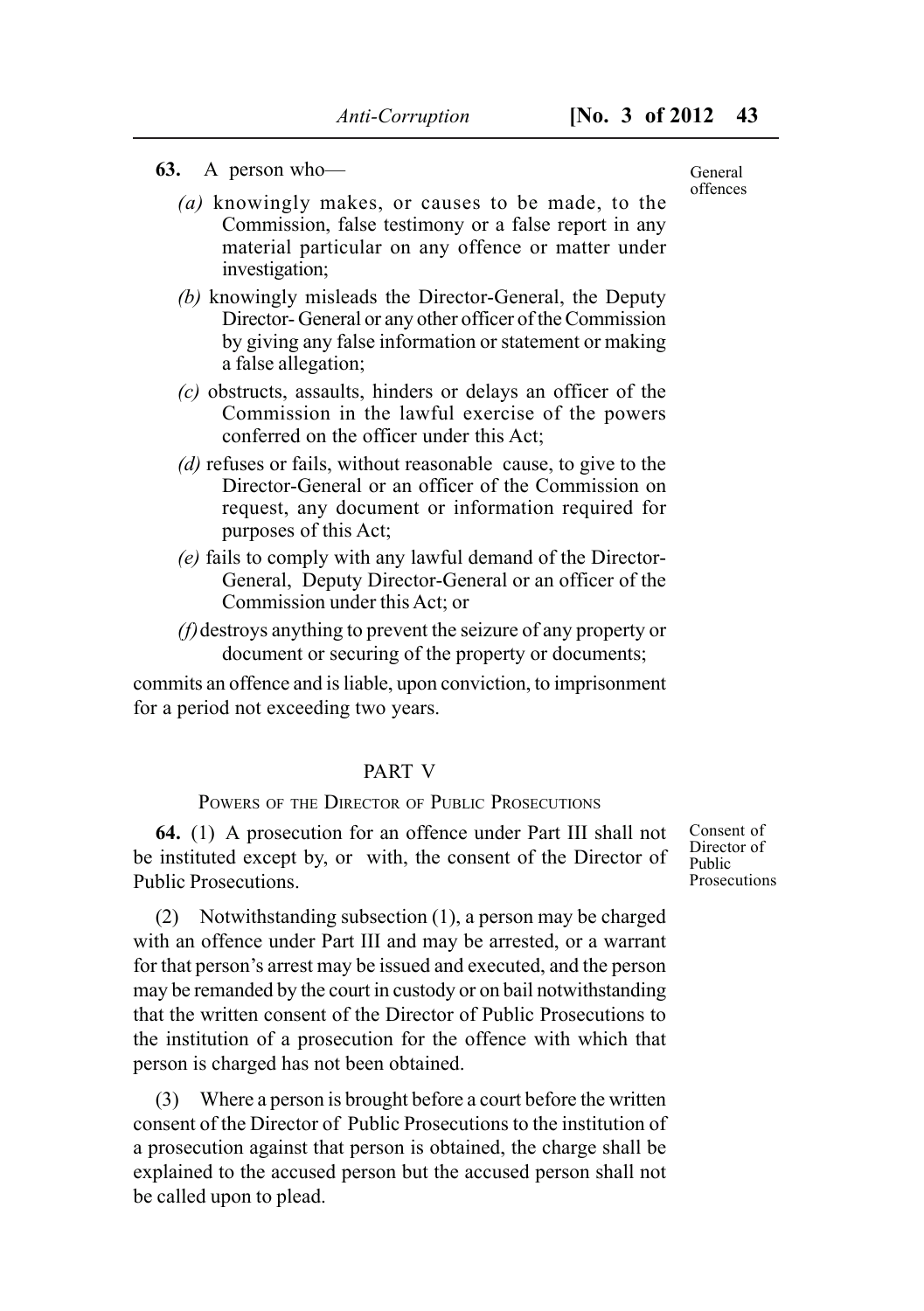Bail where suspect or accused person about to leave Zambia

**65.**If any person, against whom investigations or proceedings for an offence under Part III are pending, is preparing or about to leave Zambia, whether temporarily or permanently, the Director of Public Prosecutions or any officer authorised in that behalf, may apply to any court for an order requiring such person to furnish bail in any sum, or, if already admitted to bail, in such greater sum and on such additional conditions, as the case may be, with or without sureties, and in any such application the court may make such order as it considers appropriate.

#### PART VI

EVIDENCE, PRESUMPTIONS AND OTHER MATTERS

**66.** (1) Where, in any proceedings for an offence under this Act, it is proved that the accused person offered or accepted gratification, the gratification shall, unless the contrary is proved, be presumed to have been offered or accepted as an inducement or reward, as is alleged in the particulars of the offence.

(2) The presumption of corrupt intent shall, in relation to an offence under this Act, include —

*(a)* misuse of position, office or authority; and

*(b)* breach of procurement procedure or wilful failure to comply with applicable procedures or guidelines relating to the management of funds or incurring of public expenditure.

(3) Where, in any proceedings for an offence under this Act, it is proved that a person offered, gave, solicited, accepted or obtained or agreed to accept or attempted to receive or obtain, a payment in any of the circumstances set out in the relevant section under which the person is charged, such payment shall, in the absence of evidence to the contrary, be presumed to have been offered, given, solicited, accepted, obtained or agreed to be accepted, received or obtained corruptly.

(4) For the purposes of subsection (3), "payment" means any corrupt payment, whether cash or in kind, in respect of an offence under this Act.

(5) Where, in any proceeding under this Act, it is proved that any gratification has been offered, given, accepted or received by any person with the knowledge and acquiescence or consent of the accused person, and the court is satisfied, having regard to that person's relationship to the accused person or to any other circumstances that such person has offered, given, accepted or

Presumption of corrupt intent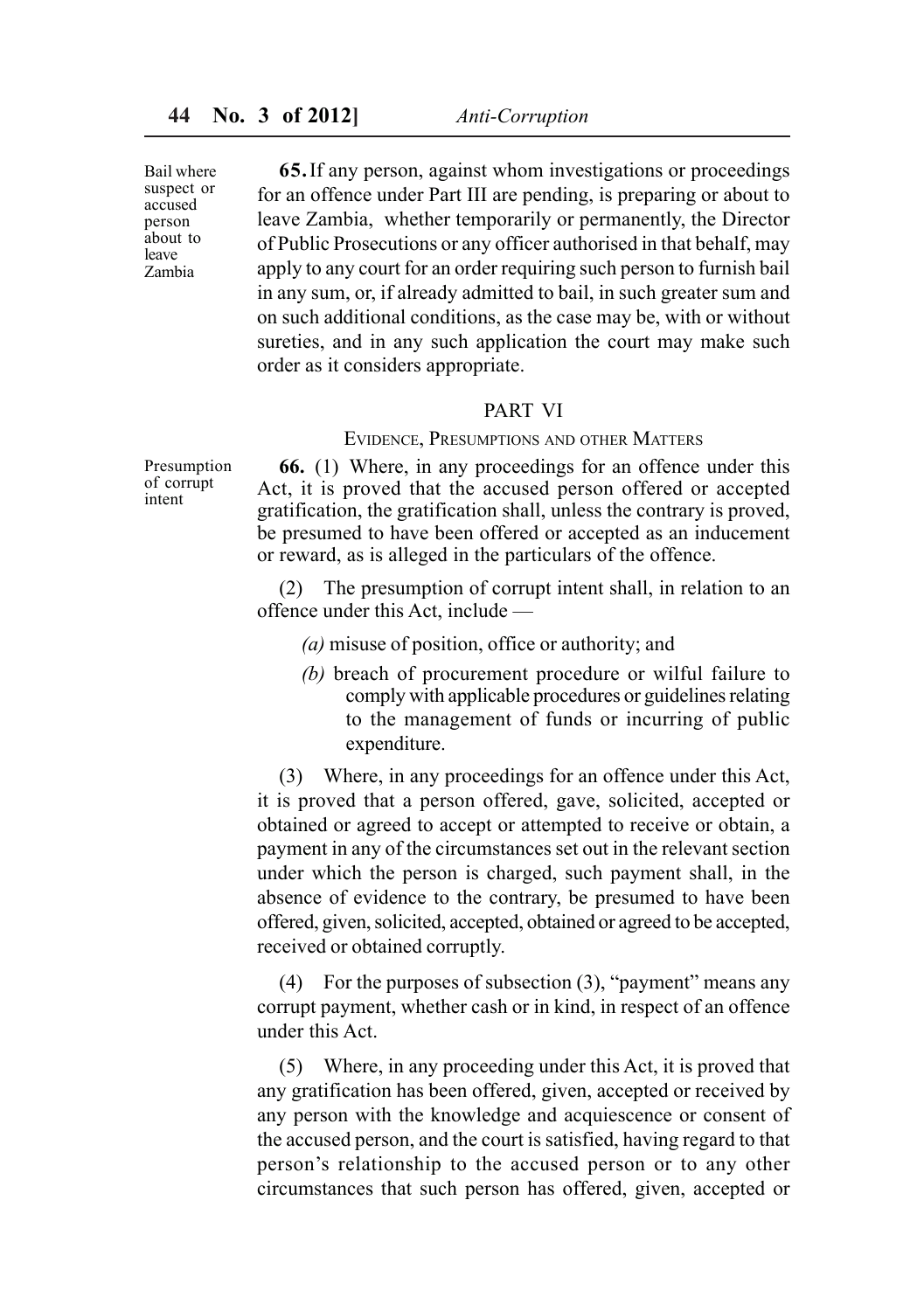received the gratification for, or on behalf of, the accused person, or otherwise on account of, or in connection with, the office or duties of the accused person, or otherwise on account of, or in connection with, the office or duties of the accused person, the gratification, in the absence of evidence to the contrary, shall be presumed to have been offered, given, accepted or received by the accused person.

**67.** (1) The fact that an accused person cannot reasonably account for any pecuniary resources or property of which the accused person is in possession disproportionate to the accused person's official emoluments or other income may be taken by the court —

- *(a)* as corroborating the testimony of any witness giving evidence in such proceedings that the accused person accepted or solicited any pecuniary resources or property; and
- *(b)* as showing that such possession of pecuniary resources or property was accepted or solicited as an inducement or reward.

(2) For the purposes of subsection (1), an accused person shall be deemed to be in possession of pecuniary resources or property  $if -$ 

- *(a)* held by the accused person's relative or associate and the accused person, relative or associate is unable to reasonably account as to how such ownership, possession, custody or control came about; or
- *(b)* the accused person entered into any dealing for the acquisition of any property and the accused person is unable to reasonably account for the consideration used to acquire such property.

**68.** (1) Subject to the Plea Negotiations and Agreements Act, 2010, the Director of Public Prosecutions may, at any time, with a view to obtaining at a trial the evidence of any person directly or indirectly concerned with or privy to an offence under Part III, tender indemnity to such person on condition that the person makes a full and true disclosure of all facts or circumstances within that person's knowledge relating to the offence and to every other person involved in the commission thereof, whether as principal or in any other capacity, together with the delivery up of any document or thing constituting evidence or corroboration of the commission of the offence by the person to be charged or the accused person, as the case may be.

Corroborative evidence of pecuniary resources or property

Grant of indemnity by Director of Public **Prosecutions** Act No. 20 of 2010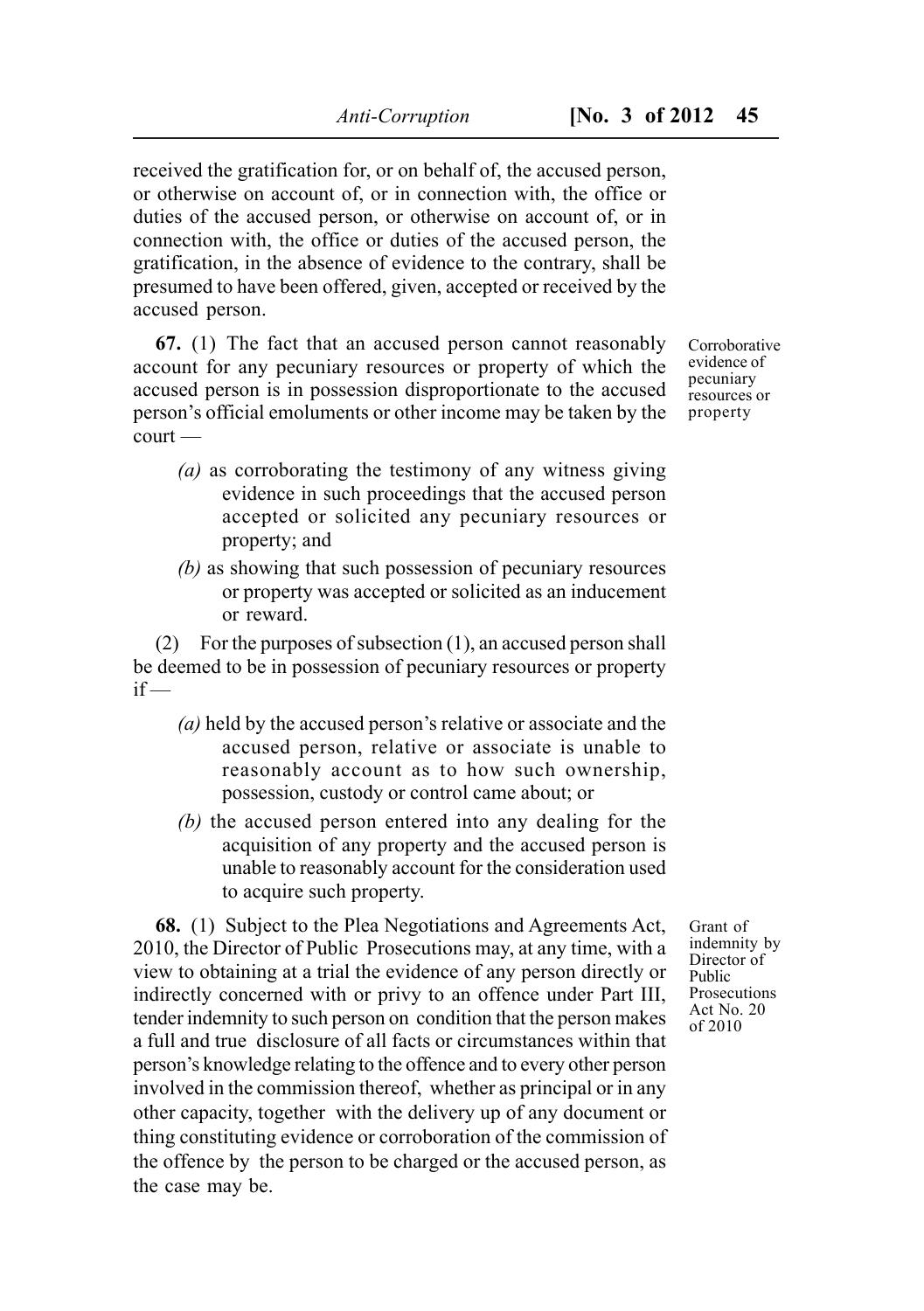(2) The court shall record in the manner prescribed by the Criminal Procedure Code the evidence on oath of every person accepting indemnity under subsection (1) and shall transmit the record of such evidence to the Director of Public Prosecutions.

A person accepting indemnity under this section shall be examined as a witness at the trial.

(4) Where a person who has accepted indemnity under this section has, either by wilfully concealing anything material to the case, or by giving false evidence, not complied with the condition on which the indemnity was made, that person may be prosecuted for the offence in respect of which the indemnity was tendered or for any other offence which the person appears to have committed in connection with the same matter.

(5) A person to whom indemnity has been made under subsection (1), who in the opinion of the court, has made a true and full disclosure of all things as to which that person is lawfully examined, shall be entitled to receive a certificate of indemnity under the hand of the Director of Public Prosecutions stating that the person has made a true and full disclosure of all things as to which the person was examined, and such certificate shall be a bar to all legal proceedings against that person in respect of all such things as aforesaid.

**69.** (1) The provisions of the Public Interest Disclosure (Protection of Whistleblowers) Act, 2010, shall apply in relation to the protection of whistleblowers and other related matters.

(2) Notwithstanding subsection (1), where it appears to the Director-General that as a result of assisting the Commission or the court, the safety of a witness, expert, victim or other person may be prejudiced or the witness, expert, victim or other person may be subject to threats, intimidation or harassment, the Director-General shall make such arrangements as are necessary to protect —

*(a)* the safety of such witness, expert or victim; or

*(b)* any other person from threats, intimidation or harassment.

(3) For the purposes of subsection (2), "assisting the Commission or court<sup>3</sup> includes  $-$ 

- *(a)* appearance or impending appearance before the Commission or the court to give evidence or produce a document or other thing;
- *(b)* production or proposed production of a document or other thing to the Commission or the court under this Act; or
- *(c)* assisting or having assisted the Commission or the court in some other manner in accordance with the provisions of this Act.

Protection of whistleblowers, victims, experts, etc. Act No. 4 of 2010

Cap. 88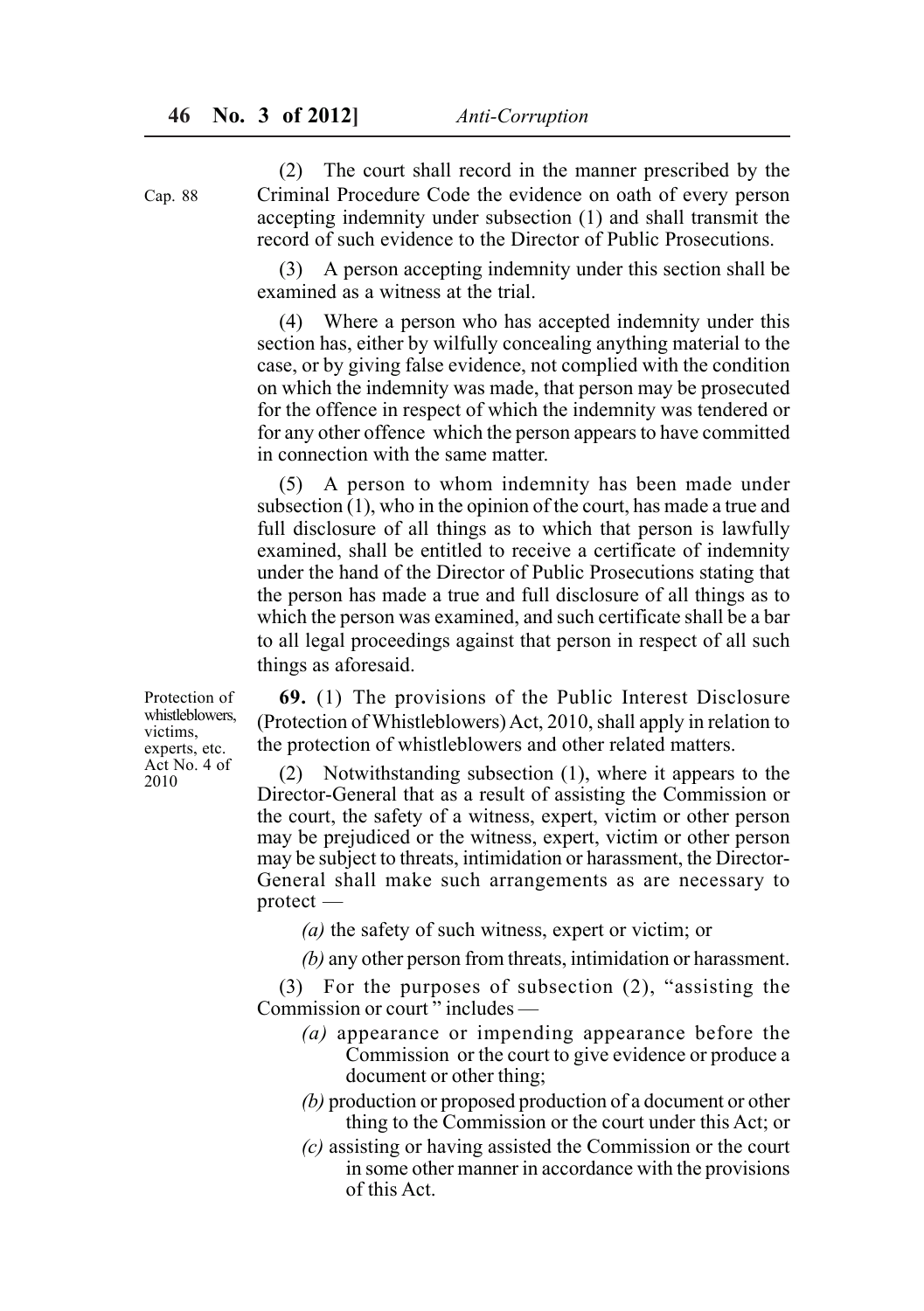(4) The Director-General may, in providing the arrangements referred to in subsection (2), collaborate with other law enforcement agencies and authorities.

(5) The law enforcement agencies and authorities shall, as far as reasonably possible, assist the Director-General in the provision of arrangements for the protection of the persons referred to in subsection (2).

(6) Subject to subsection (1), in any trial for an offence under this Act, a witness shall not be obliged to —

- *(a)* disclose the identity or address of an informer or person assisting or who assisted the Commission in an investigation into an alleged or suspected offence under this Act; or
- *(b)* state any matter which may disclose the identity or address of an informer or person referred to in paragraph *(a)*.

(7) Where any document which is in evidence or liable to inspection in any civil or criminal proceeding under this Act contains any entry or passage in which an informer is named or described or which might lead to the person's discovery, the court before which the proceedings is held shall cause such entry or passage to be concealed from view or to be obliterated in such a manner as, in the opinion of the court, shall not disclose the identity of the informer.

(8) An action or proceeding, including disciplinary action, shall not be instituted or maintained against a witness, expert, victim or other person in respect of —

- *(a)* assistance given by the witness, expert, victim or other person to the Commission or the court; or
- *(b)* a disclosure of information made by the witness, expert, victim or other person to the Commission or the court.

(9) A person who contravenes this section commits an offence and is liable, upon conviction, to a fine not exceeding two hundred thousand penalty units or to imprisonment for a period not exceeding two years, or to both.

**70.** (1) In any proceeding for an offence under Part III, it shall not be a defence that any gratification solicited, accepted or obtained or agreed to be accepted, given, offered or promised, is customary in any profession, business, trade, vocation or calling.

Evidence of custom inadmissible

(2) Notwithstanding subsection (1), no entertainment or casual gift offered or accepted under such conditions as may be prescribed shall constitute an offence under Part III.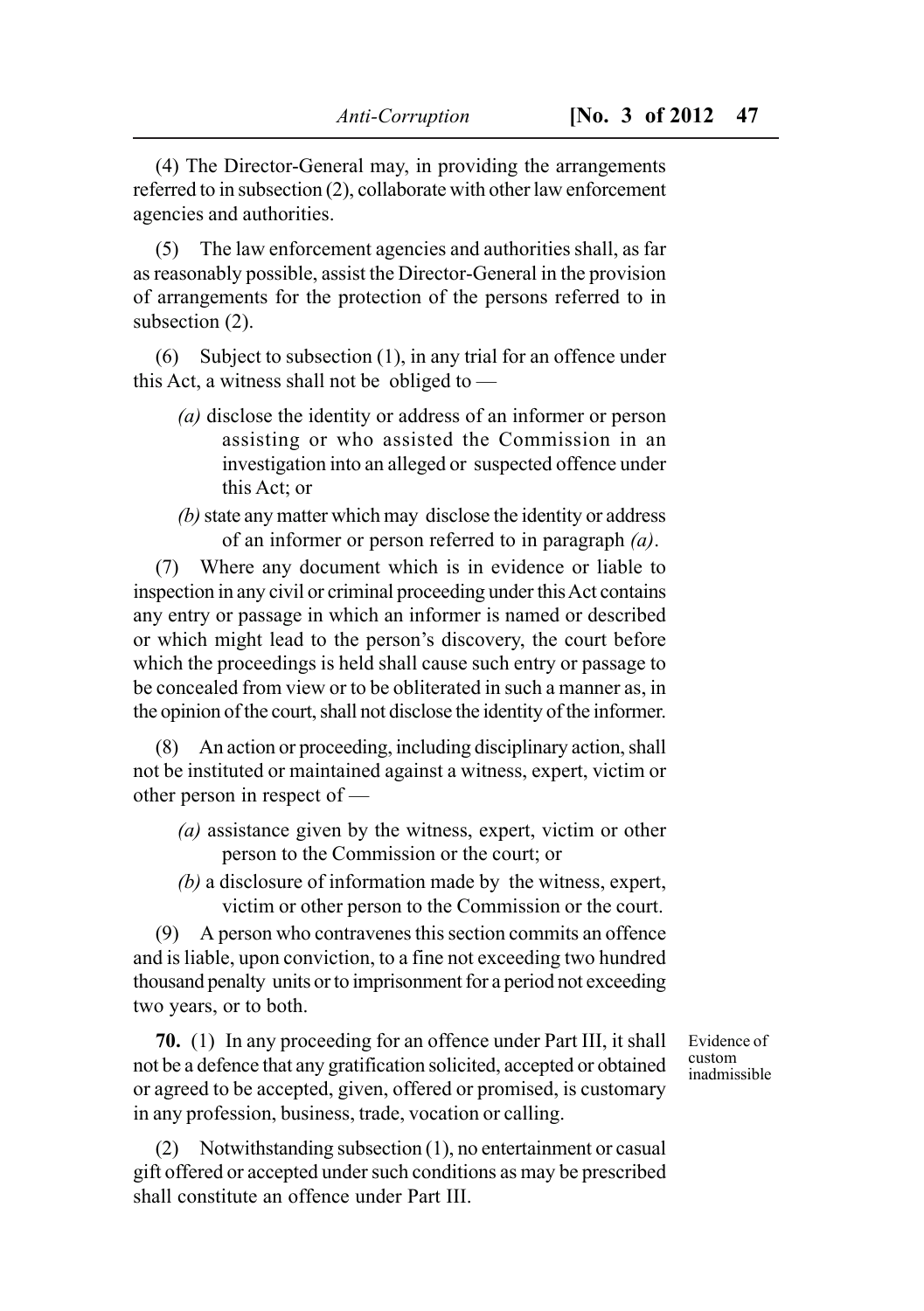Absence of power, authority or opportunity, no defence

**71.**Where a public officer has corruptly solicited, accepted, obtained or agreed to accept or attempted to receive or obtain any gratification, it shall not be a defence in any trial in respect of an offence under Part III that —

- *(a)* the appointment, nomination or election of such person or any other person as a public officer was invalid or void;
- *(b)* the public officer or any other public officer did not have the power, authority or opportunity of doing, or of forbearing from doing, the act, favour or disfavour to which the gratification related; or
- *(c)* the public officer did not actually do any act, favour or disfavour to induce the gratification, or never had the intention of doing so.

Corrupt practices coming to notice of commission, body or tribunal Cap. 1 Cap. 41

**72.** Where any commission, body or tribunal established by or under the Constitution, or appointed under the Inquiries Act, in the course, or upon conclusion, of any proceedings before it, is of the opinion that the conduct of any person appears to constitute an offence under this Act and ought to be inquired into for the purposes of this Act, the commission, body or tribunal concerned shall, subject to any prohibition, restriction or restraint imposed upon it by, or under, the Constitution or any other written law, communicate its opinion to the Director-General, together with the particulars of the person concerned and such other facts of the case as the commission, body or tribunal may consider necessary.

Affidavit evidence

**73.** For the purposes of any proceedings in respect of an offence under this Act, the court may, at any stage of the proceedings, direct that any specified fact may be proved at the trial:

Provided that the deponent may be summoned for cross examination.

**74.** (1) Where, at the conclusion of the trial of a person charged with an offence under Part III, the court is of the opinion that any person has wilfully, and with intent to harm or injure the accused person in any manner made a false, frivolous or groundless complaint or allegation against the accused person, the court shall find the person liable for an offence under section *thirty-one* and shall convict the person accordingly.

(2) Any person who, in the opinion of the court certified under subsection  $(1)$ , has made a false, frivolous or groundless complaint or allegation to the effect that any person has committed or attempted to commit, or aided, abetted or counselled the commission of, or conspired with any other person to commit, any offence under Part III, commits an offence and is liable, upon conviction, to a fine not exceeding three hundred thousand penalty units or to imprisonment for a period not exceeding seven years or to both.

False, frivolous or groundless complaints or allegations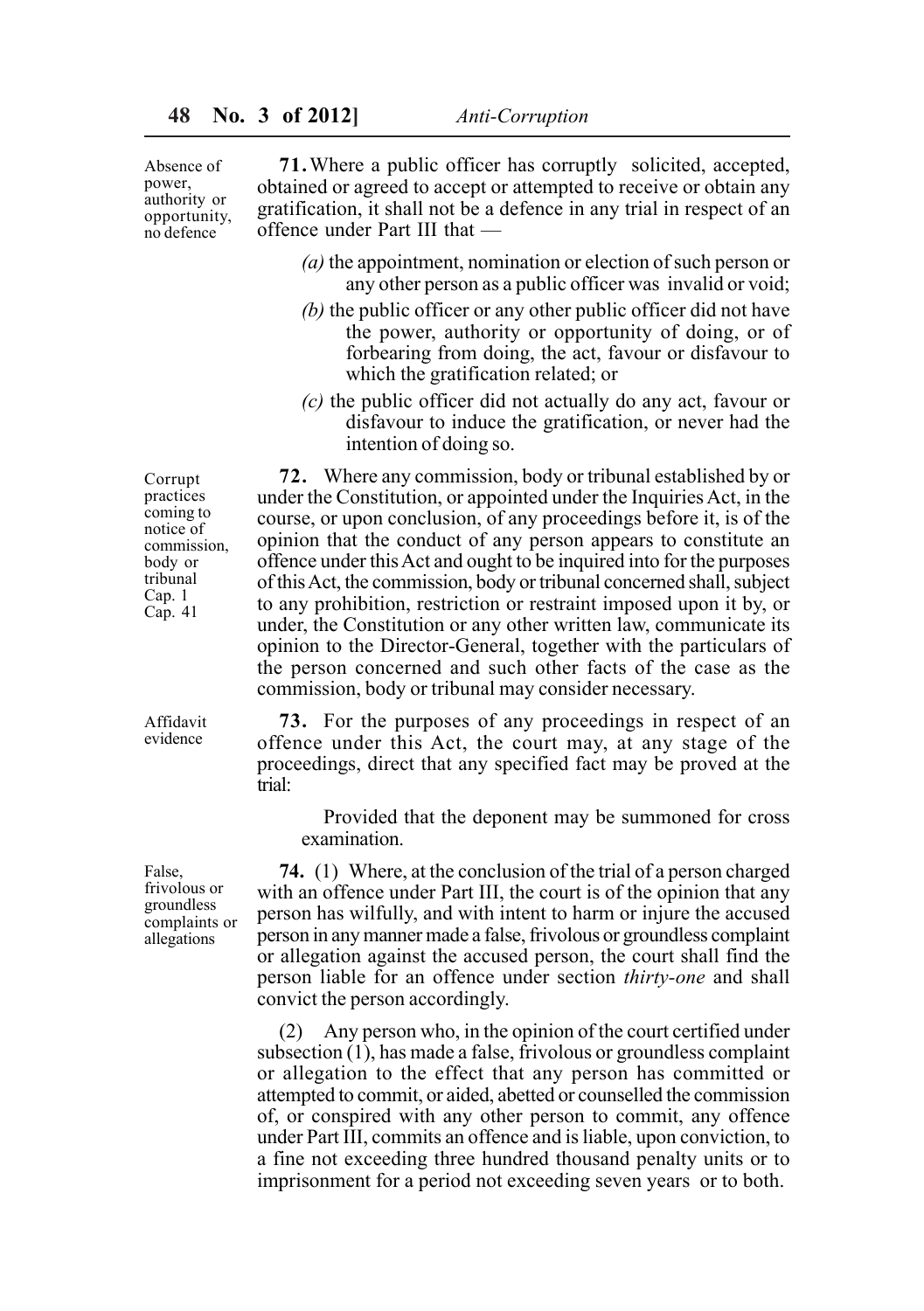**75.**The provisions of the Forfeiture of Proceeds of Crime Act, 2010, shall apply in relation to the seizure and forfeiture of any proceeds or property corruptly acquired by any person and any other related matters.

**76.** A person who tampers with any property that is seized or forfeited under this Act commits an offence and is liable, upon conviction, to imprisonment for a period not exceeding three years.

**77.** (1) If, on the trial of a person who has committed an offence under Part III, it is not proved that the accused person committed the offence charged but it is proved that the accused person committed some other offence under this Act, the accused person may, notwithstanding the absence of the written consent of the Director of Public Prosecutions in respect of such other offence, be convicted of such other offence, and be liable to be dealt with accordingly.

(2) If, on the trial of any person for any offence under Part III, there is any material variance between the particulars of the offence charged and the evidence adduced in support thereof, such variance shall not, of itself, entitle the accused person to an acquittal of the offence charged if, in the opinion of the court, there is *prima facie* evidence of the commission of that offence.

(3) Subject to subsection (2), notwithstanding the absence of the written consent of the Director of Public Prosecutions in respect of the particulars supported by the evidence adduced, the court may make the necessary amendment to the particulars and shall thereupon read and explain the same to the accused person and the accused person shall be called to plead to the amended particulars and the parties shall be allowed to recall and examine, on matters relevant to such amendment, any witness who may have been examined and to call any further witness.

(4) If an amendment is made under subsection (3) after the prosecution's case is closed, no further witness shall be called by the prosecution other than a witness on such matters only as it would, apart from the provisions of this subsection, be permissible to call and put in evidence in rebuttal.

**78.** The provisions of this Act shall have effect notwithstanding any obligation as to secrecy or other restriction on the disclosure of information imposed under any written law or otherwise.

**79.** (1) A person who does anything that constitutes corruption is liable to any person or victim who suffers loss or damage as a result, for the amount that constitutes full compensation for the loss or damage suffered by the person or victim.

Forfeiture of proceeds or property corruptly acquired Act No. 19 of 2010 **Tampering** with seized and forfeited property

Alternative conviction of accused person

Disapplication of secrecy obligations

Compensation for damage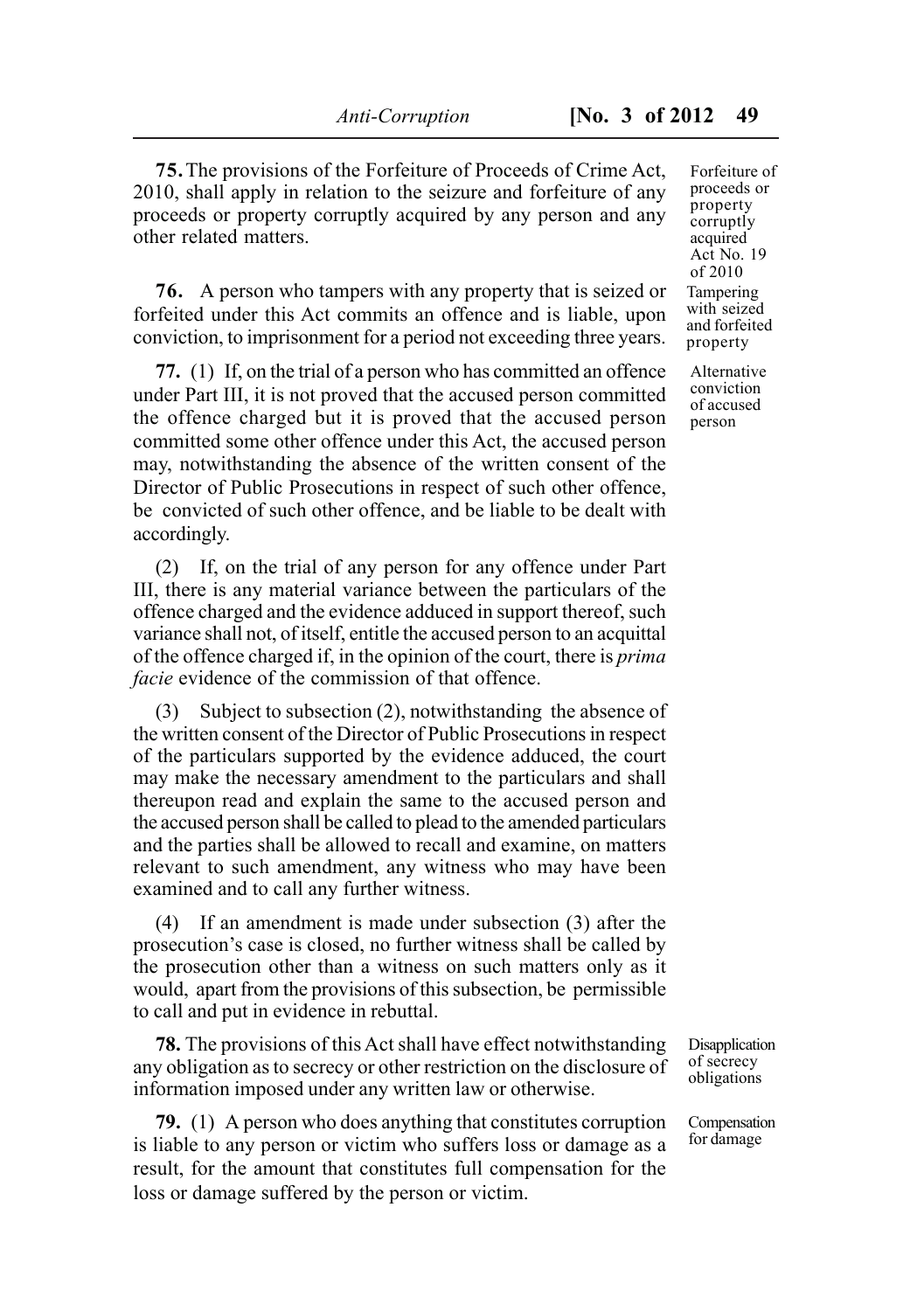(2) The compensation payable under subsection (1) shall be recoverable as a civil debt.

(3) The court may, on its own motion or upon an application by a person who suffers damage, in addition to any punishment which it may impose in respect of any offence under this Act, order the person convicted of such offence to pay appropriate compensation to any person for damage suffered as a result of an act of corruption.

(4) The Commission shall, where it has reasonable grounds to believe that a person has been a party to any corruption and has benefitted from it, institute civil proceedings for damages in respect of the corruption.

(5) Where a court determines that compensation payable under this section is payable to the State, the amount of compensation shall be paid into the Forfeited Assets Fund established under section *seventy-three* of the Forfeiture of Proceeds of Crime Act, 2010, and shall be expended in accordance with section *seventy-seven* of that Act.

**80.** (1) In any matter where the Commission is mandated by this Act or any other law to institute civil proceeding or applications, it shall be lawful for the Commission to issue a notice or letter of demand to the person intended to be sued, and may, in such notice or letter, inform the person about the claim against that person and further inform the person that that person could settle the claim within a specified time before the filing of court proceedings.

(2) The Commission may negotiate and enter a settlement with any person against whom the Commission intends to bring, or has actually brought, a civil claim or application in court.

(3) The Commission may tender an undertaking, in writing, not to institute criminal proceedings against a person who—

- *(a)* has given a full and true disclosure of all material facts relating to past corrupt conduct and an illegal activity by that person or others; and
- *(b)* has voluntarily paid, deposited or refunded all property the person acquired through corruption or illegal activity.

(4) A settlement or undertaking under this section shall be registered in court.

#### PART VII

PUBLIC PARTICIPATION AND ACCESS TO INFORMATION

Public participation

**81.** (1) The Commission shall ensure that public participation in the prevention and eradication of corruption is undertaken on the principle that public participation—

Act No. 19 of 2010

Out of court settlement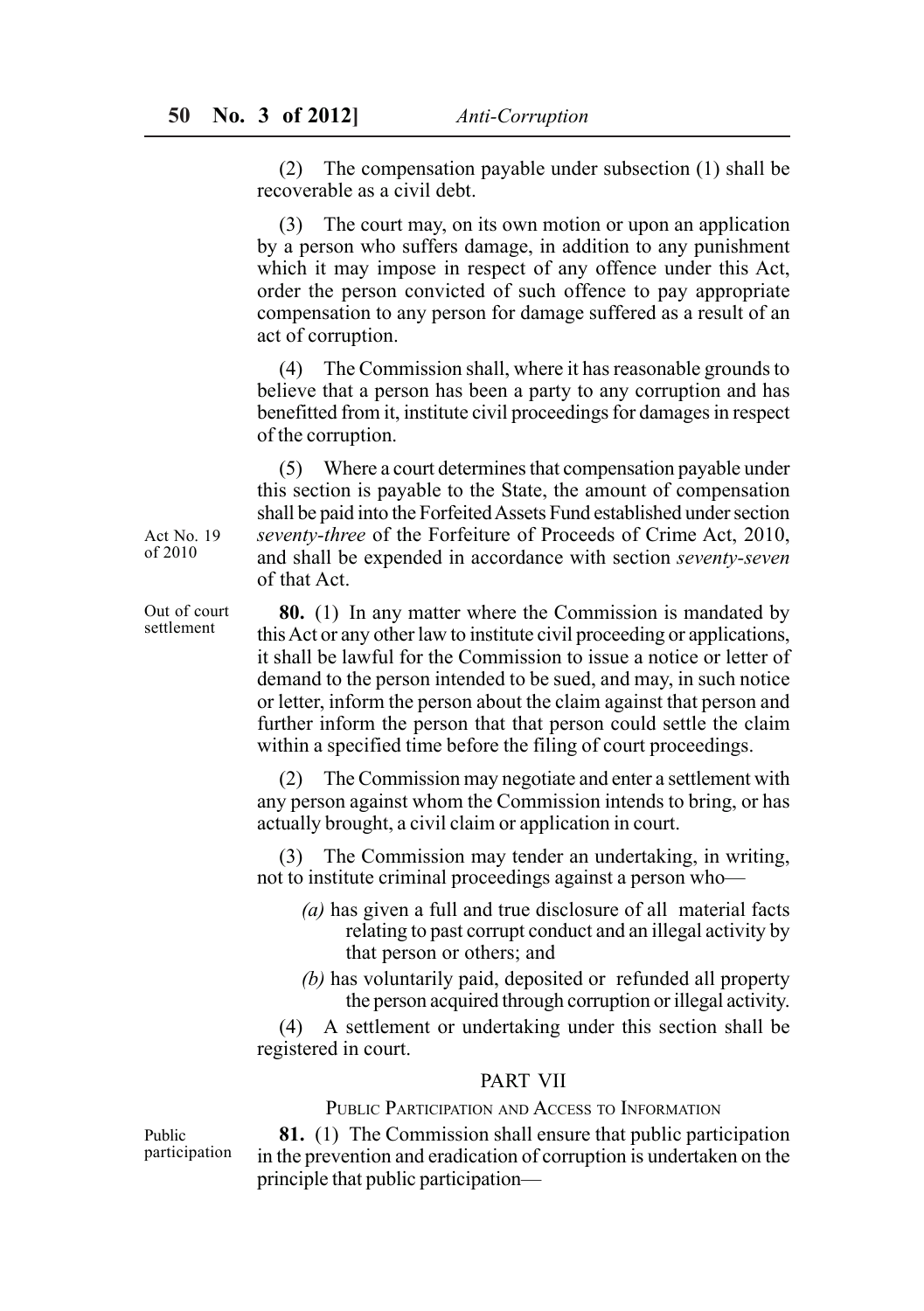- *(a)* is based on the belief that those who are affected by a problem have a right to be involved in finding a solution;
- *(b)* includes the promise that the people's contribution will effect change;
- *(c)* promotes sustainable decision by recognising and communicating the needs and interests of all participants, including decision makers;
- *(d)* seeks input from participants in designing how they participate;
- *(e)* provides participants with information they need to participate in a meaningful way; and
- *(f)*communicates to participants how their input affects decisions.

(2) The Commission shall put in place measures to facilitate the participation of individuals and groups—

- *(a)* in the prevention of, and the fight against corruption and the raising of public awareness regarding the existence, causes and gravity of and threat caused by corruption;
- *(b)* in as far as is reasonably practicable, in the decision making process;
- *(c)* in free exchange of opinions and ideas and respecting, promoting and protecting the freedom to seek, receive, publish and disseminate information concerning corruption;and
- *(d)* self mobilisation awareness raising initiatives and programmes.

(3) The Commission shall inform the public of the various authorities involved in combating corruption and the services available to the public and how the public may assist and otherwise participate in ensuring the effective functioning of the authorities.

(4) The Commission and the appropriate authorities shall establish mechanisms to collect and respond to public comments, concerns and questions relating to the fight against corruption including public debates and hearings.

**82.** (1) The Commission shall —

- *(a)* maintain information on the harmful effects of corruption on society for dissemination to the general public;
- *(b)* subject to any other written law, provide access to any data collected on corruption for use by members of the public;
- *(c)* analyse information relating to corruption and disseminate information on patterns and trends of corruption;

Analysis and dissemination of information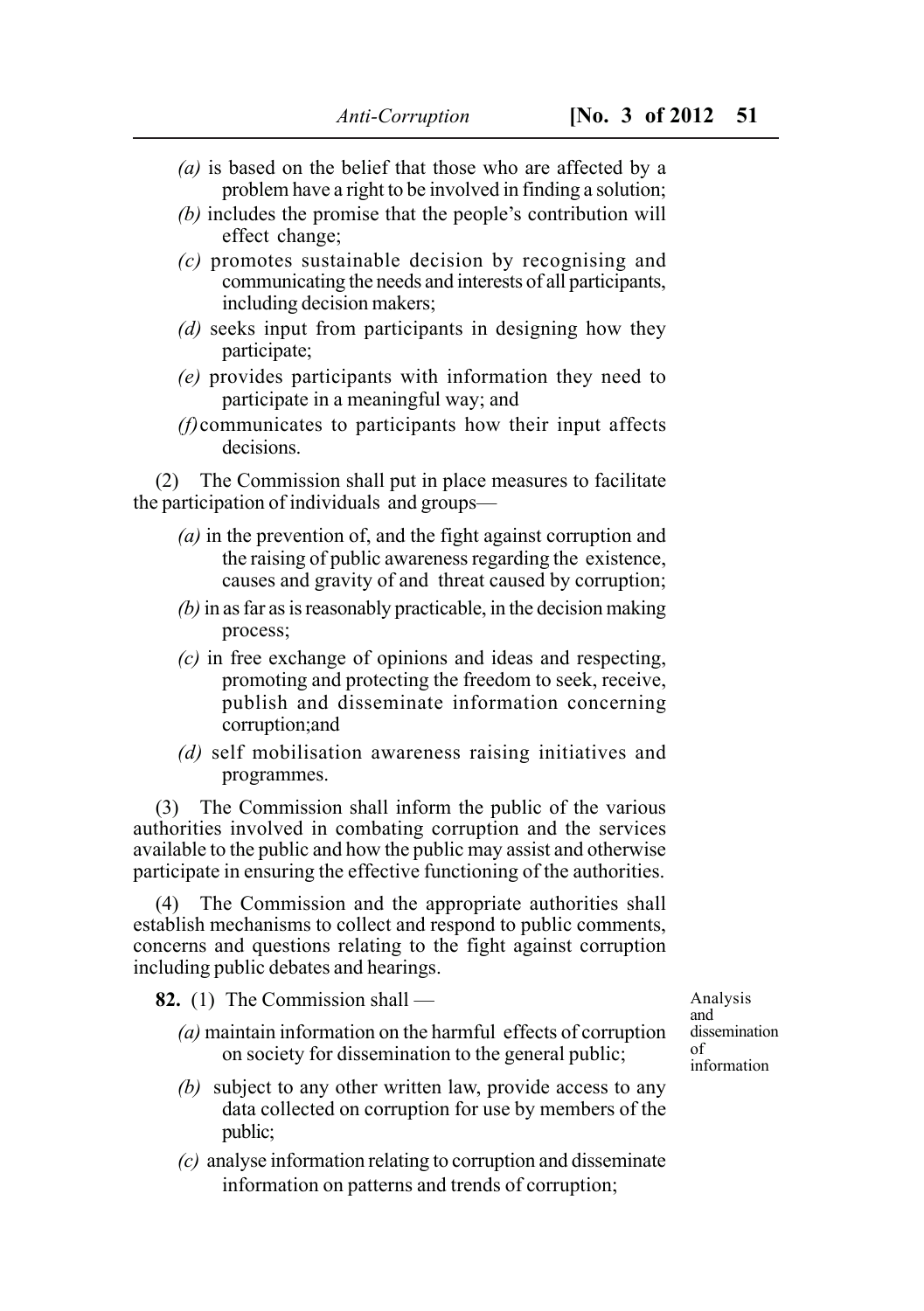- *(d)* subject to any other written law, disseminate information on practices and procedures of public and private bodies on prevention and eradication of corruption;
- *(e)* commission studies on corruption and trends impacting on corruption prevention, eradication and general ethical issues;

*(f)*carry out public information and education campaigns;

- *(g)* advise the President on existing information gaps and needs in the fight against corruption; and
- *(h)* establish, in consultation with public and private bodies, guidelines and principles for the gathering, processing and dissemination of anti-corruption information.

(2) The Commission shall publish information on the prevention, eradication and effects of corruption as it considers necessary for public education and awareness on the existence, causes and gravity of corruption.

(3) The Commission shall annually cause the names of all persons convicted of offences or who have admitted guilt under this Act in a particular year to be published in the Gazette.

**83.** The Commission shall, in consultation with the relevant authorities and civil society organisation*s* —

- *(a)* take measures for the integration of anti- corruption practices and strategies in schools, colleges and institutions of higher learning; and
- *(b)* undertake public information activities that contribute to non-tolerance of corruption and transparency and accountability in the mobilisation and utilisation of public resources and management of public affairs.

**84.** The Commission shall maintain information for the use of the general public on the laws, international anti-corruption agreements to which Zambia is a party, and any policies, plans, guidelines, studies, reports, decisions, recommendations and other publications relating to corruption published by the Commission.

**85.** The Commission may make guidelines relating to public participation and information for purposes of this Act.

#### PART VIII

#### GENERAL PROVISIONS

Procedure  $f_{\Omega}r$ commencement of application

**86.** Except where otherwise specifically provided for, all applications under this Act shall be commenced by way of originating summons.

Anticorruption education and awareness

Maintenance of information

Guidelines on public participation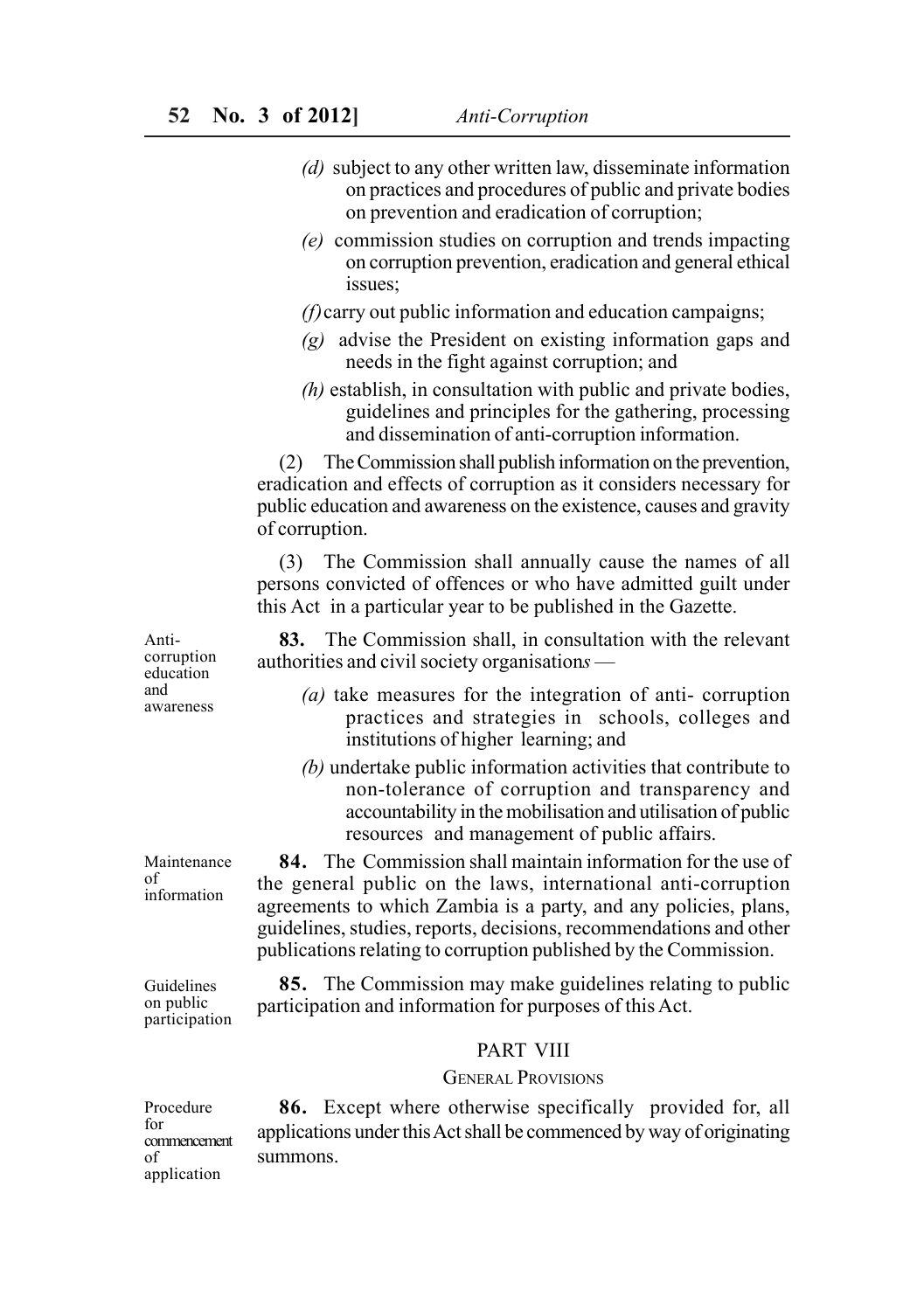| 87. (1) A public body shall keep a register of gifts which shall<br>be administered by the controlling officer or chief executive officer<br>of the public body, as the case may be.                                                                                                                                                                                                                                     | Register of<br>gifts                       |
|--------------------------------------------------------------------------------------------------------------------------------------------------------------------------------------------------------------------------------------------------------------------------------------------------------------------------------------------------------------------------------------------------------------------------|--------------------------------------------|
| The Commission may, by statutory instrument, make rules<br>(2)<br>relating to the management of the register of gifts.                                                                                                                                                                                                                                                                                                   |                                            |
| 88. The Mutual Legal Assistance in Criminal Matters Act<br>applies to offences under this Act, except where the provisions of<br>that Act are inconsistent with this Act.                                                                                                                                                                                                                                                | Mutual legal<br>assistance<br>Cap. 98      |
| Subject to the Constitution, where there is any inconsistency<br>89.<br>between the provisions of this Act and those of any other written<br>law relating to corrupt practices, the provisions of this Act shall<br>prevail to the extent of the inconsistency.                                                                                                                                                          | Supremacy of<br>Act<br>Cap.1               |
| 90. In any proceedings for an offence under this Act it shall be<br>a valid defence that the gratification offered or accepted is an<br>entertainment or a casual gift.                                                                                                                                                                                                                                                  | Defence                                    |
| 91. (1) This Act shall have effect within as well as outside<br>Zambia and notwithstanding where any offence is committed by<br>any person, that person may be dealt with in respect of such offence<br>as if it has been committed within Zambia.                                                                                                                                                                       | Offences<br>committed<br>outside<br>Zambia |
| Any proceedings against any person under this section<br>(2)<br>which would be a bar to subsequent proceedings against such person<br>for the same offence, if such offence had been committed in<br>Zambia, shall be a bar to further proceedings against that person<br>under any written law for the time being in force relating to the<br>extradition of persons, in respect of the same offence outside<br>Zambia. |                                            |
| Subject to subsection $(2)$ , the court may, in relation to an<br>(3)<br>offence committed outside Zambia take into account the previous<br>conviction or criminal record of a person as may be necessary in                                                                                                                                                                                                             |                                            |

**92.** An offence under this Act shall be deemed to be an extraditable offence under the provisions of the Extradition Act.

the application of this Act.

**93.** The Commission may, by statutory instrument, make rules for the —

*(a)* appointment, including the power to confirm appointments of persons, to any office in respect of which the Commission is charged with the responsibility under this Act;

Extraditable offences Cap. 94

Rules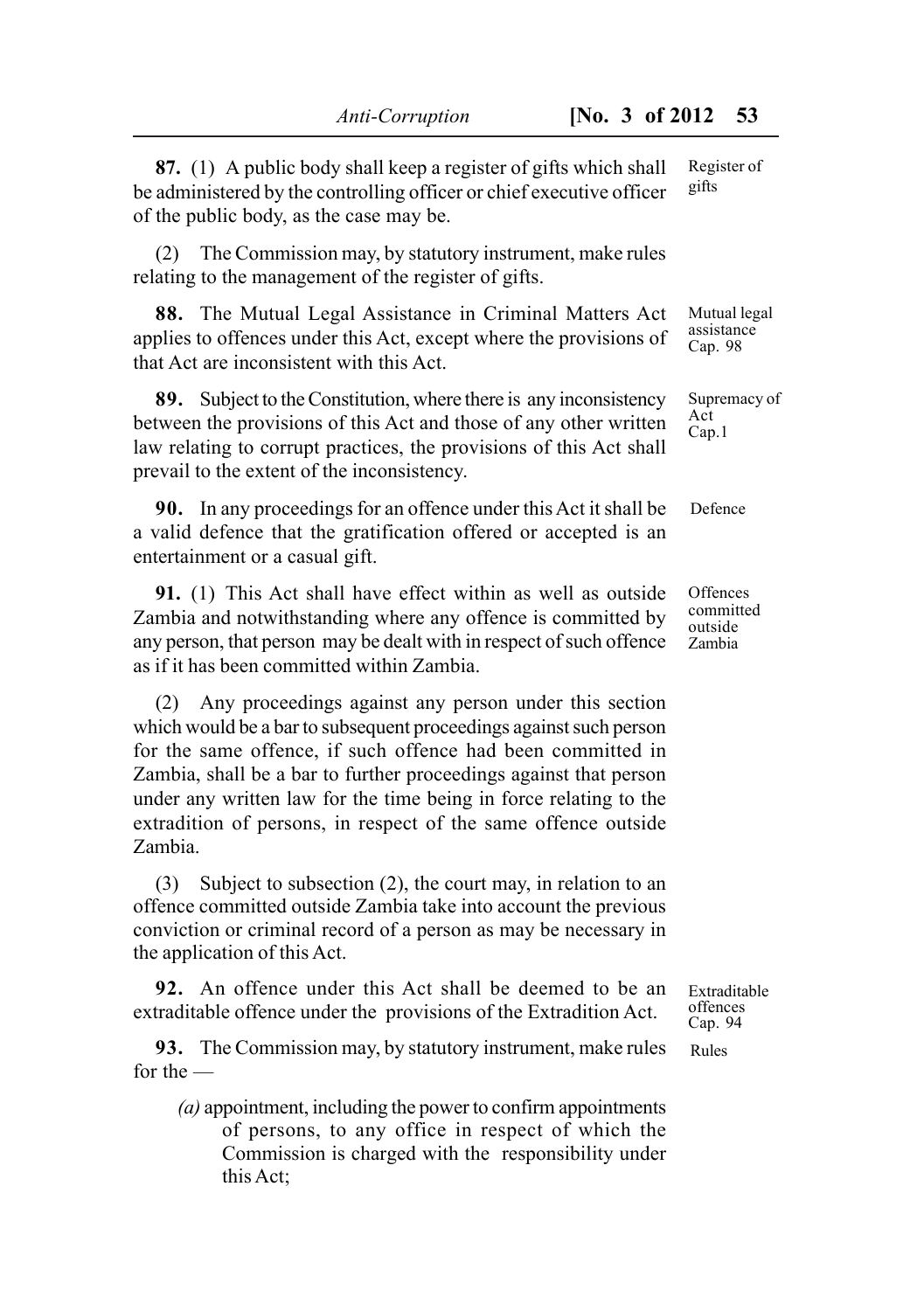- *(b)* disciplinary control of persons holding or acting in any office;
- *(c)* termination of appointments and the removal of persons from office; and
- *(d)* practice and procedure of the Commission in the exercise of its functions under this Act.

## **94.** (1) The Commission may make regulations for the better carrying out of the provisions of this Act.

(2) Without prejudice to the generality of subsection (1), the regulations made under that subsection may provide for —

- *(a)* the prevention of corruption generally;
- *(b)* the disclosure by public officers of interest in contracts or proposed contracts;
- *(c)* the control and maintenance of the register of gifts;
- *(d)* protection of informers, witnesses, whistleblowers, complainants and other persons for purposes of this Act;
- *(e)* the procedure for lodging and dealing with complaints;
- *(f)* the procedure for declaring of interest and assets by officers of the Commission;
- *(g)* the disposal of recovered gratification;
- *(h)* anti-corruption strategies in private and public bodies;
- *(i)* the form of oaths to be declared under this Act;
- *(j)* the establishment, composition, tenure, procedure and any other matters in respect of committees; and
- *(k)* generally the carrying into effect of the purposes of this Act.

**95.** (1) The Anti-Corruption Act, 2010, is hereby repealed.

Repeal of Act No. 38 of 2010

(2) Notwithstanding subsection (1), all the investigations, prosecutions and other legal proceedings, instituted or commenced under the repealed Act, and pending immediately before the commencement of this Act by or against the Commission, may be continued by or against it.

(3) Notwithstanding subsection (1), all the property, assets, rights, liabilities and obligations of the Commission existing immediately before the commencement of this Act, shall vest and continue to vest in, and subsist against the Commission, together with the rights, liabilities and obligations arising out of any contract or otherwise, as if this Act had not come into force.

Regulations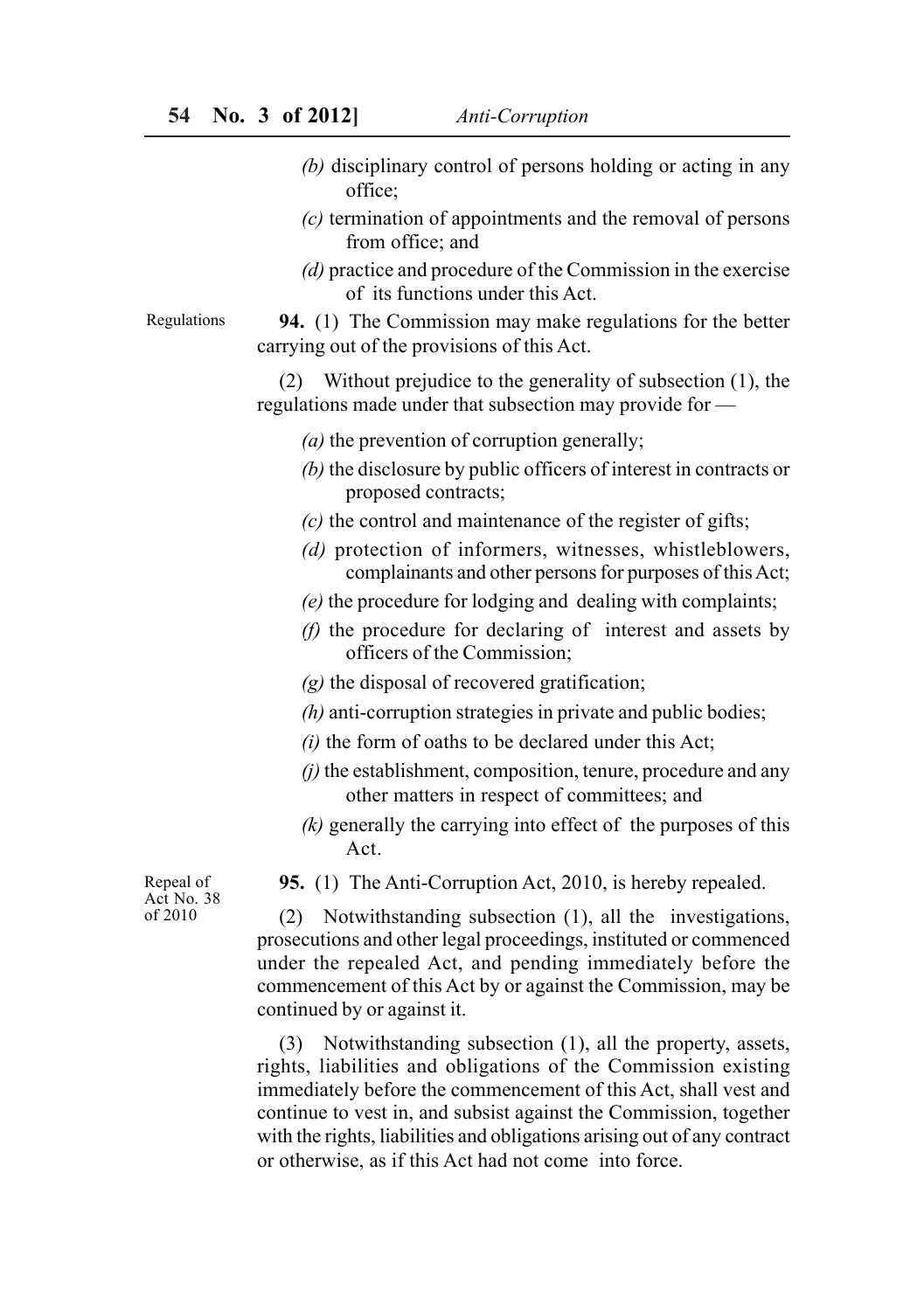(4) Subject to the other provisions of this Act, a person who, immediately before the commencement of this Act, held office as a Commissioner of the Commission shall continue to hold such office as a Commissioner until the expiry of the term.

**96.** A person who was an officer or member of staff of the Commission before the commencement of this Act shall continue to be an officer or member of the Commission, as the case may be, as if appointed or employed under this Act.

Staff of Commission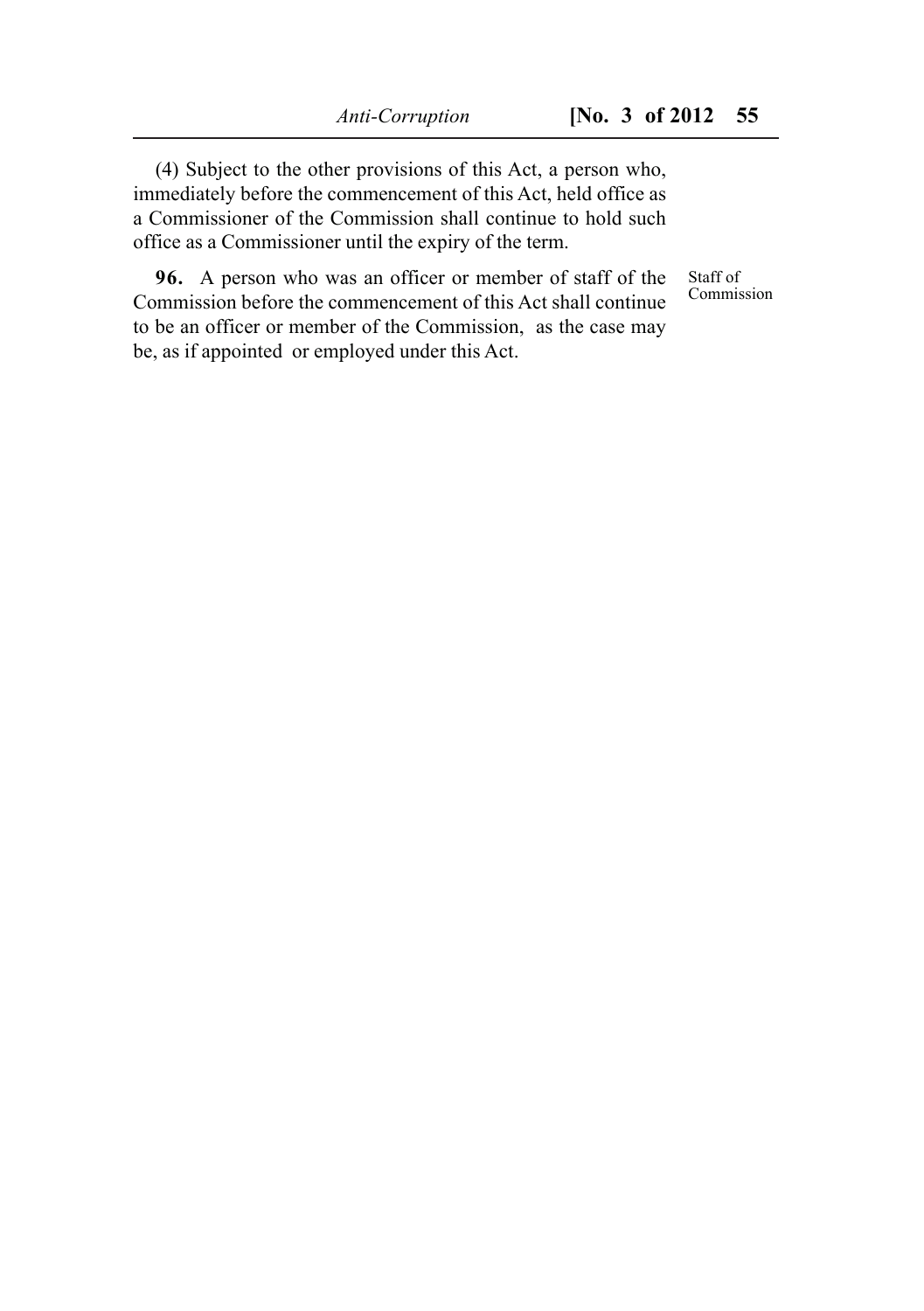## SCHEDULE *(Section 4 (3))*

#### ADMINISTRATION OF COMMISSION

#### PART I

#### THE BOARD OF THE COMMISSION

**1.** (1) The seal of the Commission shall be such device as may be determined by the Board and shall be kept by the Secretary.

(2) The affixing of the seal shall be authenticated by the Chairperson or any other person authorised in that behalf by a resolution of the Board.

(3) Any document purporting to be under the seal of the Commission or issued on behalf of the Commission shall be received in evidence and shall be deemed to be so executed or issued, as the case may be, without further proof, unless the contrary is proved.

**2.** (1) There is hereby constituted a Board of Commissioners which shall be the governing body of the Commission. Board of Commission

(2) The Board shall consist of the following Commissioners:

- *(a)* the Chairperson, who shall be a person who has held, or is qualified to hold, high judicial office;
- *(b)* the Vice-Chairperson; and

*(c)* three other persons.

(3) The Commissioners shall be appointed by the President, subject to ratification by the National Assembly.

(4) A person is eligible to be appointed as a Commissioner if that person —

*(a)* is a citizen of Zambia;

*(b)* is permanently resident in Zambia;

- *(c)* is of high integrity; and
- *(d)* has served with distinction at a senior level in a Government office or a registered profession or vocation.

(5) A person shall not be appointed as a Commissioner if that person —

*(a)* holds office in, or is an employee of, any political party; or

Seal of Commission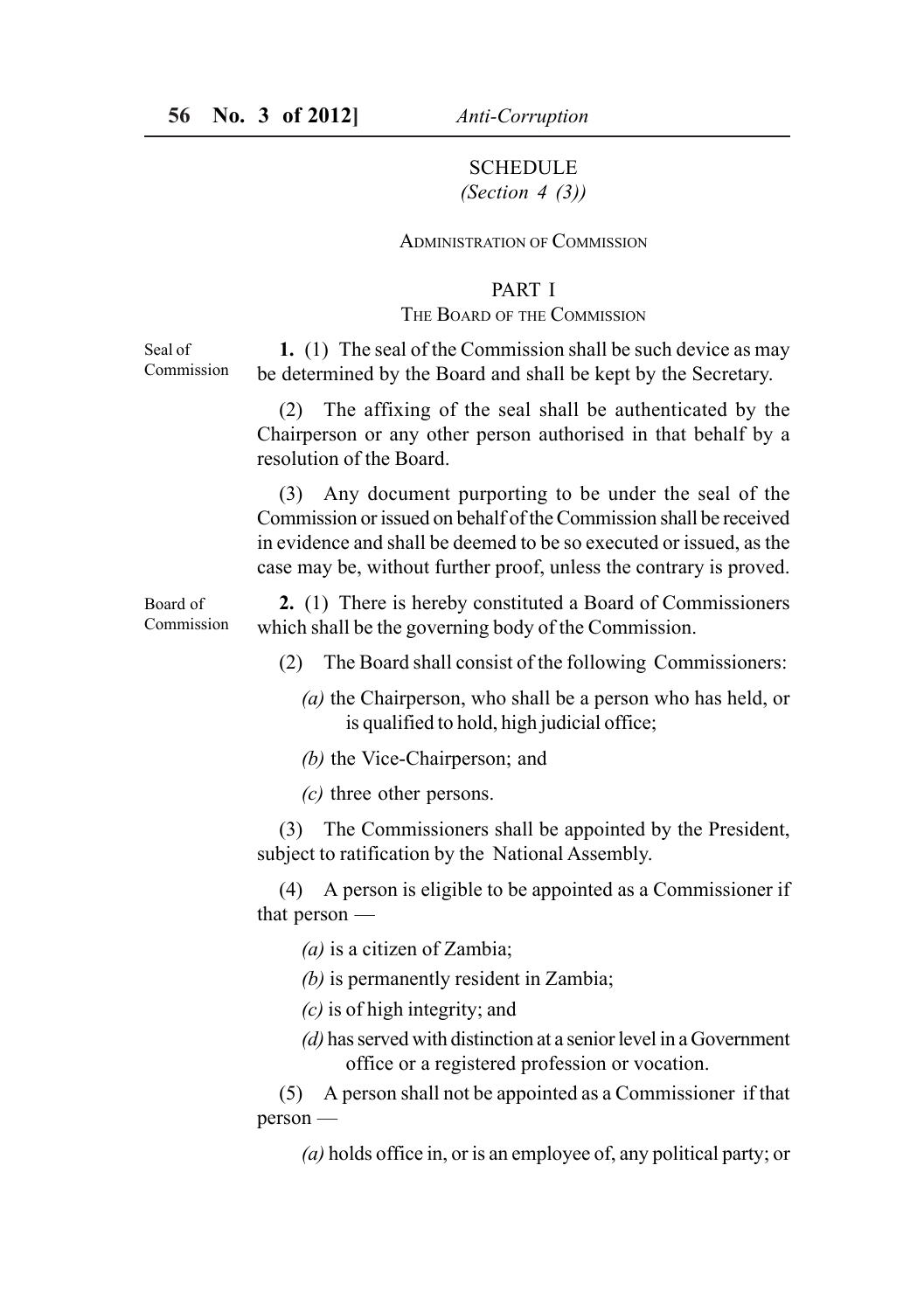*(b)* has been convicted of an offence involving fraud or dishonesty, or any other offence under this Act or any other written law and sentenced therefor to a term of imprisonment of six months or more without the option of a fine.

**3.** (1) A Commissioner shall, subject to the other provisions of this Schedule, hold office for a period of three years and may be appointed for a further period of three years:

Provided that a Commissioner shall only hold office for two terms.

(2) A Commissioner may resign upon giving one month's notice, in writing, to the President.

- (3) The office of a Commissioner shall become vacant
	- *(a)* if the Commissioner is absent, without reasonable excuse, from three consecutive meetings of the Commission of which the Commissioner has had notice;
	- *(b)* if the Commissioner is adjudged bankrupt;
	- *(c)* if the Commissioner is convicted of an offence under this Act or any other written law and sentenced therefor to imprisonment for a term of six months or more, without the option of a fine;
	- *(d)* if the Commissioner is declared to be of unsound mind; or

*(e)* upon the Commissioner's death.

**4.** A Commissioner shall not take up office unless the Commissioner furnishes a declaration of assets and liabilities to the Chief Justice in the prescribed form.

**5.** (1) Subject to the other provisions of this Act, the Board may regulate its own procedures.

(2) The Board shall meet for the transaction of business at least once in every three months at such places and times as the Board may determine.

(3) A meeting of the Board may be called by the Chairperson upon giving notice of not less than fourteen days, and shall be called by the Chairperson if not less than one third of the members so request in writing:

Provided that if the urgency of any particular matter does not permit the giving of such notice, a special meeting may be called upon a shorter notice given by three members of the Board.

Declaration of assets

Proceedings of Board

Tenure of office of Commissioner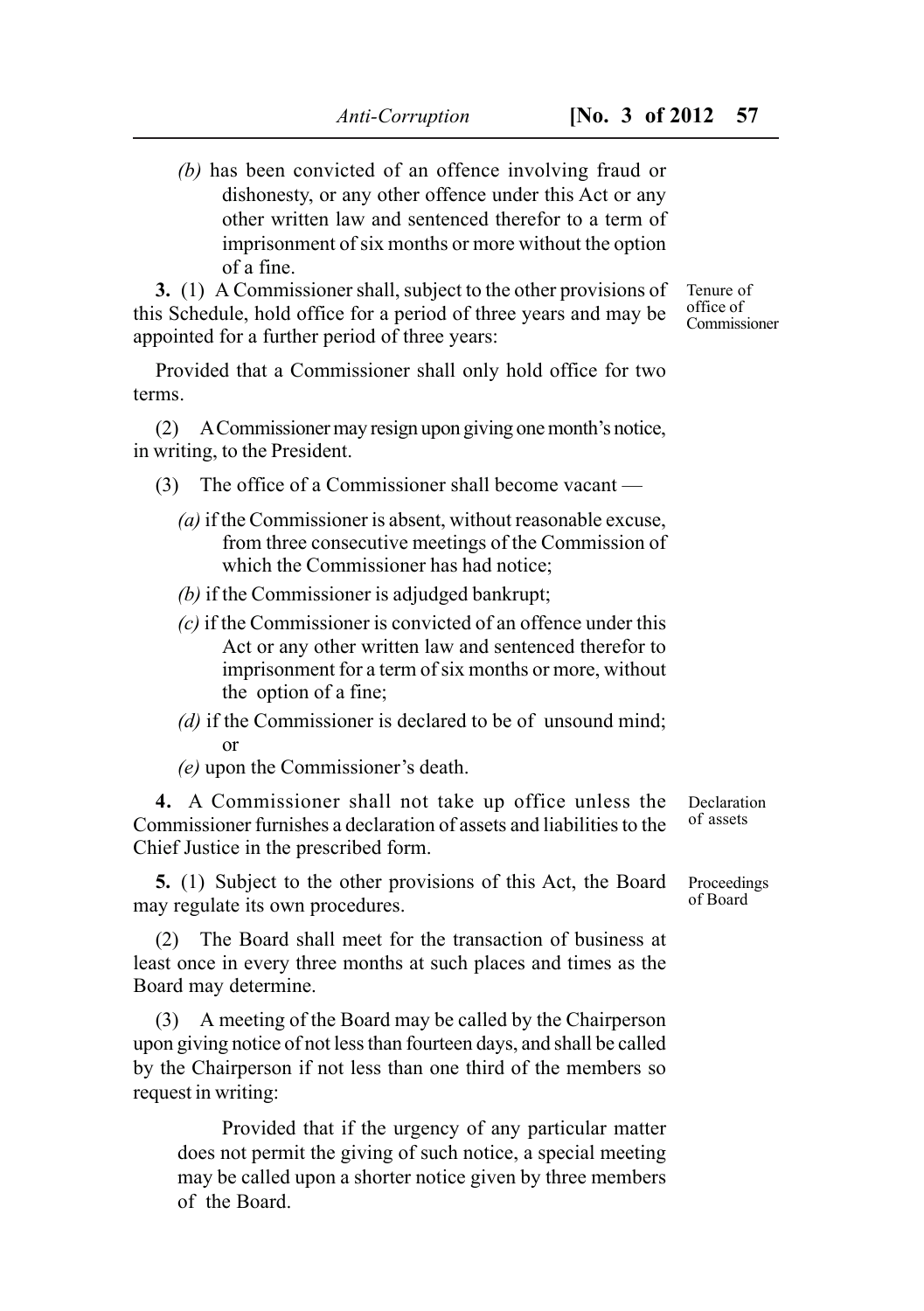(4) The Chairperson with two other Commissioners shall constitute a quorum at any meeting of the Board.

- (5) There shall preside at any meeting of the Board
	- *(a)* the Chairperson;
	- *(b)* in the absence of the Chairperson, the Vice-Chairperson; or
	- *(c)* in the absence of both the Chairperson and the Vice-Chairperson, such other Commissioner as the Commissioners present may elect for the purpose of that meeting.

(6) A decision of the Board on any question shall be by a majority of the Commissioners present and voting at the meeting and in the event of an equality of votes, the person presiding at the meeting shall have a casting vote, in addition to that person's deliberative vote.

(7) The Board may invite any person, whose presence is in its opinion desirable, to attend and to participate in the deliberations of a meeting of the Board, but such person shall have no vote.

(8) The validity of any proceedings, acts or decisions of the Board shall not be affected by any vacancy in the membership of the Board or by any defect in the appointment of any Commissioner or by reason that any person not entitled to do so, took part in the proceedings.

**6.** (1) The Board may, for the purpose of performing its functions under this Act, establish such committees as it considers necessary and delegate to any of those committees such of its functions as it considers fit.

(2) Subject to sub-paragraph (1), the Board may appoint as members of a committee persons who are, or are not, Commissioners, except that at least one member of a committee shall be a Commissioner.

(3) A person serving as a member of a committee shall hold office for such period as the Board may determine.

(4) Subject to any specific or general direction of the Board, a committee may regulate its own procedure.

Remuneration and allowances of **Commissioners** 

**7.** There shall be paid to a Commissioner or a member of a committee such remuneration and allowances or honorarium as the Board may determine with the approval of the President.

Committees of Board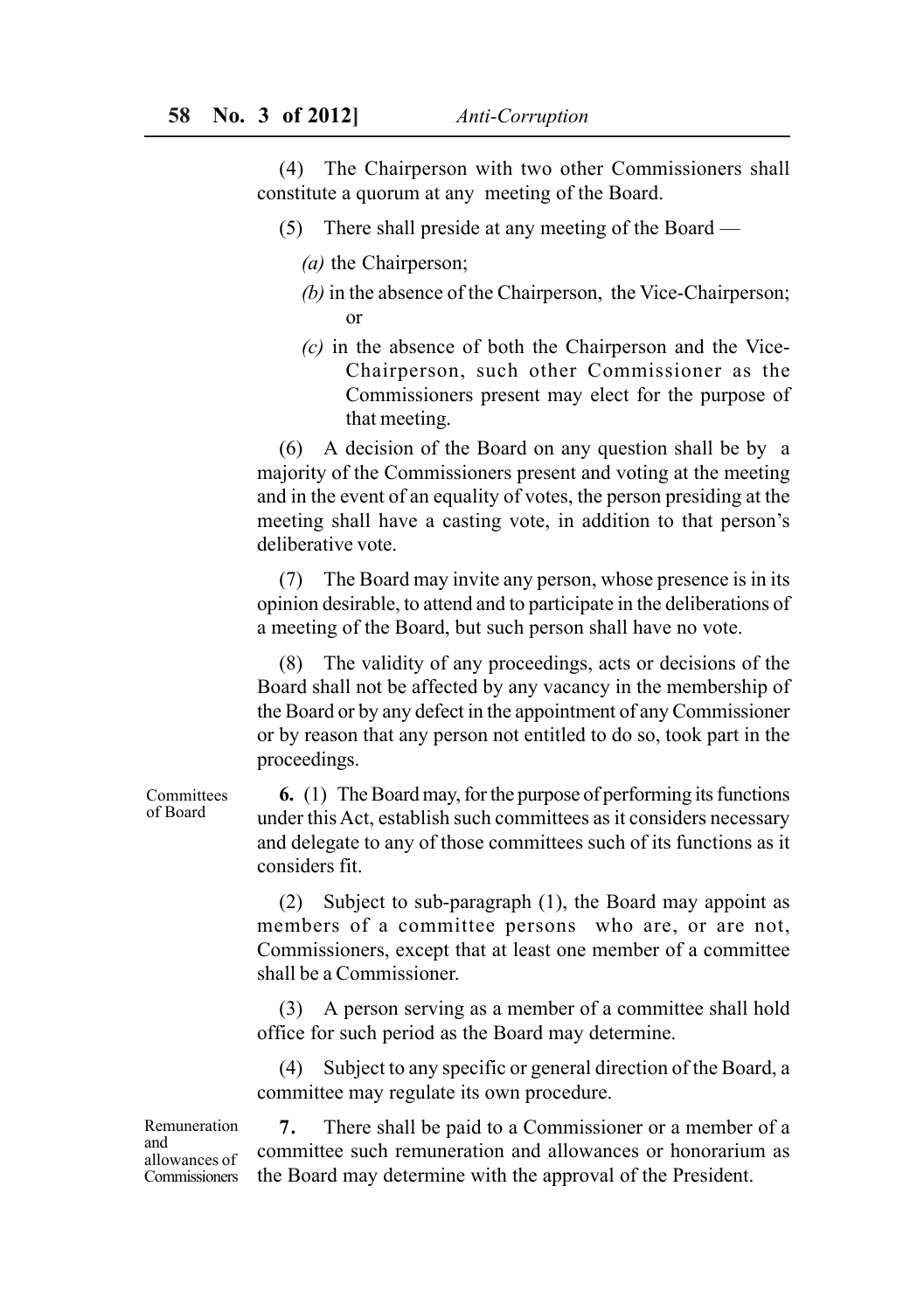**8.** (1) If any person is present at a meeting of the Board or any committee at which any matter is the subject of consideration, and in which matter that person or that person's spouse, relative, friend or associate is directly or indirectly interested in a private capacity, that person shall, as soon as is practicable after the commencement of the meeting, declare such interest and shall not, unless the Board or the committee otherwise directs, take part in any consideration or discussion of, or vote on, any question relating to that matter.

(2) A disclosure of interest made under sub-paragraph (1) shall be recorded in the minutes of the meeting at which it is made.

**9.** (1) A person shall not, without the consent in writing given by, or on behalf of, the Commission, publish or disclose to any unauthorised person, otherwise than in the course of duties of that person, the contents of any document, communication or information whatsoever, which relates to or which has come to the knowledge of that person in the course of that person's duties under this Act.

(2) A person who contravenes sub-paragraph (1) commits an offence and is liable, upon conviction, to a fine not exceeding two hundred thousand penalty units or to imprisonment for a period not exceeding two years, or to both.

(3) A person who, having any information which to the knowledge of that person has been published or disclosed in contravention of sub-paragraph (1), unlawfully publishes or communicates the information to any other person, commits an offence and is liable, upon conviction, to a fine not exceeding two hundred thousand penalty units or to imprisonment for a period not exceeding two years, or to both.

**10.** An action or other proceeding shall not lie or be instituted against a Commissioner or a member of a committee of the Commission for, or in respect of, any act or thing done or omitted to be done in good faith in the exercise of or performance, or purported exercise or performance of any of the powers, functions or duties conferred under this Act.

## PART II

## FINANCIAL PROVISIONS

**11.** (1) The funds of the Commission shall consist of such monies as may —

*(a)* be appropriated to the Commission by Parliament for the purposes of the Commission;

Disclosure of interest

Prohibition of publication of, or disclosure of. information to unauthorised persons

Immunity

Funds of Commission